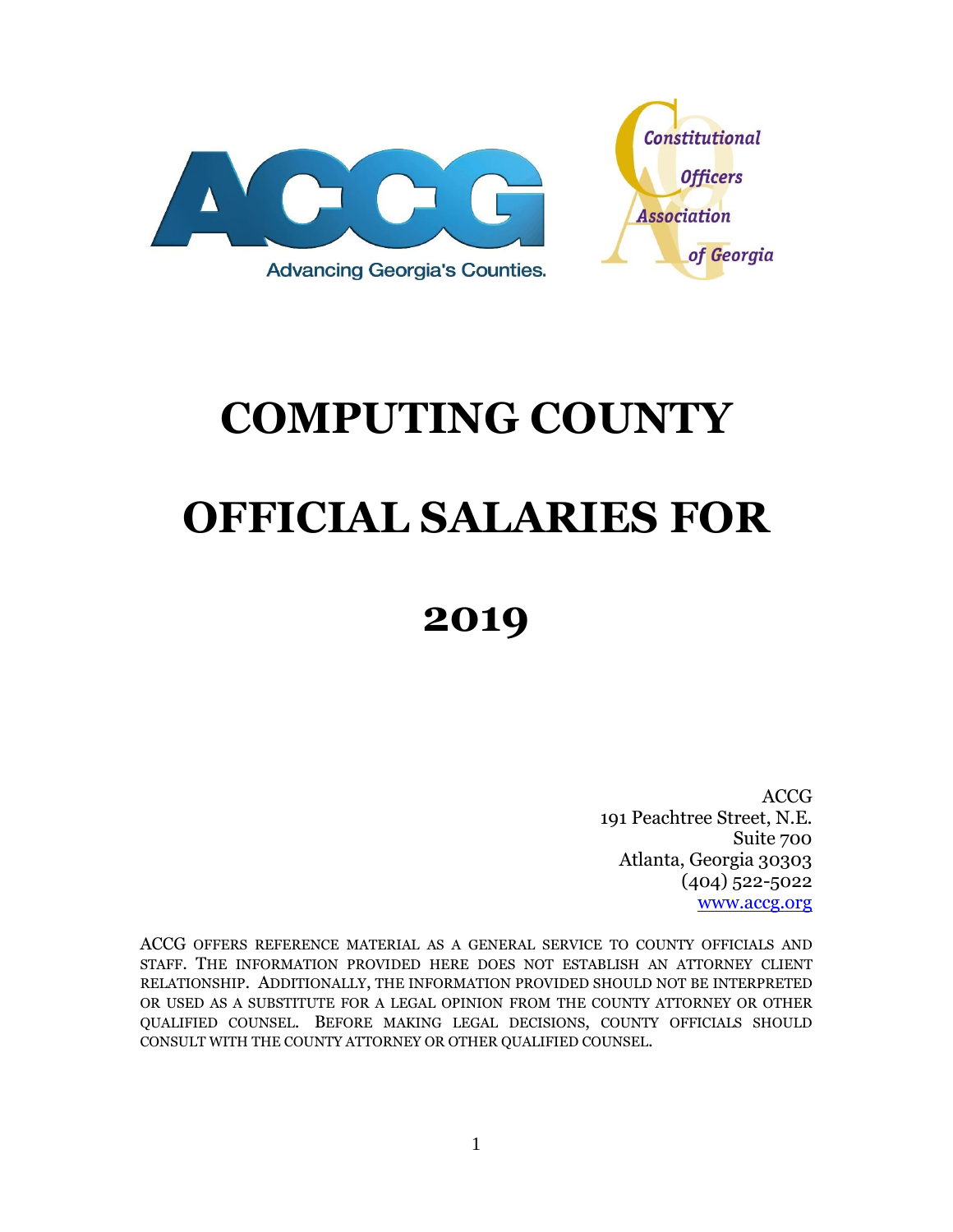## **TABLE OF CONTENTS**

| SALARIES AND SUPPLEMENTS FOR OTHER OFFICIALS 30                             |  |
|-----------------------------------------------------------------------------|--|
|                                                                             |  |
|                                                                             |  |
|                                                                             |  |
| Circuit Public Defenders and State-Paid Appointed Personnel Supplements  30 |  |
| District Attorney and State-Paid Appointed Personnel Supplements  30        |  |
|                                                                             |  |
|                                                                             |  |
| State Court Judge and Solicitor General Salaries and Supplements31          |  |
|                                                                             |  |
|                                                                             |  |
|                                                                             |  |
| APPENDIX A: COUNTY OFFICER 2018 SALARY WORKSHEET35                          |  |
| APPENDIX B: CHIEF MAGISTRATE 2019 SALARY WORKSHEET 38                       |  |
| APPENDIX C: NON-CHIEF MAGISTRATE 2019 SALARY WORKSHEET  39                  |  |
|                                                                             |  |
|                                                                             |  |
|                                                                             |  |
|                                                                             |  |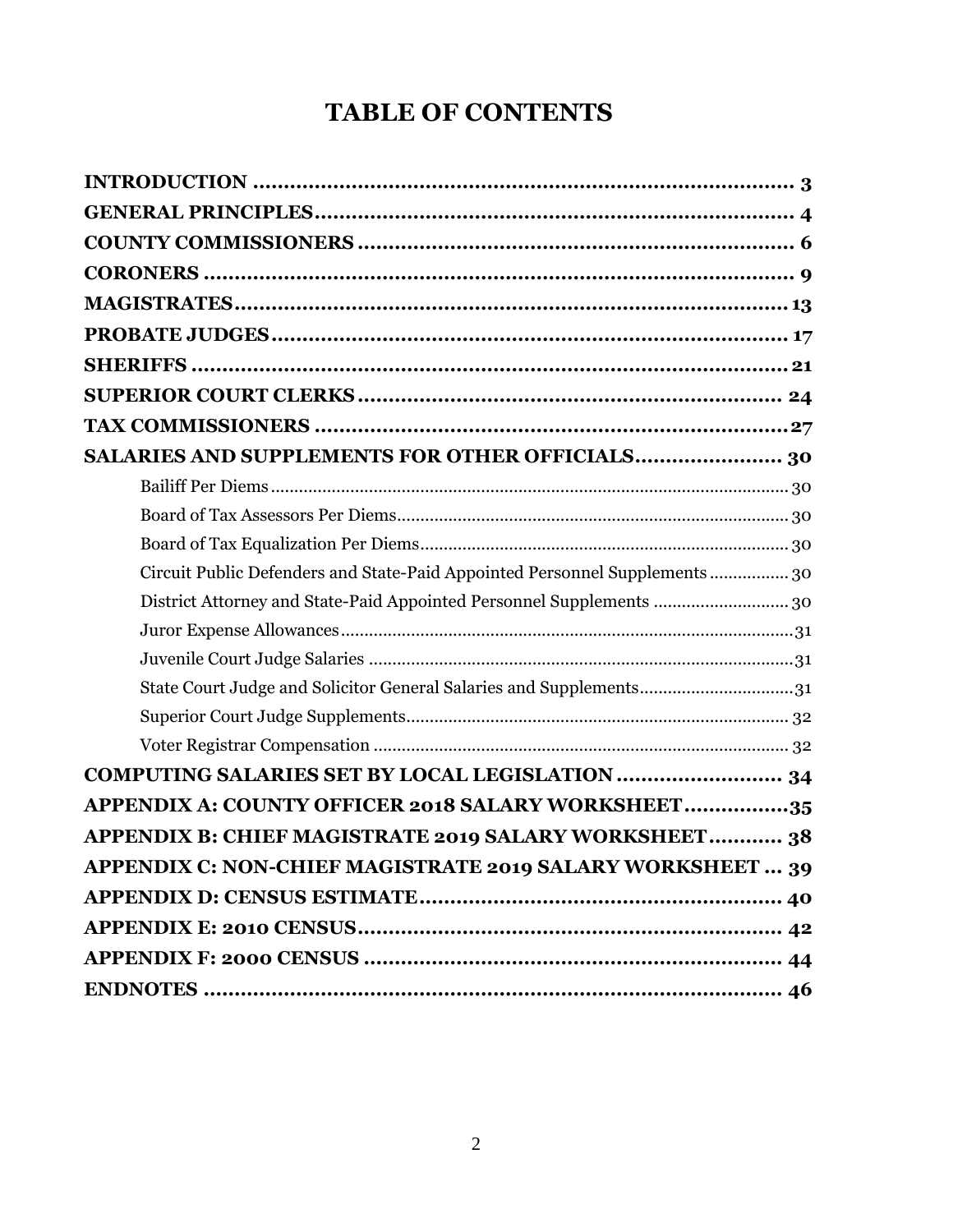## **INTRODUCTION**

<span id="page-2-0"></span>This guidebook is published annually by the Association County Commissioners of Georgia (ACCG) to assist counties in calculating salaries of certain county officials, as well as state officials who receive supplements to their salary by the county. The procedure set forth in this guidebook has been reviewed and approved by the Constitutional Officers' Association of Georgia, the Magistrate Council of Georgia, and ACCG.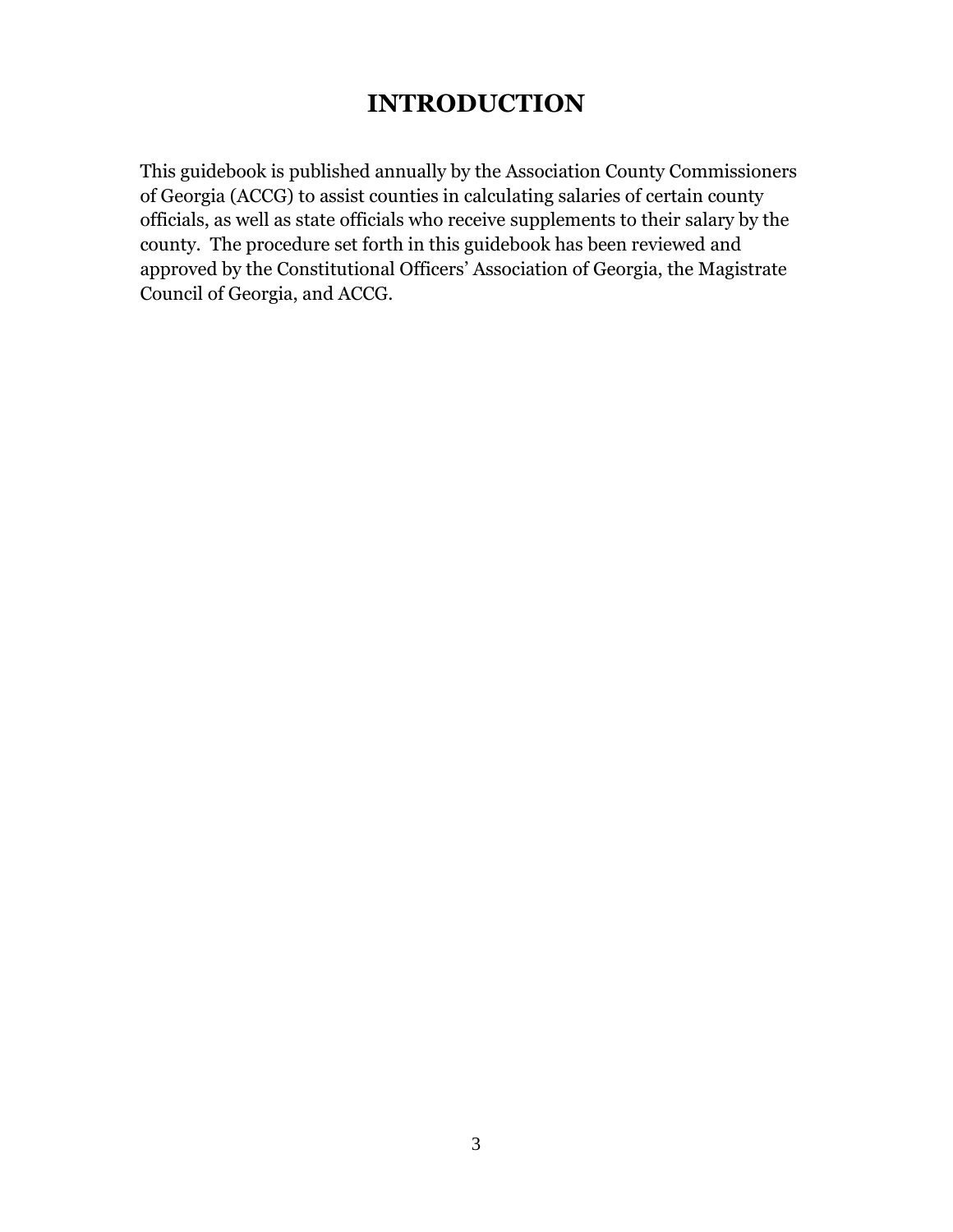## **GENERAL PRINCIPLES**

<span id="page-3-0"></span>While county commissioners have state law authorization to set their own compensation<sup>1</sup>, they typically have no ability to set salaries for other elected county officials. The General Assembly sets the salaries of such elected officials (as well as certain other non-elected officials) either by state law or through local legislation. For counties that have local legislation establishing salaries for particular positions, the salaries for those positions must be initially computed according to both the local legislation and according to the state minimum salary. The officials are paid according to the higher of the two calculations.

Although there may be some differences among the procedures to be followed for calculating minimum salaries for different officials under general law, there are a few principles that tend to be the same:

- There is usually a base salary established according to the population of the county. In most cases, the latest population estimate from the Georgia Department of Community Affairs should be used (see [APPENDIX D\)](#page-39-0). However, if the population has decreased since the 2010 Census (see [APPENDIX E\)](#page-41-0) or the 2000 Census (see [APPENDIX F\)](#page-43-1) bringing the official into a population bracket with a lower base salary, then the official is entitled to receive the base salary of the previous census in the higher population bracket so long as that official is in office.2 The right to the higher base salary is personal to the county official, not the position.
- There are state mandated supplements to which an officer may be entitled that must be added.
- Depending upon the number of completed terms, the official may receive an increase based upon longevity.<sup>3</sup> Each official's longevity increase depends upon the number of terms he or she has completed. A newly elected official is not entitled to a longevity increase, unless he or she completed a full term previously during years that longevity was awarded. Longevity increases are personal to the county official, not the position.
- In any given year, the General Assembly may approve a cost of living adjustment (COLA) or merit increase for state employees that is used to determine the amount of COLA to increase the base salaries, state mandated supplements and longevity for county officials. The county officials' salaries must be increased by all of the COLAs and merit increases awarded by the General Assembly since the last time the General Assembly revised the base salaries. A newly elected official is entitled to all of the previously granted COLAs even though he or she was not in office at the time that the COLA was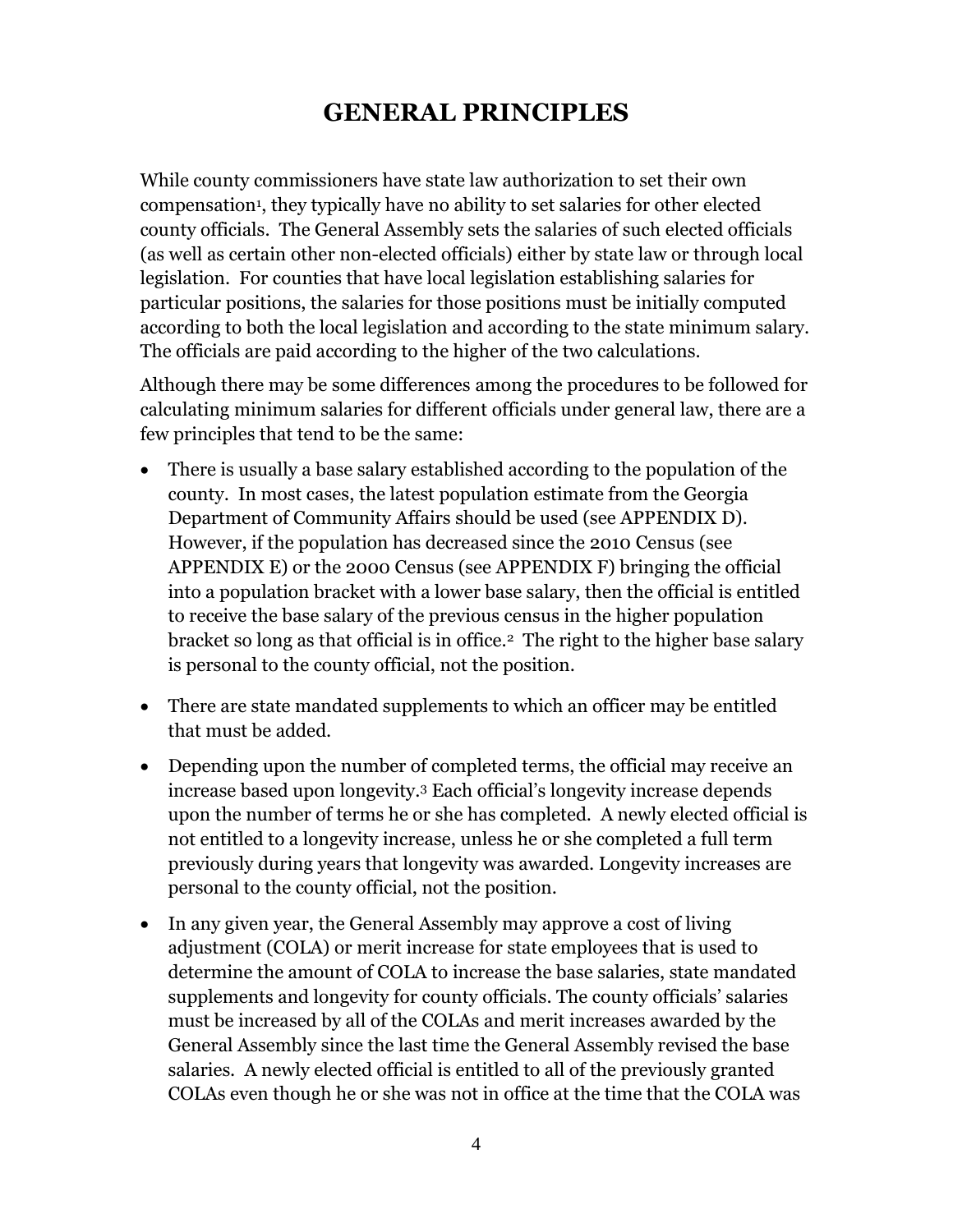awarded. Unlike longevity increases, these COLAs go with the position, not the person.

- In many cases, the General Assembly has passed local legislation (referred to in this Guide as a "local Act") that applies only to a county official of a particular county. If there is such local legislation applicable to a county official, the salary provided for by the local legislation must be calculated and compared to the state minimum salary. The official is entitled to the higher of the two salaries.
- If the county commissioners wish to provide additional compensation to an official, they generally may do so. The local supplement is any amount paid over and above the state minimum salary (i.e., base salary plus state mandated supplement(s) plus longevity increase (if any) plus COLA). However, once a local supplement is given, it generally cannot be taken away during an official's four-year term of office. This is always true for judges. The general law which grants authority to give the local supplement should always be consulted. If an official is re-elected, the county commissioners could reduce or eliminate a supplement for the new term — but that decision must be made before the new term begins.
- County officials paid according to the minimum salary statutes must be paid in equal monthly installments.4 Even though the entire county workforce may be paid weekly, bi-weekly or semi-monthly, the county commissioners have no authority to pay these county officials at any other interval.<sup>5</sup>

For questions or interpretations on computing salaries, please contact your county attorney.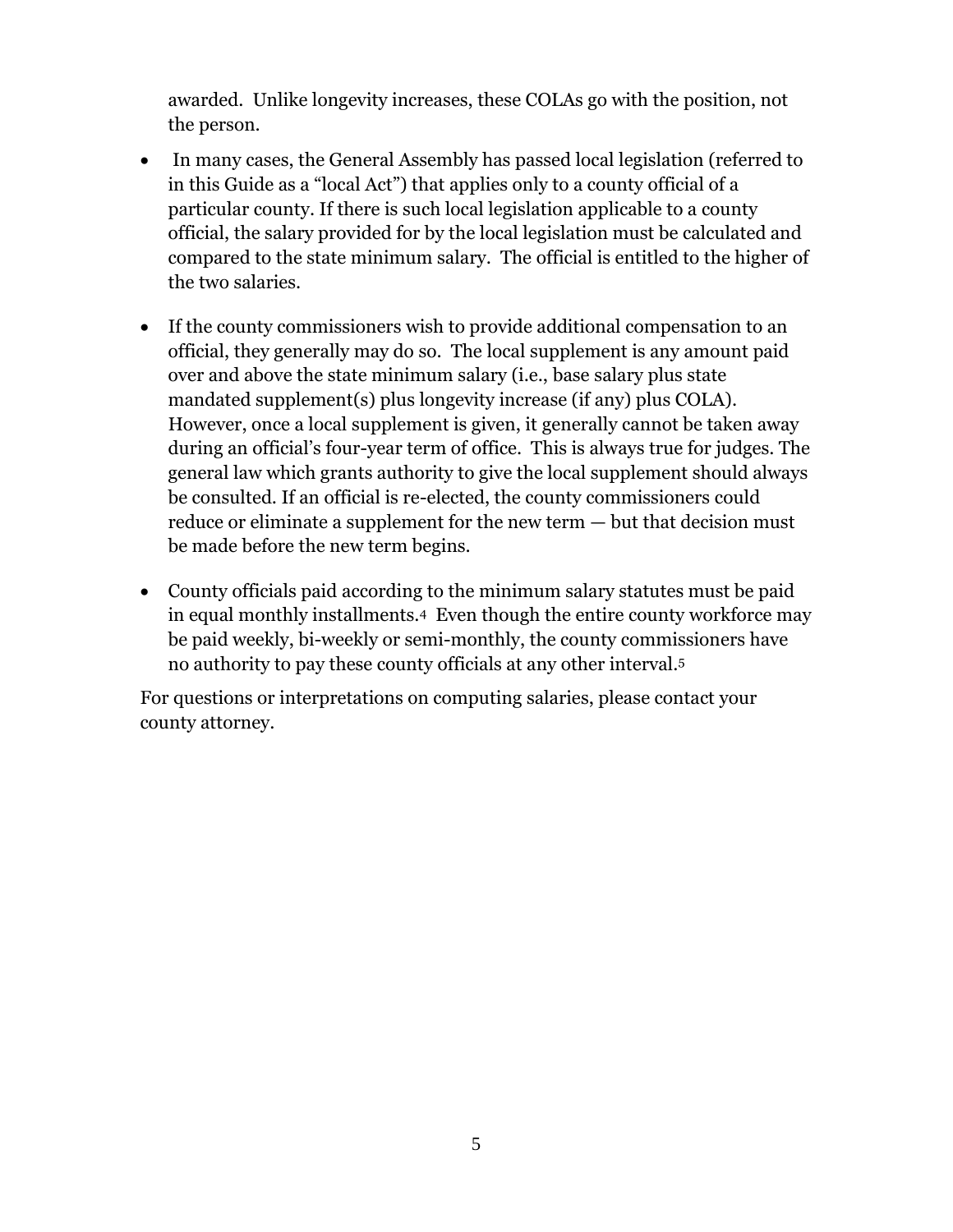## **COUNTY COMMISSIONERS SALARIES FOR 2019**

<span id="page-5-0"></span>Salaries for county commissioners and elected CEOs are calculated according to the procedure summarized below. Note that there are no COLAs for 2004, 2009, 2010, 2011, 2012, 2013, 2014, or 2019.

How to compute salaries for 2019:

**Step 1: Base Salary.** For members of boards of commissioners (as well as the one elected CEO), start with the applicable base salary. The base salary may have been set by local legislation or through the home rule procedures described below. For more information on local legislation, please see page 34. Sole commissioners, on the other hand, may receive the same minimum base salary as the sheriff of their county, the salary set by local legislation, or the salary set according to the home rule procedure.<sup>6</sup>

**Step 2: Add Training Supplement.** County commissioners who have been awarded a certificate of completion of training from the Carl Vinson Institute of Government resulting in designation as a certified county commissioner are entitled to a supplement of \$100.00 per month or \$1,200.00 per year in addition to their base salary from Step 1.<sup>7</sup>

*Please Note:* This supplement applies only to county commissioners with the certification designation described above. Credit is not given for other training programs or for years of service.

**Step 3: Add 2002 COLA.** The 2002 cost of living adjustment is determined by adding (1) the base salary and (2) the training supplement (if applicable) and multiplying that sum by 3.50%. This COLA is added regardless of when the commissioner first took office. 8

**Step 4: Add 2003 COLA.** The 2003 cost of living adjustment is determined by adding (1) the base salary, (2) the training supplement (if applicable), and 3) the 2002 COLA, and multiplying that sum by 2.25%. This COLA is added regardless of when the commissioner first took office.<sup>9</sup>

*Reminder:* There is no 2004 COLA**.** 

**Step 5: Add 2005 COLA.** The 2005 cost of living adjustment is determined by adding (1) the base salary, (2) the training supplement (if applicable), (3) the 2002 COLA, and (4) the 2003 COLA, and multiplying that sum by 2.00%. However, the resulting 2005 COLA cannot exceed \$1,600. This COLA is added regardless of when the commissioner first took office.<sup>10</sup>

**Step 6: Add 2006 COLA.** The 2006 cost of living adjustment is determined by adding (1) the base salary, (2) the training supplement (if applicable), (3) the 2002 COLA,  $(4)$  the 2003 COLA, and  $(5)$  the 2005 COLA, and multiplying that sum by 2.00%. This COLA is added regardless of when the commissioner first took office.<sup>11</sup>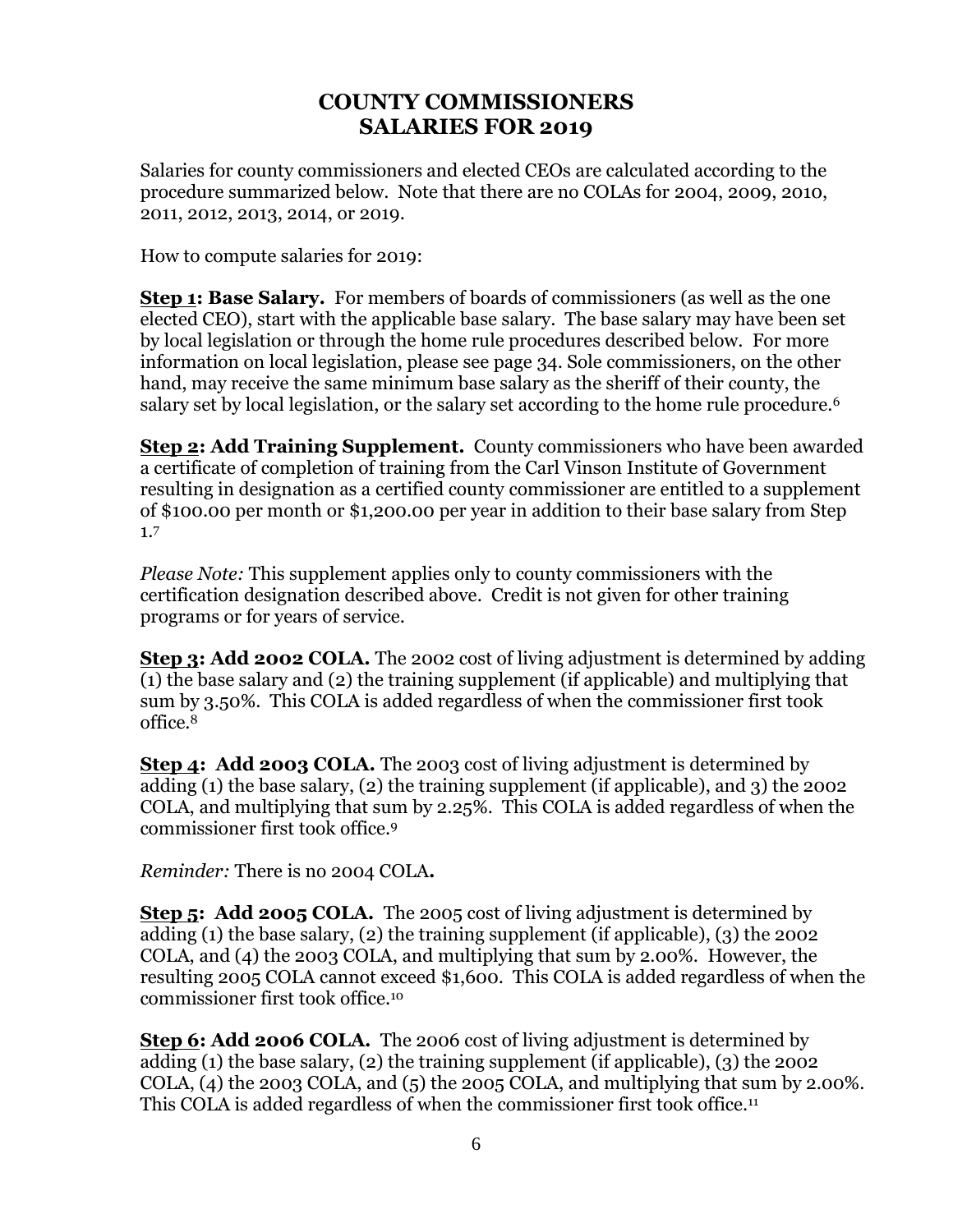**Step 7: Add 2007 COLA.** The 2007 cost of living adjustment is determined by adding (1) the base salary, (2) the training supplement (if applicable), (3) the 2002 COLA, (4) the 2003 COLA, (5) the 2005 COLA, and (6) the 2006 COLA, and multiplying that sum by 2.89%. This COLA is added regardless of when the commissioner first took office.<sup>12</sup>

**Step 8: Add 2008 COLA.** The 2008 cost of living adjustment is determined by adding (1) the base salary, (2) the training supplement (if applicable), (3) the 2002 COLA, (4) the 2003 COLA, (5) the 2005 COLA, (6) the 2006 COLA, and (7) the 2007 COLA, and multiplying that sum by 3.00%. This COLA is added regardless of when the commissioner first took office.<sup>13</sup>

*Reminder:* There is no COLA for 2009, 2010, 2011, 2012, 2013, or 2014.

**Step 9: Add 2015 COLA.** The 2015 cost of living adjustment is determined by adding (1) the base salary, (2) the training supplement (if applicable), (3) the 2002 COLA, (4) the 2003 COLA, (5) the 2005 COLA, (6) the 2006 COLA, (7) the 2007 COLA, and (8) the 2008 COLA, and multiplying that sum by 1.00%. This COLA is added regardless of when the commissioner first took office.<sup>14</sup>

**Step 10: Add 2016 COLA.** The 2016 cost of living adjustment is determined by adding (1) the base salary, (2) the training supplement (if applicable), (3) the 2002 COLA, (4) the 2003 COLA, (5) the 2005 COLA, (6) the 2006 COLA, (7) the 2007 COLA, (8) the 2008 COLA, and (9) the 2015 COLA, and multiplying that sum by 1.00%. This COLA is added regardless of when the commissioner first took office.<sup>15</sup>

**Step 11: Add 2017 COLA.** The 2017 cost of living adjustment is determined by adding (1) the base salary, (2) the training supplement (if applicable), (3) the 2002 COLA, (4) the 2003 COLA, (5) the 2005 COLA, (6) the 2006 COLA, (7) the 2007 COLA, (8) the 2008 COLA, (9) the 2015 COLA, and (10) the 2016 COLA, and multiplying that sum by 3.00%. This COLA is added regardless of when the commissioner first took office.<sup>16</sup>

**Step 12: Add 2018 COLA.** The 2018 cost of living adjustment is determined by adding (1) the base salary, (2) the training supplement (if applicable), (3) the 2002 COLA, (4) the 2003 COLA, (5) the 2005 COLA, 6) the 2006 COLA, (7) the 2007 COLA, (8) the 2008 COLA, (9) the 2015 COLA, (10) the 2016 COLA, and (11) the 2017 COLA, and multiplying that sum by 2.00%. This COLA is added regardless of when the commissioner first took office.<sup>17</sup>

*Reminder:* There is no COLA for 2019.

**Step 13: Add Longevity.** Beginning January 1, 2007, commissioners became entitled to longevity increases in compensation.<sup>18</sup> First, look at the county's local legislation to see whether the commissioners are elected to two-year terms, four-year terms or sixyear terms. While most commissioners are elected to four-year terms, there are some counties where commissioners only serve for two years and others where commissioners serve for six years. To determine longevity pay, multiply the amount determined in Steps 1 through 12 by the appropriate percentage below: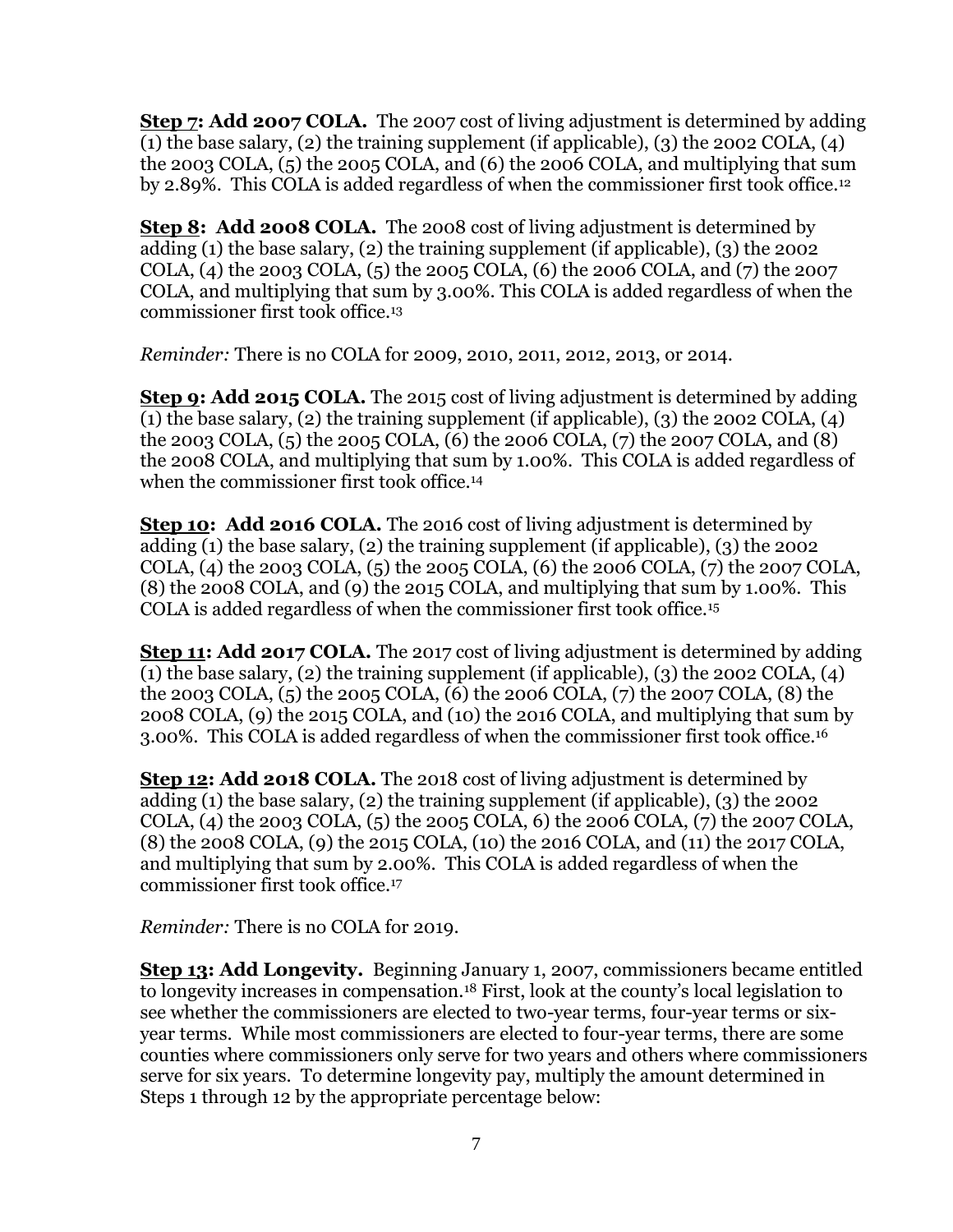*Commissioners Serving Two-Year Terms.* Commissioners serving two-year terms are entitled to an increase of 1.25% for each term completed after December 31, 2004. The maximum longevity increase is 8.75% for commissioners who have completed at least seven terms since January 1, 2005.

*Commissioners Serving Four-Year Terms.* Commissioners serving four-year terms are entitled to an increase of 2.50% for each term completed after December 31, 2004. The maximum longevity increase is 10.00% for commissioners who have completed at least four terms since January 1, 2005.

*Commissioners Serving Six-Year Terms.* Commissioners serving six-year terms are entitled to an increase of 3.75% for each term completed after December 31, 2004. The maximum longevity increase is 11.25% for commissioners who have completed at least three terms since January 1, 2005.

#### **SETTING SALARIES UNDER GENERAL LAW AUTHORIZATION**

Unless otherwise provided in a local Act of the General Assembly, there is only one way that county commissioners may set their own compensation, expenses and expense allowances – through the general law procedure explained below:<sup>19</sup>

*Notice.* Before deciding to increase compensation, the board of commissioners or sole commissioner must place a notice in the legal organ once a week for three consecutive weeks prior to taking action on the increase. The notice must specify the fiscal impact of the compensation increase.<sup>20</sup>

*Decision before Qualifying.* In order to increase compensation, the commissioners must make the decision to increase compensation *before* the first day of the qualifying period for candidates for the next election to the county governing authority. In other words, the commissioners would have needed to make the decision to increase their salary before March 5, 2018,<sup>21</sup> with any increase becoming effective on January 1, 2019.<sup>22</sup> If the commissioners did not take action prior to March 5, 2018, the next opportunity to increase salaries will be prior to the beginning of the next qualifying period for commissioner(s), with such increase to become effective on the following January 1st .

In sum, if the commissioners want to set their own salary, they must have taken action to do so before March 5, 2018. <sup>23</sup> If a timely decision to increase compensation was made and advertised as required, the higher compensation will become effective on January 1, 2019. Otherwise, such an increase cannot be implemented until after the next election for one or more commissioners in the county.

If the commissioners do not use the general law procedure to increase their salary and expenses, the only other alternative is to request the county's legislators to pass a local Act that provides for an increase in their salary or expenses. It would be effective upon signature by the Governor or any other date specified in the Act.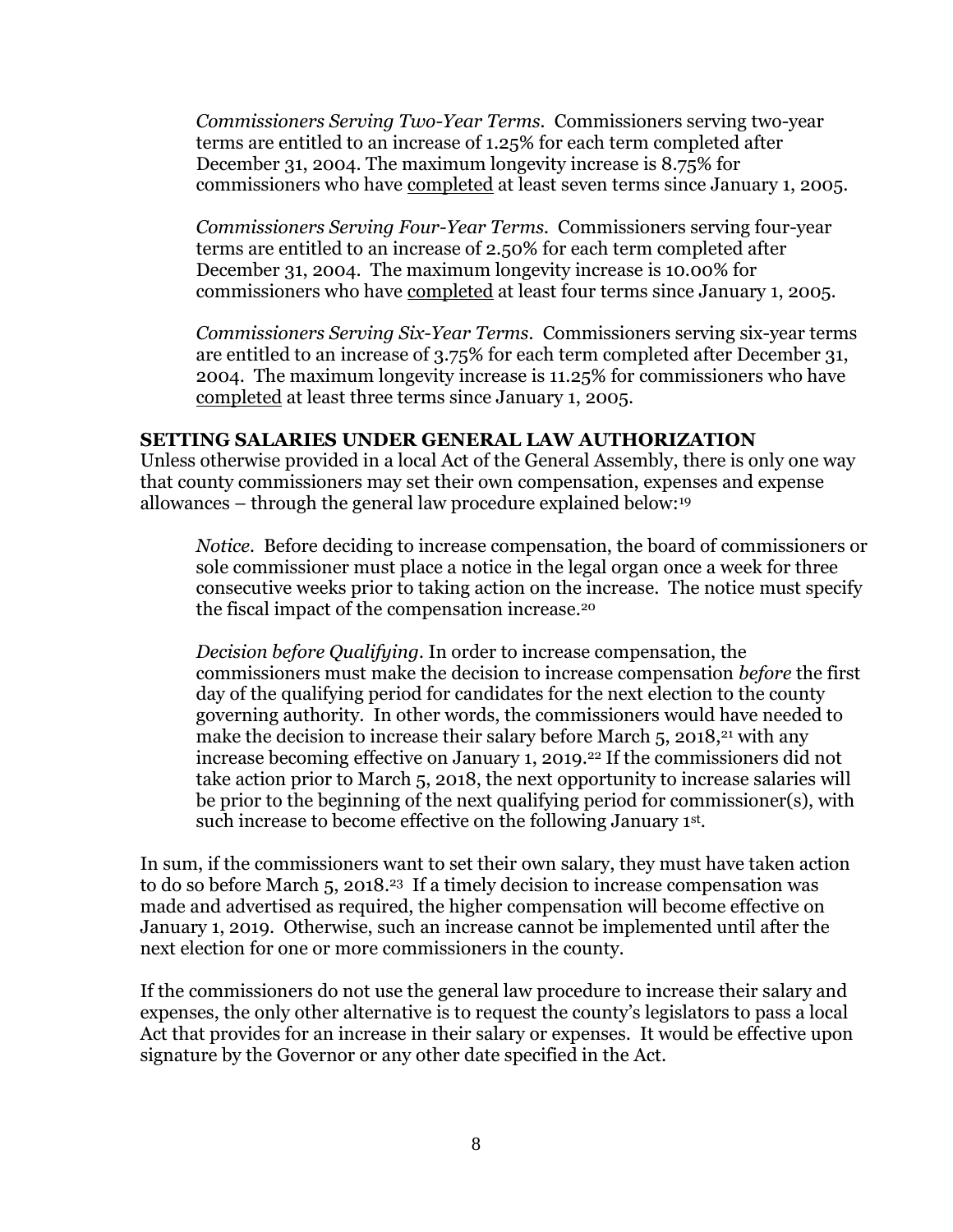## **CORONERS MINIMUM SALARY FOR 2019**

#### <span id="page-8-0"></span>**CORONERS IN COUNTIES WITH A POPULATION OF 35,000 OR MORE**

In counties with a population of 35,000 or more according to the 2010 Census, coroners are entitled to be paid the death investigation fee of \$175 where no jury is impaneled or \$250 per death investigation when a jury is impaneled.<sup>24</sup> However, if the coroner is paid an annual salary provided for by local Act, he or she is not entitled to death investigation fees.<sup>25</sup> If a local Act establishing compensation for the coroner provides for a salary that is less than the coroner would receive from death investigation fees, the coroner may decide whether to be paid the salary specified in the local legislation or the death investigation fees. The coroner must give the commissioners notice of the decision to change his or her method of compensation in writing no later than October 1 in order for the compensation change to become effective on the next January 1. 26

#### **CORONERS IN COUNTIES WITH A POPULATION OF 34,999 OR LESS**

In counties with a population of 34,999 or less according to the 2010 Census, coroners are entitled to a state-specified minimum salary based upon three population ranges.<sup>27</sup> The applicable minimum salary is in addition to any fees including the death investigation fees.28 The death investigation fee is \$175 per death investigation where no jury is impaneled or \$250 per death investigation when a jury is impaneled.<sup>29</sup>

State-specified minimum salaries for coroners in these counties are calculated according to the procedure summarized below. Note that there are no COLAs for 2004, 2009, 2010, 2011, 2012, 2013, 2014, or 2019. To compute salaries for coroners in these counties, follow these steps:

**Step 1: Establish the Base Salary.** For coroners in counties with a 2010 population of 34,999 or less, start with the annual base salary for coroner shown in the "Schedule of Base Salaries" using the county's population reported in the 2010 Census [\(APPENDIX](#page-41-0)  [E\)](#page-41-0). <sup>30</sup> If the county's population under the 2010 Census decreased since the 2000 Census [\(APPENDIX F\)](#page-43-1), bringing the coroner into a population bracket with a lower base salary, then the coroner is entitled to receive the base salary in the prior, higher population bracket so long as that he or she is in office.<sup>31</sup>

## **Schedule of Base Salaries**

| <b>Base Salary</b> |
|--------------------|
| \$1,200.00         |
| \$2,400.00         |
| \$3,600.00         |
|                    |

**Step 2: Add Longevity.** Coroners are entitled to a longevity increase at the rate of 5% for each complete 4-year term served after December 31, 2000. For 2019, the maximum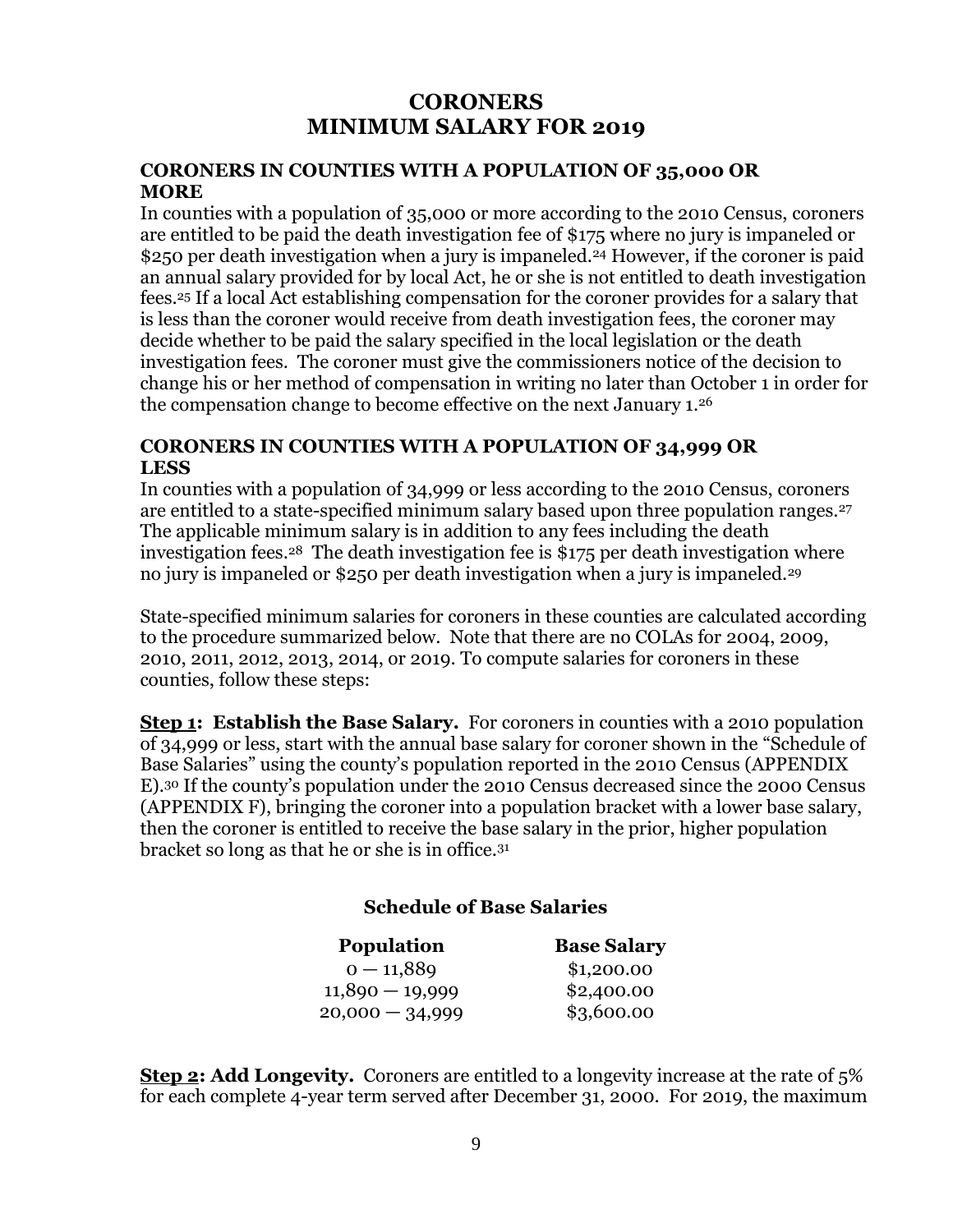longevity increase is 20% for coroners who have completed four or more full terms of office since December 31, 2000. 32

**Step 3: Add 2002 COLA.** The 2002 cost of living adjustment is determined by adding (1) the base salary and (2) longevity increase(s) (if applicable) and multiplying that sum by 3.50%. This COLA is added regardless of when the coroner first took office.<sup>33</sup>

**Step 4: Add 2003 COLA.** The 2003 cost of living adjustment is determined by adding (1) the base salary, (2) longevity increase(s) (if applicable), and (3) the 2002 COLA, and multiplying that sum by 2.25%. This COLA is added regardless of when the coroner first took office.<sup>34</sup>

*Reminder:* There is no 2004 COLA**.** 

**Step 5: Add 2005 COLA.** The 2005 cost of living adjustment is determined by adding (1) the base salary, (2) longevity increase(s) (if applicable), (3) the 2002 COLA, and (4) the 2003 COLA, and multiplying that sum by 2.00%. However, the resulting 2005 COLA cannot exceed \$1,600. This COLA is added regardless of when the coroner first took office.<sup>35</sup>

**Step 6: Add 2006 COLA.** The 2006 cost of living adjustment is determined by adding (1) the base salary, (2) longevity increase(s) (if applicable), (3) the 2002 COLA,  $(4)$  the 2003 COLA, and  $(5)$  the 2005 COLA, and multiplying that sum by 2.00%. This COLA is added regardless of when the coroner first took office.<sup>36</sup>

**Step 7: Add 2007 COLA.** The 2007 cost of living adjustment is determined by adding (1) the base salary, (2) longevity increase(s) (if applicable), (3) the 2002 COLA,  $(4)$  the 2003 COLA,  $(5)$  the 2005 COLA, and  $(6)$  the 2006 COLA, and multiplying that sum by 2.89%. This COLA is added regardless of when the coroner first took office.<sup>37</sup>

**Step 8: Add 2008 COLA.** The 2008 cost of living adjustment is determined by adding (1) the base salary, (2) longevity increase(s) (if applicable), (3) the 2002 COLA, (4) the 2003 COLA, (5) the 2005 COLA, (6) the 2006 COLA, and (7) the 2007 COLA, and multiplying that sum by 3.00%. This COLA is added regardless of when the coroner first took office.<sup>38</sup>

*Reminder:* There is no COLA for 2009, 2010, 2011, 2012, 2013, or 2014.

**Step 9: Add 2015 COLA.** The 2015 cost of living adjustment is determined by adding (1) the base salary, (2) longevity increase(s) (if applicable), (3) the 2002 COLA, (4) the 2003 COLA, (5) the 2005 COLA, (6) the 2006 COLA, (7) the 2007 COLA, and (8) the 2008 COLA, and multiplying that sum by 1.00%. This COLA is added regardless of when the coroner first took office.<sup>39</sup>

**Step 10: Add 2016 COLA.** The 2016 cost of living adjustment is determined by adding (1) the base salary, (2) longevity increase(s) (if applicable), (3) the 2002 COLA, (4) the 2003 COLA, (5) the 2005 COLA, (6) the 2006 COLA, (7) the 2007 COLA, (8) the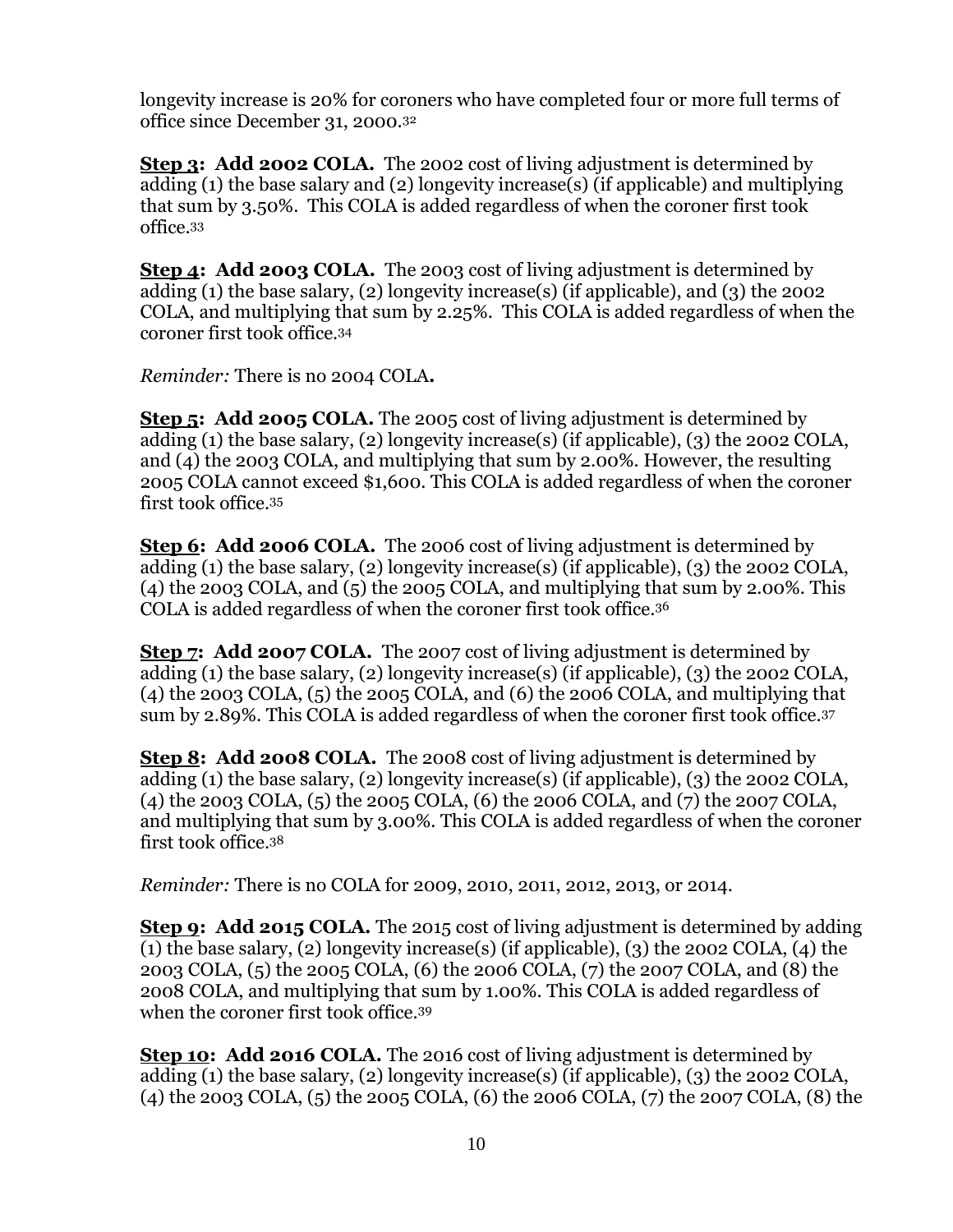2008 COLA, and (9) the 2015 COLA, and multiplying that sum by 1.00%. This COLA is added regardless of when the coroner first took office.<sup>40</sup>

**Step 11: Add 2017 COLA.** The 2017 cost of living adjustment is determined by adding (1) the base salary, (2) longevity increase(s) (if applicable), (3) the 2002 COLA, (4) the 2003 COLA, (5) the 2005 COLA, (6) the 2006 COLA, (7) the 2007 COLA, (8) the 2008 COLA, (9) the 2015 COLA, and (10) the 2016 COLA, and multiplying that sum by 3.00%. This COLA is added regardless of when the coroner first took office.<sup>41</sup>

**Step 12: Add 2018 COLA.** The 2018 cost of living adjustment is determined by adding (1) the base salary, (2) longevity increase(s) (if applicable), (3) the 2002 COLA, (4) the 2003 COLA, (5) the 2005 COLA, (6) the 2006 COLA, (7) the 2007 COLA, (8) the 2008 COLA, (9) the 2015 COLA, (10) the 2016 COLA, and (11) the 2017 COLA, and multiplying that sum by 2.00%. This COLA is added regardless of when the coroner first took office.<sup>42</sup>

*Reminder:* There is no COLA for 2019.

**Step 13: Add Local Supplement (If Any).** County commissioners are authorized, but not required, to provide local supplements to coroners in addition to the minimum compensation provided by state or local law. However, once a local supplement is given, it may not be reduced or eliminated during any term of office. Local supplements are not subject to longevity increases and COLAs, unless granted by the county commissioners.<sup>43</sup>

**Step 14: Compare to Local Legislation.** Many coroners' salaries are governed by local Acts of the legislature rather than the state-specified minimum salary. In general, a coroner is paid either according to the procedures set forth above or according to a local Act, whichever is higher. If the salary established by local Act is higher than the amount calculated in Steps 1 through 13, then the coroner is entitled to be paid according to local legislation. If the salary established by local Act is less than the amount calculated in Steps 1 through 13, then the coroner is entitled to the amount calculated in Steps 1 through 13. <sup>44</sup> For more information on local Acts, please see page 34.

## **DEPUTY CORONERS**

Each coroner is required to appoint at least one deputy coroner.45 Additional deputy coroners may be appointed if approved by the county board of commissioners. <sup>46</sup> State law is not clear on the compensation for deputy coroners, other than regarding payment of death investigative fees. The county attorney should be consulted to determine the appropriate compensation for the deputy coroner(s).

#### **Deputy Coroners in Counties with a Population of 35,000 or More**

If the coroner is not paid a salary set by local Act, then the deputy coroner is entitled to the \$175 or \$250 death investigation fee (depending upon whether a jury is impaneled) for each investigation in which he or she serves in place of the coroner. However, if the coroner is paid a salary pursuant to a local Act, then the deputy coroner is not entitled to the death investigation fee, unless otherwise specified by local Act. 47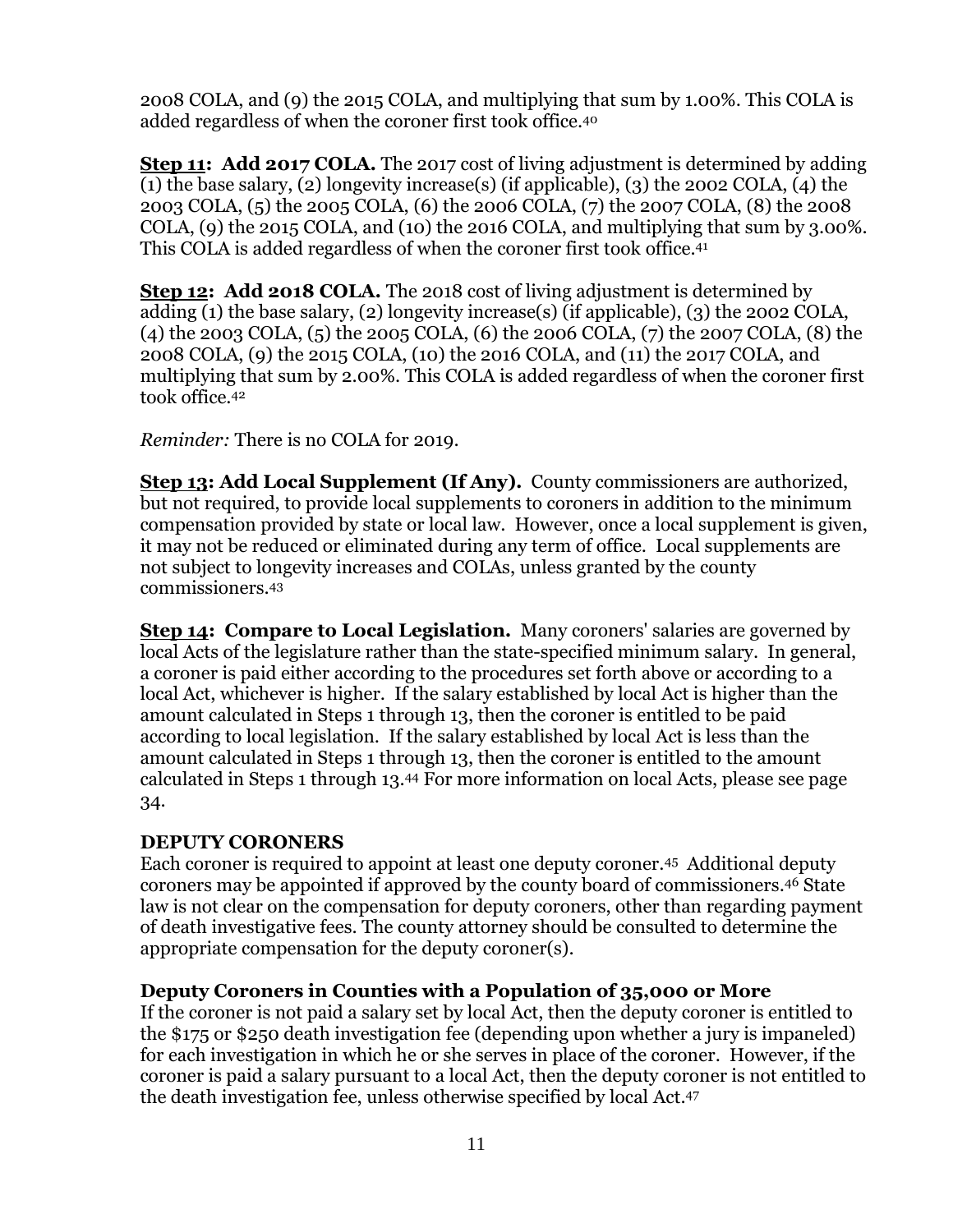## **Deputy Coroners in Counties with a Population of 34,999 or Less**

For deputy coroners in counties of 34,999 or less where the coroner is paid pursuant to the state minimum salary law, the only guidance offered by state law is that expenses for deputy coroners must come from funds other than the minimum salaries specified for the coroner. <sup>48</sup> If the coroner in such a county is paid according to the general law minimum salary schedule, then the deputy coroner is entitled to the \$175 or \$250 death investigation fee (depending upon whether a jury is impaneled) for each investigation in which he or she serves in place of the coroner.<sup>49</sup>

#### **MANDATORY EXPENSE ALLOWANCE**

Coroners and deputy coroners are entitled to an expense allowance for a mandatory annual training course provided by the Georgia Police Academy. Such expenses include 1) an expense allowance of \$75.00 for each day attending the training course, 2) registration fees for the training course, and 3) either mileage reimbursement at the approved IRS rate or actual transportation costs to and from the course if he or she travels by public carrier. Such expenses are to be paid by the county.<sup>50</sup>

#### **OPTIONAL EXPENSE ALLOWANCE**

In counties with a 2010 population of 34,999 or less, the board of commissioners is authorized, but not required, to provide a monthly expense allowance to the coroner of \$50 per month. This discretionary expense allowance, if granted, is in addition to any other salary, fees, or expenses required by law.<sup>51</sup> For tax purposes, expense allowances must be treated as income to the coroner and reported to the IRS.

## **Optional Expense Allowance Schedule**

**2010 Population Minimum Monthly Expense Allowance**

 $0 - 34,999$  \$50.00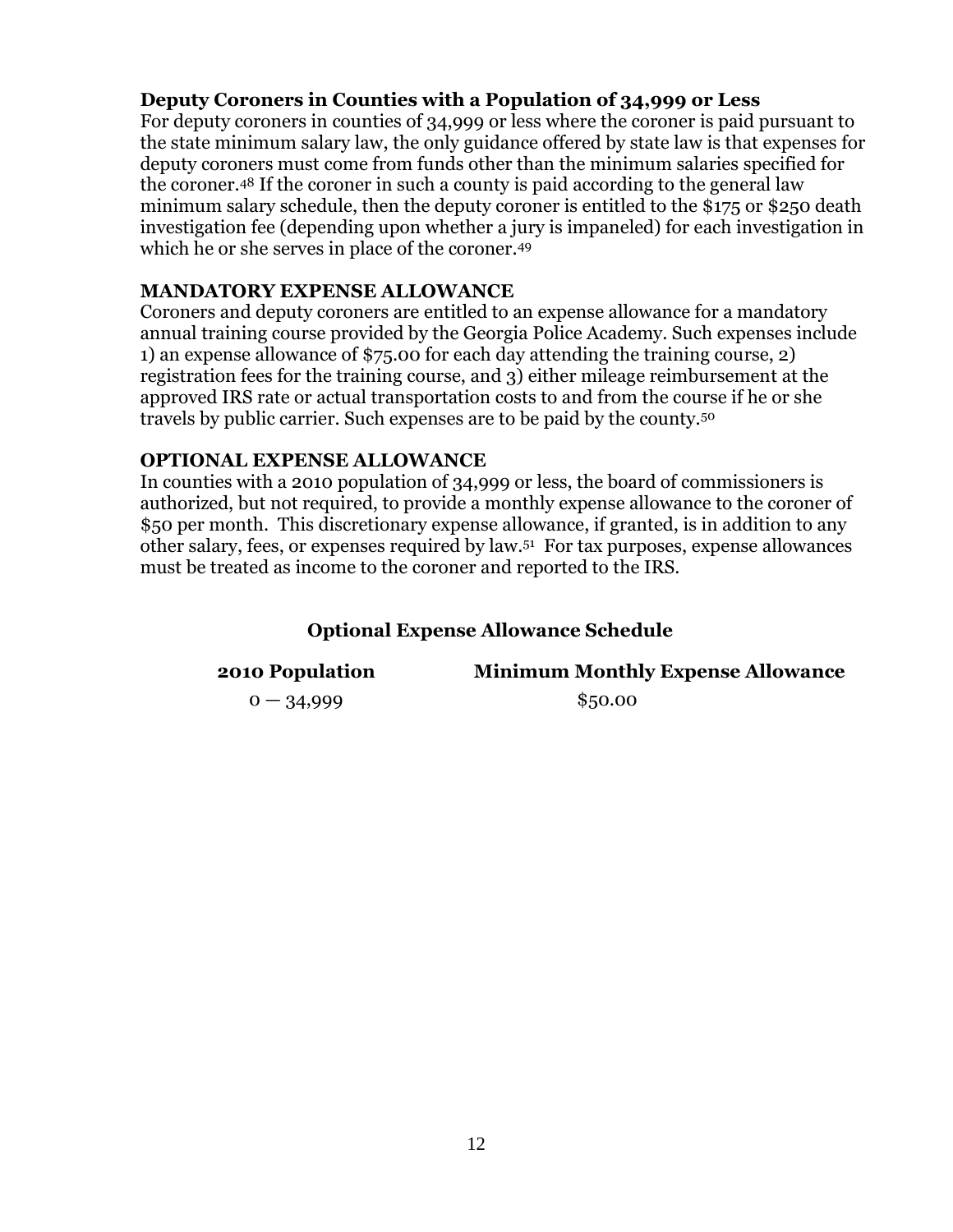## **MAGISTRATES MINIMUM SALARY FOR 2019**

<span id="page-12-0"></span>Minimum salaries for elected and appointed magistrate judges are calculated according to the procedure summarized below. Note that there are no COLAs for 2009, 2010, 2011, 2012, 2013, 2014, or 2019. To compute state minimum salaries for magistrates, follow these steps:

**Step 1: Establish the Base Salary.** Start with the annual base salary for the magistrate shown in the "Schedule of Base Salaries" using the county's population reported in the census estimate in [APPENDIX D.](#page-39-0) <sup>52</sup> However, if the county's population decreased since the 2010 Census [\(APPENDIX E\)](#page-41-0) or 2000 Census [\(APPENDIX F\)](#page-43-1), bringing the magistrate into a population bracket with a lower base salary, then the magistrate is entitled to receive the base salary of the previous census in the higher population bracket so long as he or she is in office.<sup>53</sup>

**For Full-time Chief Magistrates.** For those chief magistrates who regularly perform the duty of magistrate at least 40 hours per week, use the base salary in the schedule.<sup>54</sup>

**For Part-time Chief Magistrates.** For those chief magistrates who regularly perform the duty of magistrate less than 40 hours per week, use the hourly equivalent of the schedule multiplied by the actual number of hours worked. The chief magistrate must certify the actual number of hours worked to the county governing authority.<sup>55</sup>

**For Full-time Magistrates Who Are Not Chief Magistrates.** For those individuals who perform the duties of a magistrate judge at least 40 hours per week, use 90% of the base salary according to population or \$46,217.52 per year (i.e., \$3,851.46 per month), whichever is less.<sup>56</sup>

**For Part-time Magistrates Who Are Not Chief Magistrates and On-call Magistrates.** For those individuals appointed as magistrates who perform the duty of magistrate judge less than 40 hours per week, use 90% of the base salary according to population or \$22.22 per hour, whichever is less. Regardless of the number of hours worked, however, each magistrate must be paid at least \$7,110.96 per year (or \$592.58 per month). The chief magistrate must certify the number of hours worked by part-time magistrates to the county governing authority.57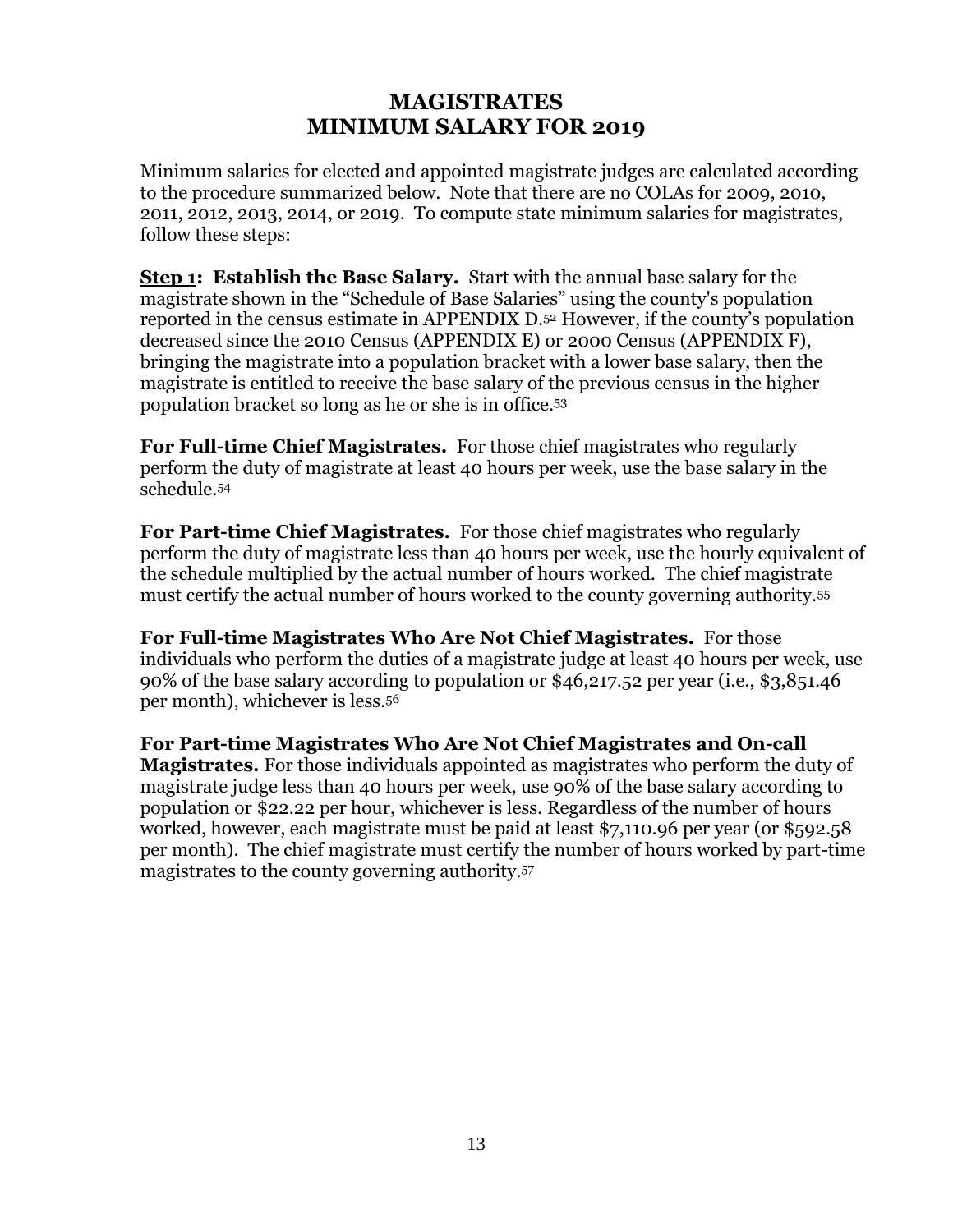| <b>Schedule of Base Salaries</b> |                    |  |
|----------------------------------|--------------------|--|
| <b>Population</b>                | <b>Base Salary</b> |  |
| $\sim$ $-$<br>5,999<br>0         | \$29,832.20        |  |
| $6,000 - 11,889$                 | \$40,967.92        |  |
| $11,890 - 19,999$                | \$46,408.38        |  |
| $20,000 - 28,999$                | \$49,721.70        |  |
| $29,000 - 38,999$                | \$53,035.03        |  |
| $39,000 - 49,999$                | \$56,352.46        |  |
| $50,000 - 74,999$                | \$63,164.60        |  |
| $75,000 - 99,999$                | \$67,800.09        |  |
| $100,000 - 149,999$              | \$72,434.13        |  |
| $150,000 - 199,999$              | \$77,344.56        |  |
| $200,000 - 249,999$              | \$84,458.82        |  |
| $250,000 - 299,999$              | \$91,682.66        |  |
| 300,000 - 399,999                | \$101,207.60       |  |
| 400,000 - 499,999                | \$105,316.72       |  |
| 500,000 or more                  | \$109,425.84       |  |
|                                  |                    |  |

**Step 2: Add Statutory Supplement.** If the magistrate also serves as clerk to the magistrate court, add \$3,883.08 per year (\$323.59 per month). 58

**Step 3: Add Longevity.** Elected, appointed, full-time and part-time magistrates are entitled to longevity increases if they have served at least one full 4-year term that was completed after December 31, 1995. To figure the amount of the longevity increase, first determine the total number of 4-year terms that were completed by the magistrate since 1995 and multiply the number of terms by 5%. Then, add (1) the base salary, (2) the statutory supplement from Step 2 (if applicable), and multiply that sum by the applicable longevity rate of increase. For 2019, the rate of the longevity increase ranges (in 5% increments) from 0% for a first-term magistrate to a maximum of 30% for one who has completed six or more terms of office.<sup>59</sup>

**Step 4: Add 2007 COLA.** The 2007 cost of living adjustment is determined by adding (1) the base salary, (2) the supplement (if applicable), and (3) the longevity amount (if applicable), and multiplying that sum by 2.89%. This COLA is added regardless of when the magistrate first took office.<sup>60</sup>

**Step 5: Add 2008 COLA.** The 2008 cost of living adjustment is determined by adding (1) the base salary, (2) the supplement (if applicable), (3) the longevity amount (if applicable), and (4) the 2007 COLA, and multiplying that sum by 3.00%. This COLA is added regardless of when the magistrate first took office.<sup>61</sup>

*Reminder:* There is no COLA for 2009, 2010, 2011, 2012, 2013, or 2014.

**Step 6: Add 2015 COLA.** The 2015 cost of living adjustment is determined by adding (1) the base salary, (2) the supplement (if applicable), (3) the longevity amount (if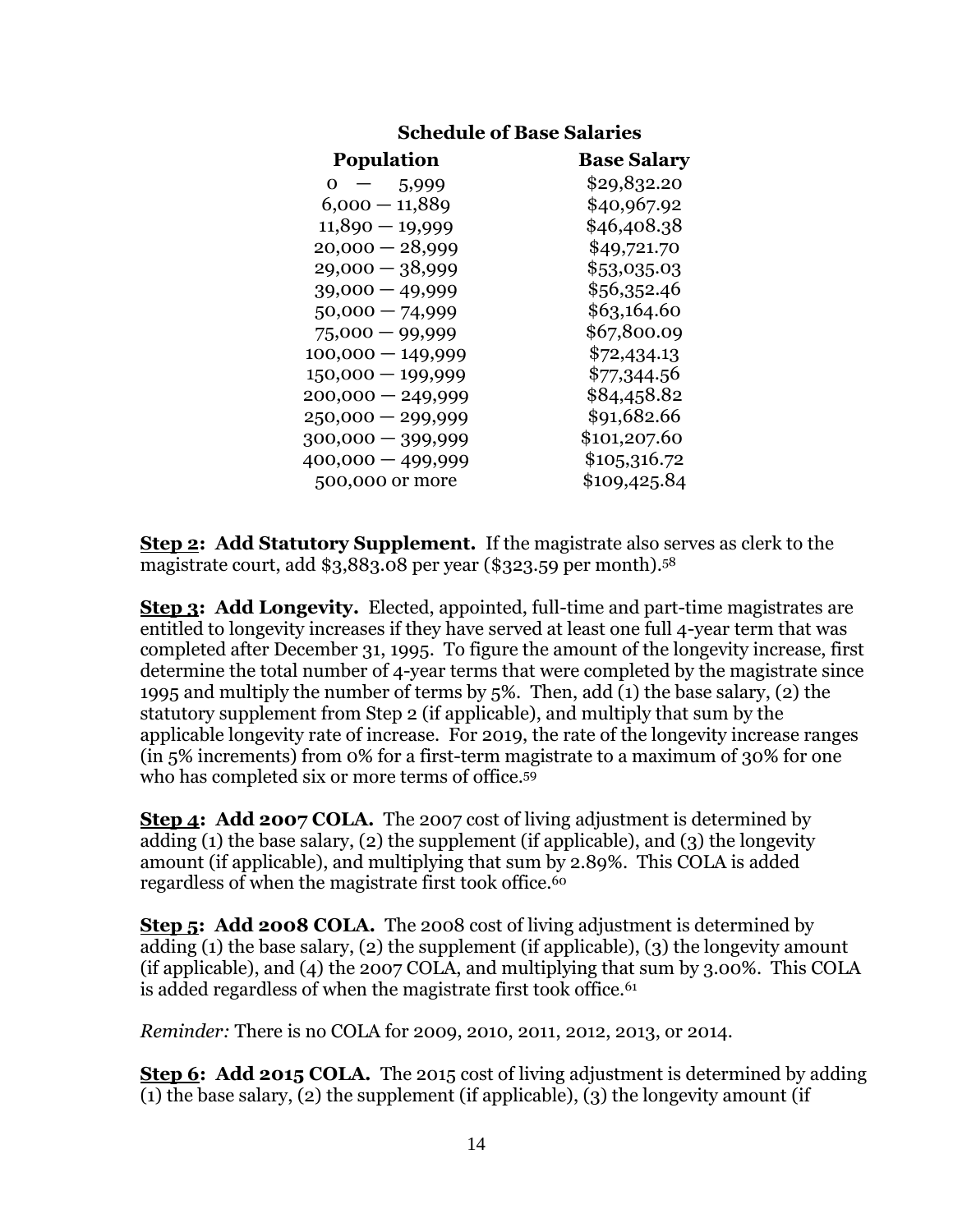applicable), (4) the 2007 COLA, and (5) the 2008 COLA, and multiplying that sum by 1.00%. This COLA is added regardless of when the magistrate first took office.<sup>62</sup>

**Step 7: Add 2016 COLA.** The 2016 cost of living adjustment is determined by adding (1) the base salary, (2) the supplement (if applicable), (3) the longevity amount (if applicable), (4) the 2007 COLA, (5) the 2008 COLA, and (6) the 2015 COLA, and multiplying that sum by 1.00%. This COLA is added regardless of when the magistrate first took office.<sup>63</sup>

**Step 8: Add 2017 COLA.** The 2017 cost of living adjustment is determined by adding (1) the base salary, (2) the supplement (if applicable), (3) the longevity amount (if applicable), (4) the 2007 COLA, (5) the 2008 COLA, (6) the 2015 COLA, and (7) the 2016 COLA, and multiplying that sum by 3.00%. This COLA is added regardless of when the magistrate first took office.<sup>64</sup>

**Step 9: Add 2018 COLA.** The 2018 cost of living adjustment is determined by adding (1) the base salary, (2) the supplement (if applicable), (3) the longevity amount (if applicable), (4) the 2007 COLA, (5) the 2008 COLA, (6) the 2015 COLA, (7) the 2016 COLA, and (8) the 2017 COLA, and multiplying that sum by 2.00%. This COLA is added regardless of when the magistrate first took office.<sup>65</sup>

*Reminder:* There is no COLA for 2019.

**Step 10: Add Local Supplement (If Any).** County commissioners are authorized, but not required, to provide local supplements to the magistrate in addition to the minimum compensation provided by general or local law. However, once a local supplement is given, it may not be reduced or eliminated during any term of office. Local supplements are not subject to longevity increases or COLAs, unless granted by the county commissioners. 66

**Final Step: Compare to Local Legislation.** Many magistrates' salaries are governed by local Acts of the legislature rather than statewide minimum salary law. In general, a magistrate is paid either according to the procedures set forth above or according to local legislation, whichever is higher. If the salary established by local legislation, plus any local supplement, is higher than the amount calculated in Steps 1 through 9, then the magistrate is entitled to be paid according to local legislation plus local supplement. If the salary established by local legislation is less than the amount calculated in Steps 1 through 9, then the magistrate is entitled to the amount calculated in Steps 1 through 9. <sup>67</sup> For more information about salaries set by local legislation, please see page [34.](#page-33-0)

*Note:* Magistrates are required to be paid in equal monthly installments.<sup>68</sup>

## **OPTIONAL EXPENSE ALLOWANCE**

County commissioners are authorized, but not required, to provide a monthly expense allowance to the magistrate and the clerk of the magistrate court based upon population as determined by the 2010 Census. The minimum amounts are listed in the Optional Expense Allowance Schedule below. If granted by the county commissioners, this discretionary expense allowance is in addition to any other salary, fees, or expenses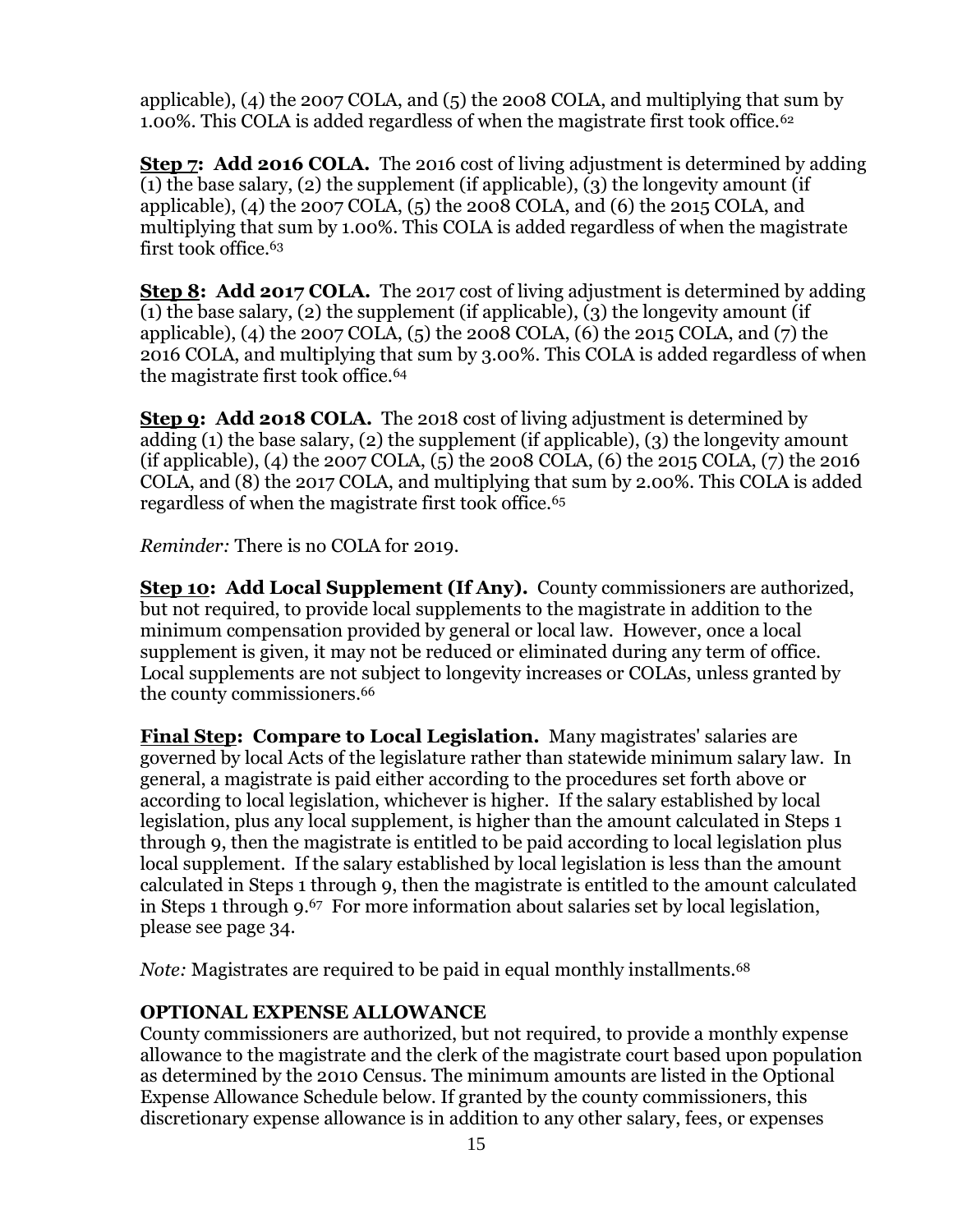required by law.69 For tax purposes, expense allowances must be treated as income to the magistrate and reported to the IRS.

## **Optional Expense Allowance Schedule**

## **Population Minimum Monthly Expense Allowance**

| $0 - 11,889$       | \$100.00 |
|--------------------|----------|
| $11,890 - 74,999$  | \$200.00 |
| $75,000 - 249,999$ | \$300.00 |
| 250,000 - 499,999  | \$400.00 |
| 500,000 or more    | \$500.00 |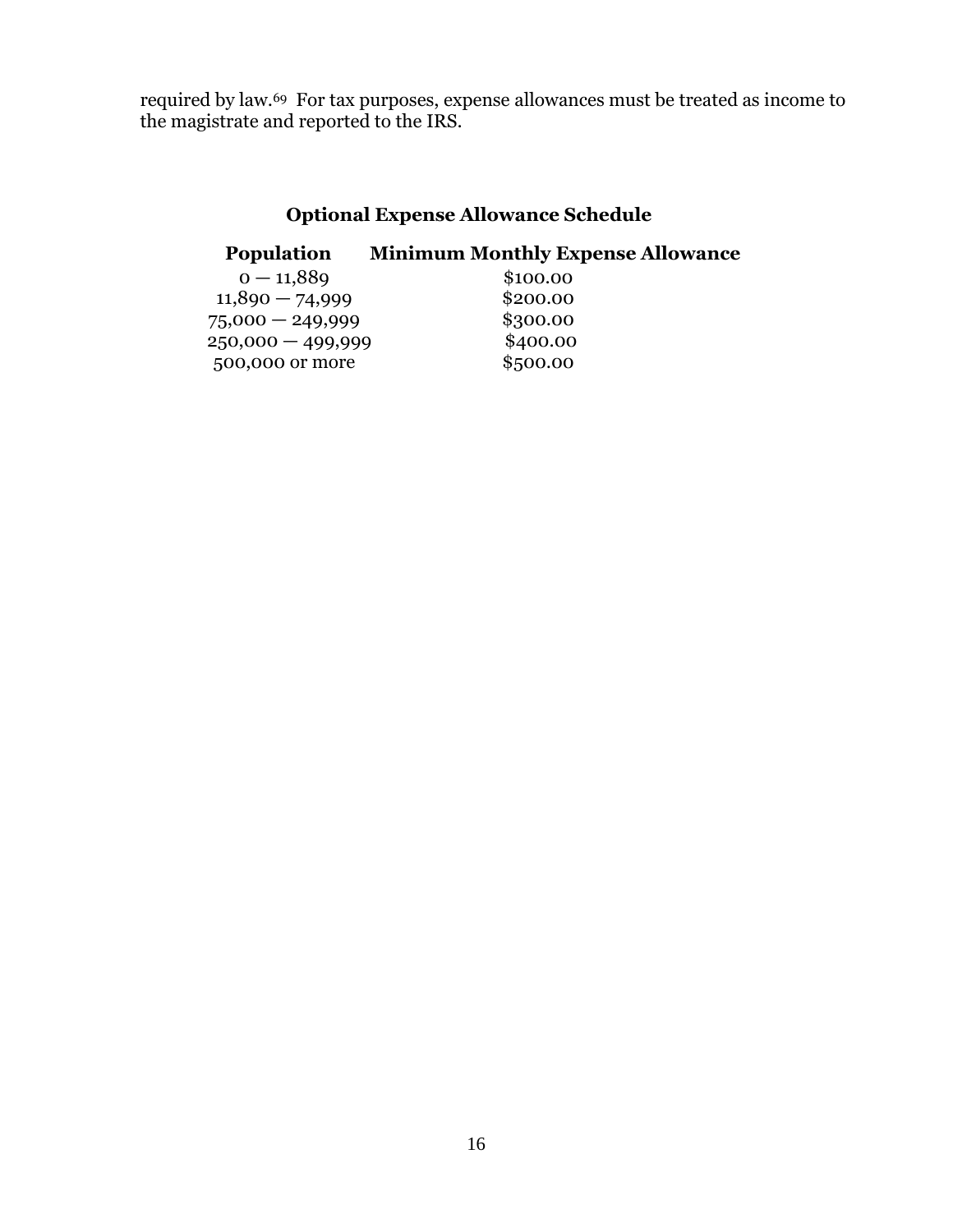## **PROBATE JUDGES MINIMUM SALARY FOR 2019**

<span id="page-16-0"></span>Minimum salaries for probate judges are calculated according to the procedure summarized below. Note that there are no COLAs for 2009, 2010, 2011, 2012, 2013, 2014, or 2019. To compute state minimum probate judges' salaries, follow these steps:

**Step 1: Establish the Base Salary.** Start with the annual base salary for the probate judge shown in the "Schedule of Base Salaries" below, using the county's population reported in the latest population estimate from the Georgia Department of Community Affairs (see [APPENDIX D\)](#page-39-0).70 However, if the population has decreased since the 2010 Census (see [APPENDIX E\)](#page-41-0) or the 2000 Census (see [APPENDIX F\)](#page-43-1) bringing the probate judge into a population bracket with a lower base salary, then the probate judge is entitled to receive the base salary of the previous census in the higher population bracket so long as that probate judge is in office.<sup>71</sup>

#### **Schedule of Base Salaries**

| <b>Population</b>                      | <b>Base Salary</b> |
|----------------------------------------|--------------------|
| 0<br>5,999<br>$\overline{\phantom{0}}$ | \$29,832.20        |
| $6,000 - 11,889$                       | \$40,967.92        |
| $11,890 - 19,999$                      | \$46,408.38        |
| $20,000 - 28,999$                      | \$49,721.70        |
| $29,000 - 38,999$                      | \$53,035.03        |
| $39,000 - 49,999$                      | \$56,352.46        |
| $50,000 - 74,999$                      | \$63,164.60        |
| $75,000 - 99,999$                      | \$67,800.09        |
| $100,000 - 149,999$                    | \$72,434.13        |
| $150,000 - 199,999$                    | \$77,344.56        |
| $200,000 - 249,999$                    | \$84,458.82        |
| $250,000 - 299,999$                    | \$91,682.66        |
| $300,000 - 399,999$                    | \$101,207.60       |
| 400,000 — 499,999                      | \$105,316.72       |
| 500,000 or more                        | \$109,425.84       |

**Step 2: Add Statutory Supplements.** Add any of the supplements listed below to which the probate judge is entitled, if applicable:

- \$3,883.08 per year for conducting elections<sup>72</sup>
- \$4,852.92 per year for traffic cases<sup>73</sup>

*Note:* The supplements for serving as magistrate or clerk to magistrate court are addressed in Steps 11 through 19 below.<sup>74</sup>

**Step 3: Add Longevity.** First, determine the total number of complete 4-year terms (i.e., no partial terms) served by the probate judge after December 31, 1976 and multiply the number of terms by 5%. To figure the amount of the longevity increase, multiply the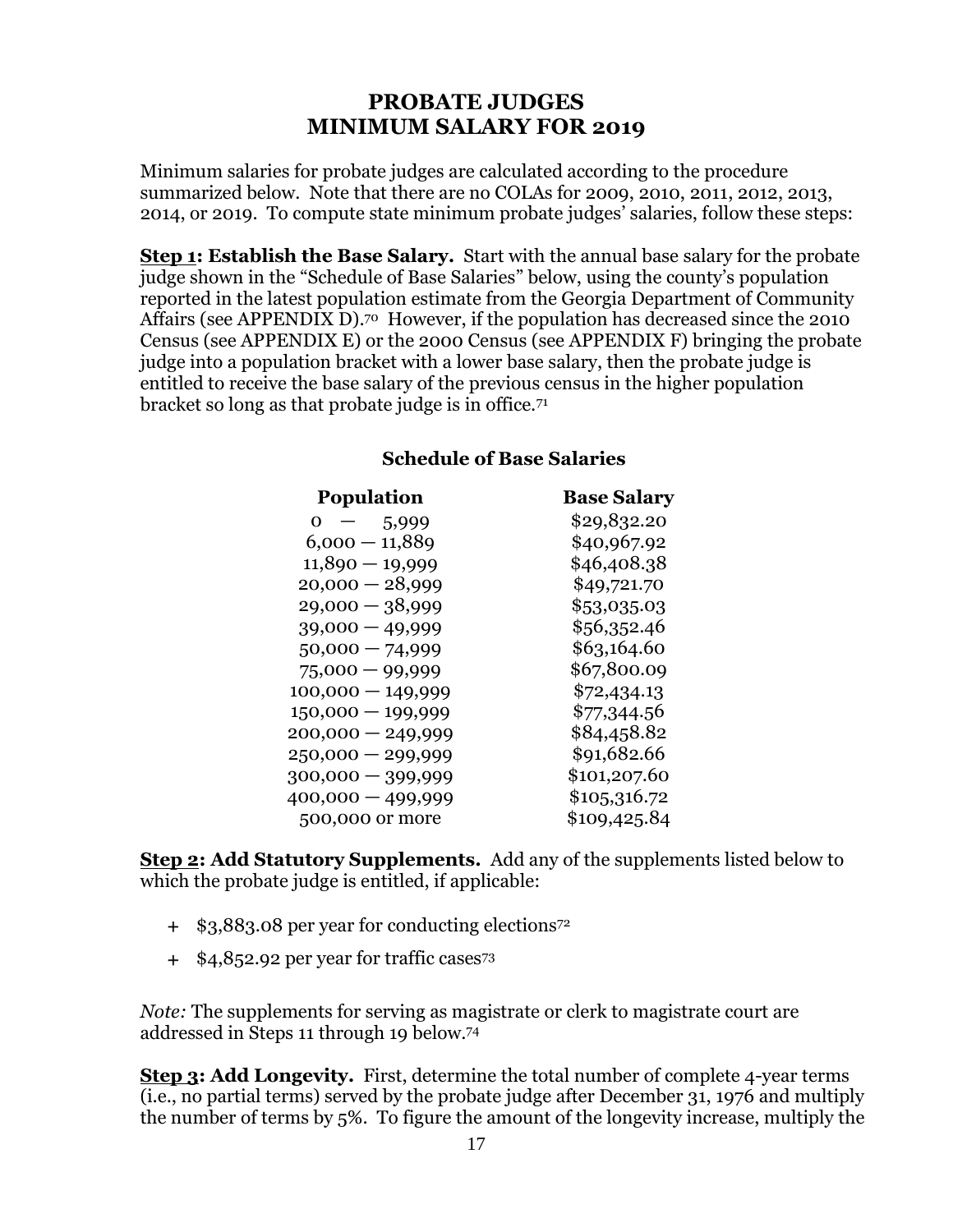base salary plus supplements for serving as election superintendent or hearing traffic cases by the applicable rate of increase. For 2019, the rate of the longevity increase ranges (in 5% increments) from 0% for first-term probate judges to a maximum of 50% for those who have completed ten or more terms of office.<sup>75</sup>

**Step 4: Add 2007 COLA.** The 2007 cost of living adjustment is determined by adding (1) the base salary, (2) the supplements from Step 2 (if applicable), and (3) the longevity amount from Step 3 (if applicable), and multiplying that sum by 2.89%. This COLA is added regardless of when the probate judge first took office.<sup>76</sup>

**Step 5: Add 2008 COLA.** The 2008 cost of living adjustment is determined by adding (1) the base salary, (2) the supplements from Step 2 (if applicable), (3) the longevity amount from Step 3 (if applicable), and (4) the 2007 COLA, and multiplying that sum by 3.00%. This COLA is added regardless of when the probate judge first took office.<sup>77</sup>

*Reminder:* There is no COLA for 2009, 2010, 2011, 2012, 2013, or 2014.

**Step 6: Add 2015 COLA.** The 2015 cost of living adjustment is determined by adding (1) the base salary, (2) the supplements from Step 2 (if applicable), (3) the longevity amount from Step 3 (if applicable), (4) the 2007 COLA, and (5) the 2008 COLA, and multiplying that sum by 1.00%. This COLA is added regardless of when the probate judge first took office. 78

**Step 7: Add 2016 COLA.** The 2016 cost of living adjustment is determined by adding (1) the base salary,(2) the supplements from Step 2 (if applicable), (3) the longevity amount from Step 3 (if applicable), (4) the 2007 COLA, (5) the 2008 COLA, and (6) the 2015 COLA, and multiplying that sum by 1.00%. This COLA is added regardless of when the probate judge first took office.<sup>79</sup>

**Step 8: Add 2017 COLA.** The 2017 cost of living adjustment is determined by adding (1) the base salary, (2) the supplements from Step 2 (if applicable), (3) the longevity amount from Step 3 (if applicable), (4) the 2007 COLA, (5) the 2008 COLA, (6) the 2015 COLA, and (7) the 2016 COLA, and multiplying that sum by 3.00%. This COLA is added regardless of when the probate judge first took office.<sup>80</sup>

**Step 9: Add 2018 COLA.** The 2018 cost of living adjustment is determined by adding (1) the base salary, (2) the supplements from Step 2 (if applicable), (3) the longevity amount from Step 3 (if applicable), (4) the 2007 COLA, (5) the 2008 COLA, (6) the 2015 COLA, (7) the 2016 COLA, and (8) the 2017 COLA, and multiplying that sum by 2.00%. This COLA is added regardless of when the probate judge first took office.<sup>81</sup>

*Reminder:* There is no COLA for 2019.

**Step 10: Add Local Supplement (If Any).** County commissioners are authorized, but not required, to provide local supplements to the probate judge in addition to the minimum compensation provided by general or local law. However, once a local supplement is given, it may not be reduced or eliminated during the probate judge's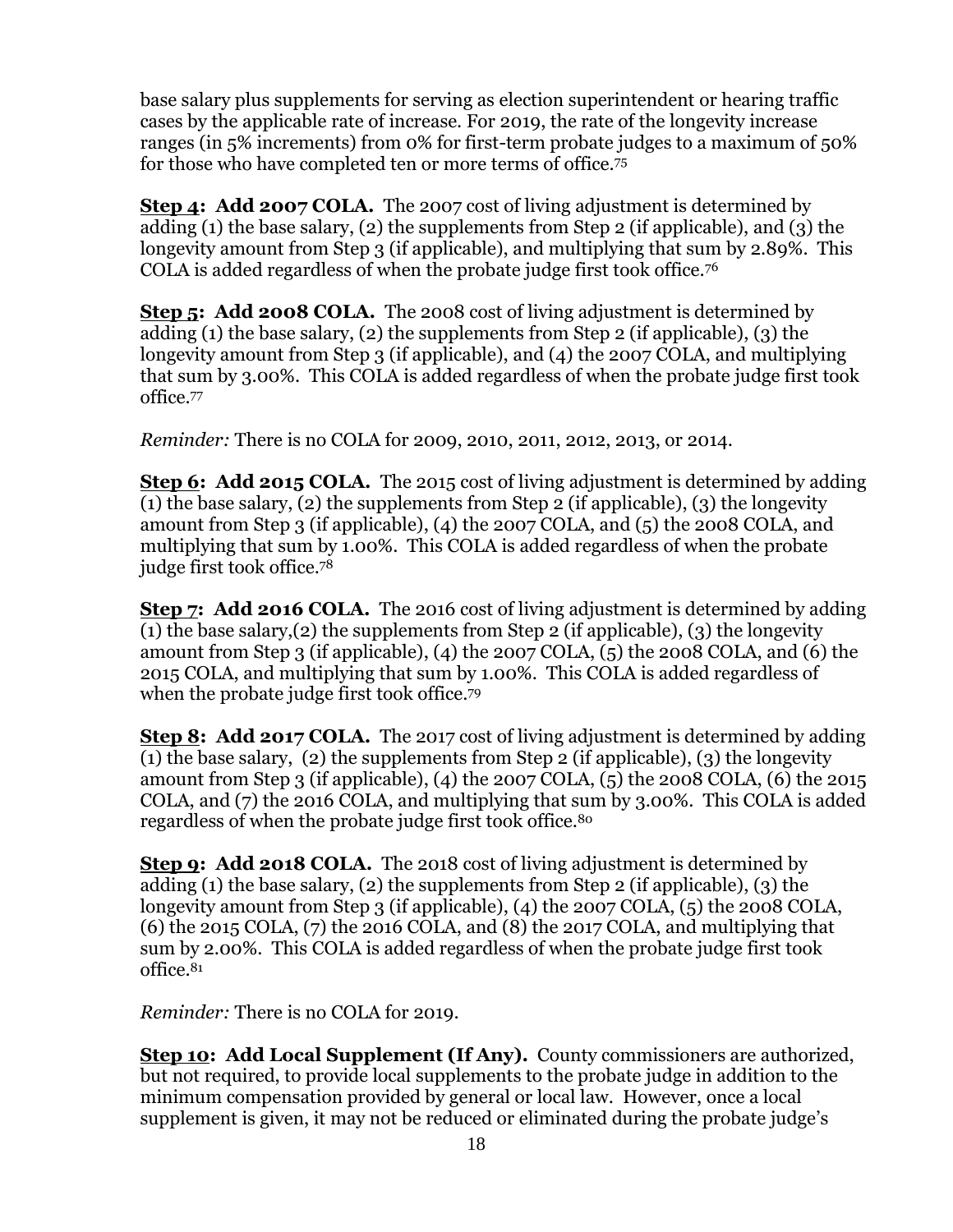term of office. Local supplements are not subject to longevity and COLAs, unless granted by the county commissioners.<sup>82</sup>

### **ADDITIONAL COMPENSATION FOR PROBATE JUDGE SERVING AS MAGISTRATE OR CLERK TO MAGISTRATE COURT**

**Step 11: Add Magistrate Supplement.** If the probate judge also serves as chief magistrate or magistrate, add \$11,642.54 per year as adjusted by Steps 12 through 18. 83

**Step 12: Add Longevity.** First, determine the total number of complete 4-year terms where the term was completed after December 31, 1999 and multiply the number of terms by 5%. To figure the amount of the longevity increase to the supplement for serving as magistrate, multiply the additional supplement in Step 11 by the applicable rate of increase. For 2019, the rate of longevity increase ranges (in 5% increments) from 0% for first-term magistrates to a maximum of 25% for those who have completed five or more terms of office. 84

**Step 13: Add 2007 COLA.** The 2007 cost of living adjustment to the magistrate supplement is determined by adding (1) the supplement in Step 11 and (2) the longevity amount in Step 12 (if applicable), and multiplying that sum by 2.89%. This COLA is added regardless of when the probate judge first took office.<sup>85</sup>

**Step 14: Add 2008 COLA.** The 2008 cost of living adjustment to the magistrate supplement is determined by adding (1) the supplement in Step 11, (2) the longevity amount in Step 12 (if applicable), and (3) the 2007 COLA, and multiplying that sum by 3.00%. This COLA is added regardless of when the probate judge first took office.<sup>86</sup>

*Reminder:* There is no COLA for 2009, 2010, 2011, 2012, 2013, or 2014.

**Step 15: Add 2015 COLA.** The 2015 cost of living adjustment to the magistrate supplement is determined by adding (1) the supplement in Step 11, (2) the longevity amount from Step 12 (if applicable), (3) the 2007 COLA, and (4) the 2008 COLA, and multiplying that sum by 1.00%. This COLA is added regardless of when the probate judge first took office. <sup>87</sup>

**Step 16: Add 2016 COLA.** The 2016 cost of living adjustment to the magistrate supplement is determined by adding (1) the supplement in Step 11, (2) the longevity amount from Step 12 (if applicable), (3) the 2007 COLA, (4) the 2008 COLA, and (5) the 2015 COLA, and multiplying that sum by 1.00%. This COLA is added regardless of when the probate judge first took office. <sup>88</sup>

**Step 17: Add 2017 COLA.** The 2017 cost of living adjustment to the magistrate supplement is determined by adding  $(1)$  the supplement in Step 11,  $(2)$  the longevity amount from Step 12 (if applicable), (3) the 2007 COLA, (4) the 2008 COLA, (5) the 2015 COLA, and (6) the 2016 COLA, and multiplying that sum by 3.00%. This COLA is added regardless of when the probate judge first took office.<sup>89</sup>

**Step 18: Add 2018 COLA.** The 2018 cost of living adjustment to the magistrate supplement is determined by adding (1) the supplement in Step 11, (2) the longevity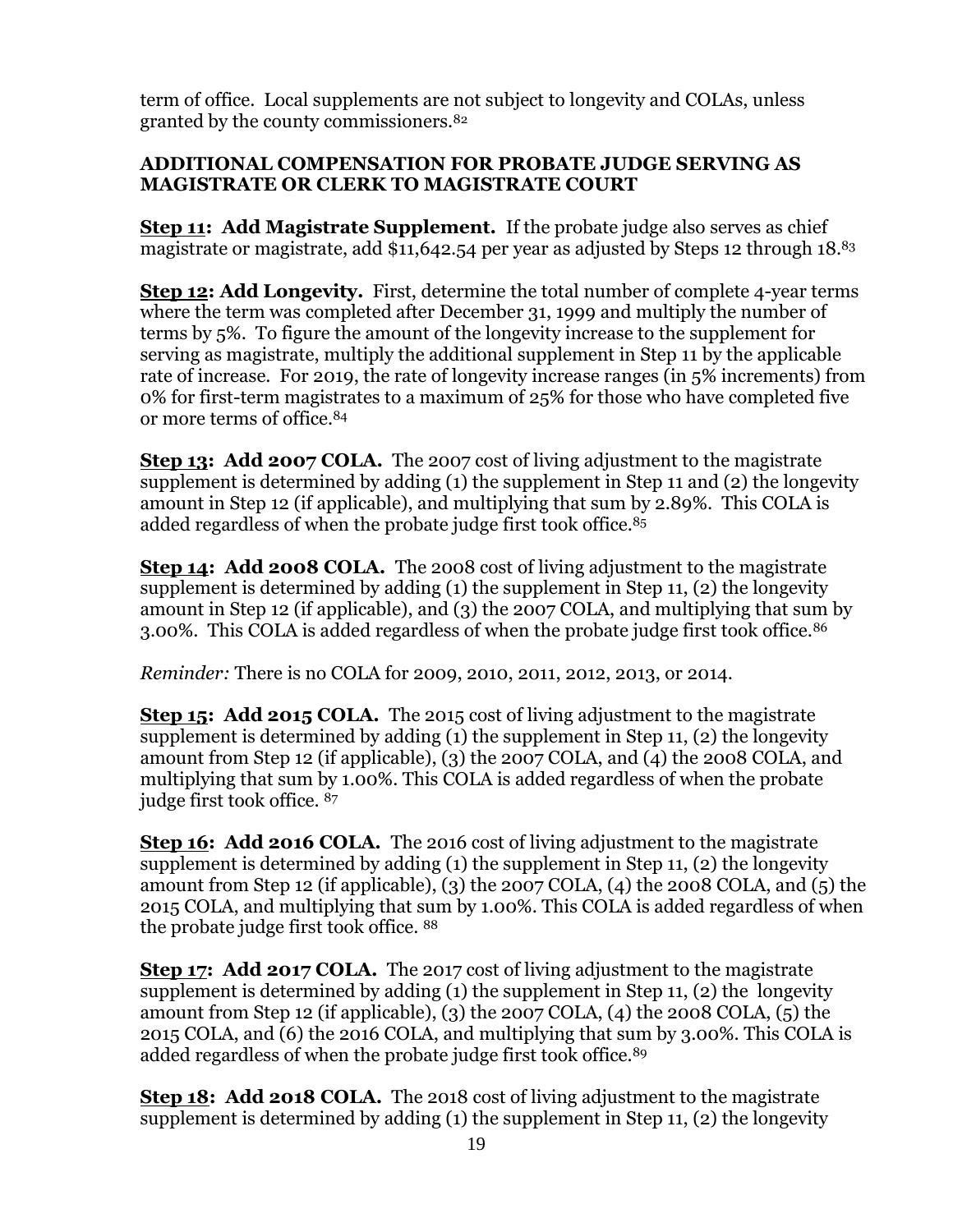amount from Step 12 (if applicable), (3) the 2007 COLA, (4) the 2008 COLA, (5) the 2015 COLA, (6) the 2016 COLA, and (7) the 2017 COLA, and multiplying that sum by 2.00%. This COLA is added regardless of when the probate judge first took office.<sup>90</sup>

*Reminder:* There is no COLA for 2019.

**Step 19: Add Magistrate Court Clerk Supplement (If Applicable).** If the probate judge serves as the magistrate and also serves as the clerk to the magistrate court, then add \$3,883.08 per year. 91 However, note that a probate judge serving as magistrate and as clerk to the magistrate court is not entitled to a longevity or COLA increase to this supplement for serving as clerk to the magistrate court.<sup>92</sup>

**Final Step: Compare to Local Legislation.** Many probate judges' salaries are governed by local Acts of the legislature rather than statewide minimum salary law. In general, a probate judge is paid either according to the procedures set forth above or according to local legislation, whichever is higher. If the salary established by local legislation is higher than the amount established under the procedure above, then the probate judge is entitled to be paid according to local legislation. If the salary established by local legislation is less than the amount established under the procedure above, then the probate judge is entitled to the amount established under the procedure above. <sup>93</sup> For more information about salaries set by local legislation, please see page [34.](#page-33-0)

*Note:* Probate Judges are required to be paid in equal monthly installments.<sup>94</sup>

## **OPTIONAL EXPENSE ALLOWANCE**

County commissioners are authorized, but not required, to provide a monthly expense allowance to the probate judge based upon population as determined by the 2010 Census. The minimum amounts are listed in the Optional Expense Allowance Schedule below. If granted by the board of commissioners, this discretionary expense allowance is in addition to any other salary, fees, or expenses required by law.95 For tax purposes, expense allowances must be treated as income probate judge and reported to the IRS.

## **Optional Expense Allowance Schedule**

| <b>Population</b> | <b>Minimum Monthly Expense Allowance</b> |
|-------------------|------------------------------------------|
|                   |                                          |

| $0 - 11,889$        | \$100.00 |
|---------------------|----------|
| $11,890 - 74,999$   | \$200.00 |
| $75,000 - 249,999$  | \$300.00 |
| $250,000 - 499,999$ | \$400.00 |
| 500,000 or more     | \$500.00 |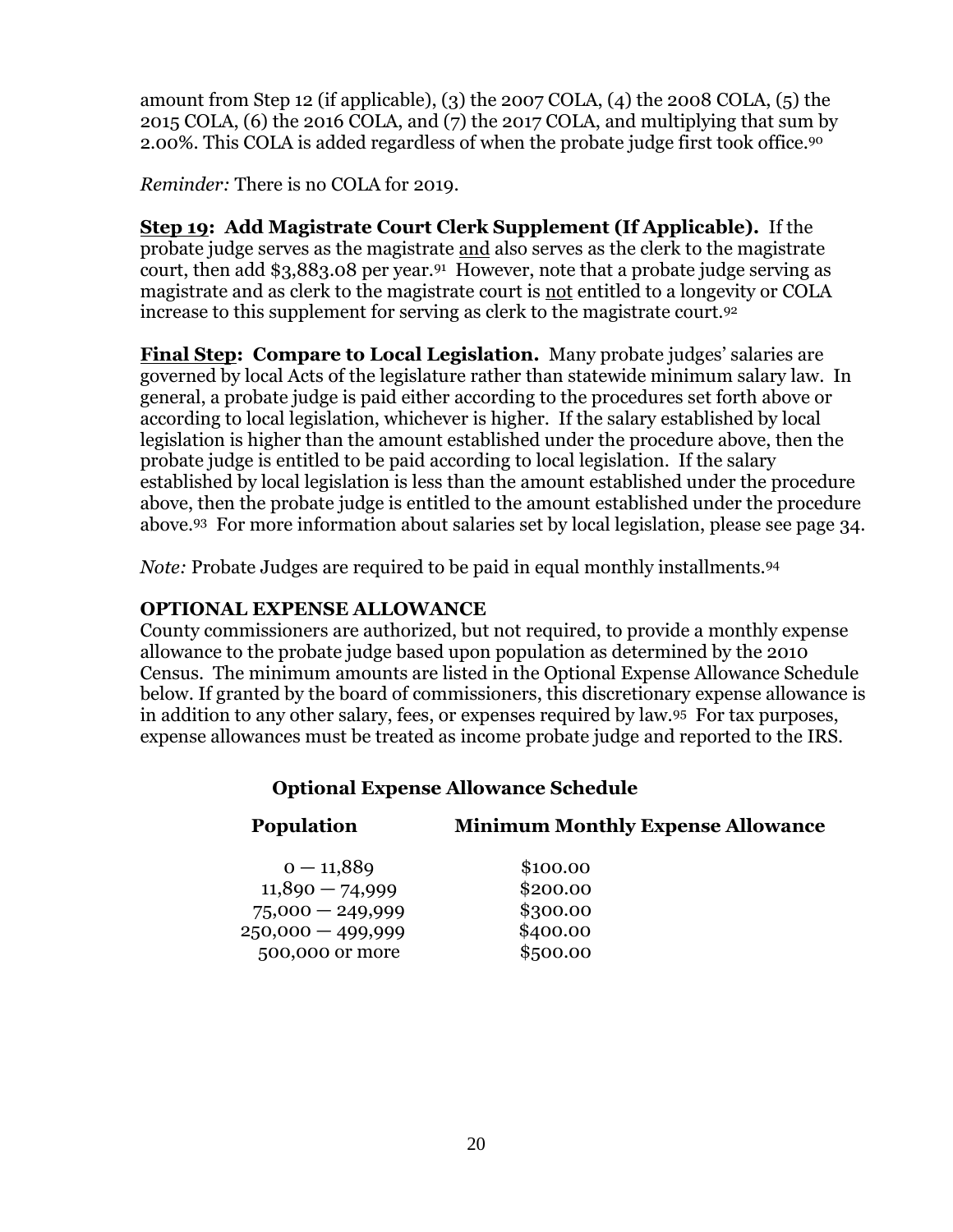## **SHERIFFS MINIMUM SALARY FOR 2019**

<span id="page-20-0"></span>Minimum salaries for sheriffs are calculated according to the procedure summarized below. Note that there are no COLAs for 2009, 2010, 2011, 2012, 2013, 2014, or 2019. To compute state minimum sheriffs' salaries, follow these steps:

**Step 1: Establish the Base Salary.** Start with the annual base salary for the sheriff shown in the "Schedule of Base Salaries" using the county's population reported in the latest population estimate from the Georgia Department of Community Affairs (see [APPENDIX D\)](#page-39-0).96 However, if the population has decreased since the 2010 Census (see [APPENDIX E\)](#page-41-0) or the 2000 Census (see [APPENDIX F\)](#page-43-1) bringing the sheriff into a population bracket with a lower base salary, then the sheriff is entitled to receive the base salary of the previous census in the higher population bracket so long as that sheriff is in office.<sup>97</sup>

#### **Schedule of Base Salaries**

| <b>Population</b>   | <b>Base Salary</b> |
|---------------------|--------------------|
| $0 - 5,999$         | \$42,045.88        |
| $6,000 - 11,889$    | \$46,917.92        |
| $11,890 - 19,999$   | \$53,880.12        |
| $20,000 - 28,999$   | \$59,328.83        |
| $29,000 - 38,999$   | \$64,776.16        |
| $39,000 - 49,999$   | \$70,227.59        |
| $50,000 - 74,999$   | \$75,674.90        |
| $75,000 - 99,999$   | \$78,247.21        |
| $100,000 - 149,999$ | \$80,819.51        |
| $150,000 - 199,999$ | \$83,695.91        |
| $200,000 - 249,999$ | \$86,572.301       |
| $250,000 - 299,999$ | \$94,759.02        |
| 300,000 - 399,999   | \$105,822.14       |
| 400,000 — 499,999   | \$109,931.24       |
| 500,000 or more     | \$114,040.36       |

**Step 2: Add Statutory Supplement.** If the sheriff also serves the state, juvenile, magistrate or other courts, add at least \$3,883.08 per year (\$323.59 per month). <sup>98</sup> The sheriff is limited to one statutory supplement increase even where he or she serves more than one additional court.

**Step 3: Add Longevity.** First, determine the total number of complete 4-year terms (i.e., no partial terms) served by the sheriff after December 31, 1976 and multiply the

 $\overline{a}$ 

<sup>&</sup>lt;sup>1</sup> From salary year 2007 through salary year 2017, this base salary was incorrectly listed in the guide as \$86,592.30, instead of \$86,572.30, resulting in an unintended \$20 (plus COLA and longevity) local supplement. In order to keep the sheriff's salary the same, the old figure (\$86,592.30) should be used for sheriffs in this population tier only.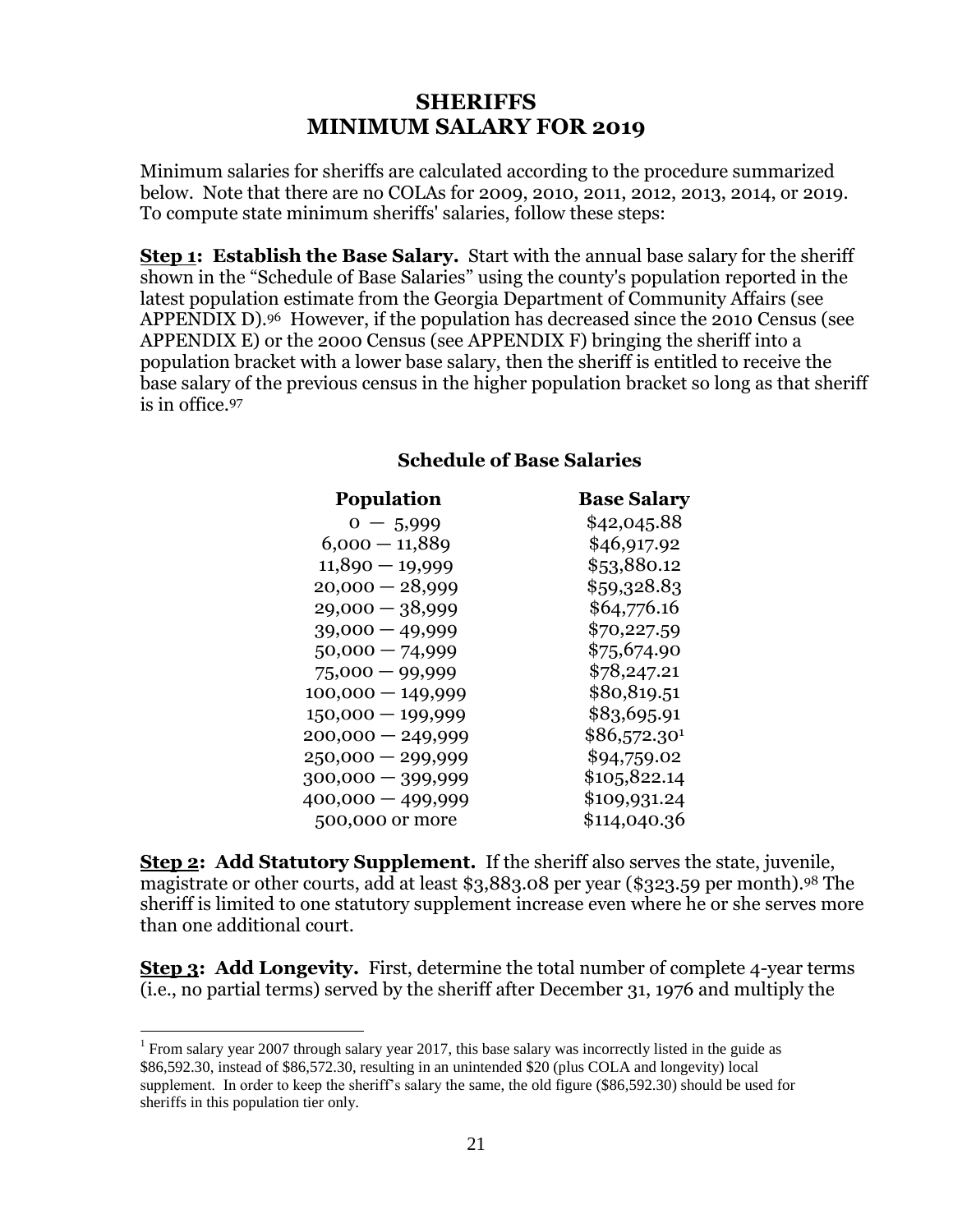number of terms by 5%. To figure the amount of the longevity increase, multiply the base salary plus supplement from Step 2 (if applicable) by the applicable rate of increase. For 2019, the rate of the longevity increase ranges (in 5% increments) from 0% for a first-term sheriff to a maximum of 50% for one who has completed ten or more terms of office.<sup>99</sup>

**Step 4: Add 2007 COLA.** The 2007 cost of living adjustment is determined by adding (1) the base salary, (2) the supplement from Step 2 (if applicable), and (3) the longevity amount from Step 3 (if applicable), and multiplying that sum by 2.89%. This COLA is added regardless of when the sheriff first took office.<sup>100</sup>

**Step 5: Add 2008 COLA**. The 2008 cost of living adjustment is determined by adding (1) the base salary, (2) the supplement from Step 2 (if applicable), (3) the longevity amount from Step 3 (if applicable), and (4) the 2007 COLA, and multiplying that sum by 3.00%. This COLA is added regardless of when the sheriff first took office.<sup>101</sup>

*Reminder:* There is no COLA for 2009, 2010, 2011, 2012, 2013, or 2014.

**Step 6: Add 2015 COLA.** The 2015 cost of living adjustment is determined by adding (1) the base salary, (2) the supplement from Step 2 (if applicable), (3) the longevity amount from Step 3 (if applicable), (4) the 2007 COLA, and (5) the 2008 COLA, and multiplying that sum by 1.00%. This COLA is added regardless of when the sheriff first took office.<sup>102</sup>

**Step 7: Add 2016 COLA.** The 2016 cost of living adjustment is determined by adding (1) the base salary, (2) the supplement from Step 2 (if applicable), (3) the longevity amount from Step 3 (if applicable), (4) the 2007 COLA, (5) the 2008 COLA, and (6) the 2015 COLA, and multiplying that sum by 1.00%. This COLA is added regardless of when the sheriff first took office.<sup>103</sup>

**Step 8: Add 2017 COLA.** The 2017 cost of living adjustment is determined by adding (1) the base salary, (2) the supplement from Step 2 (if applicable), (3) the longevity amount from Step 3 (if applicable), (4) the 2007 COLA, (5) the 2008 COLA, (6) the 2015 COLA, and (7) the 2016 COLA, and multiplying that sum by 3.00%. This COLA is added regardless of when the sheriff first took office.<sup>104</sup>

**Step 9: Add 2018 COLA.** The 2018 cost of living adjustment is determined by adding (1) the base salary, (2) the supplement from Step 2 (if applicable), (3) the longevity amount from Step 3 (if applicable), (4) the 2007 COLA, (5) the 2008 COLA, (6) the 2015 COLA, (7) the 2016 COLA, and (8) the 2017 COLA, and multiplying that sum by 2.00%. This COLA is added regardless of when the sheriff first took office.<sup>105</sup>

*Reminder:* There is no COLA for 2019.

**Step 10: Add Local Supplement (If Any).** County commissioners are authorized, but not required, to provide local supplements to the sheriff in addition to the minimum compensation provided by general or local law. However, once a local supplement is given, it may not be reduced or eliminated during any term of office. Local supplements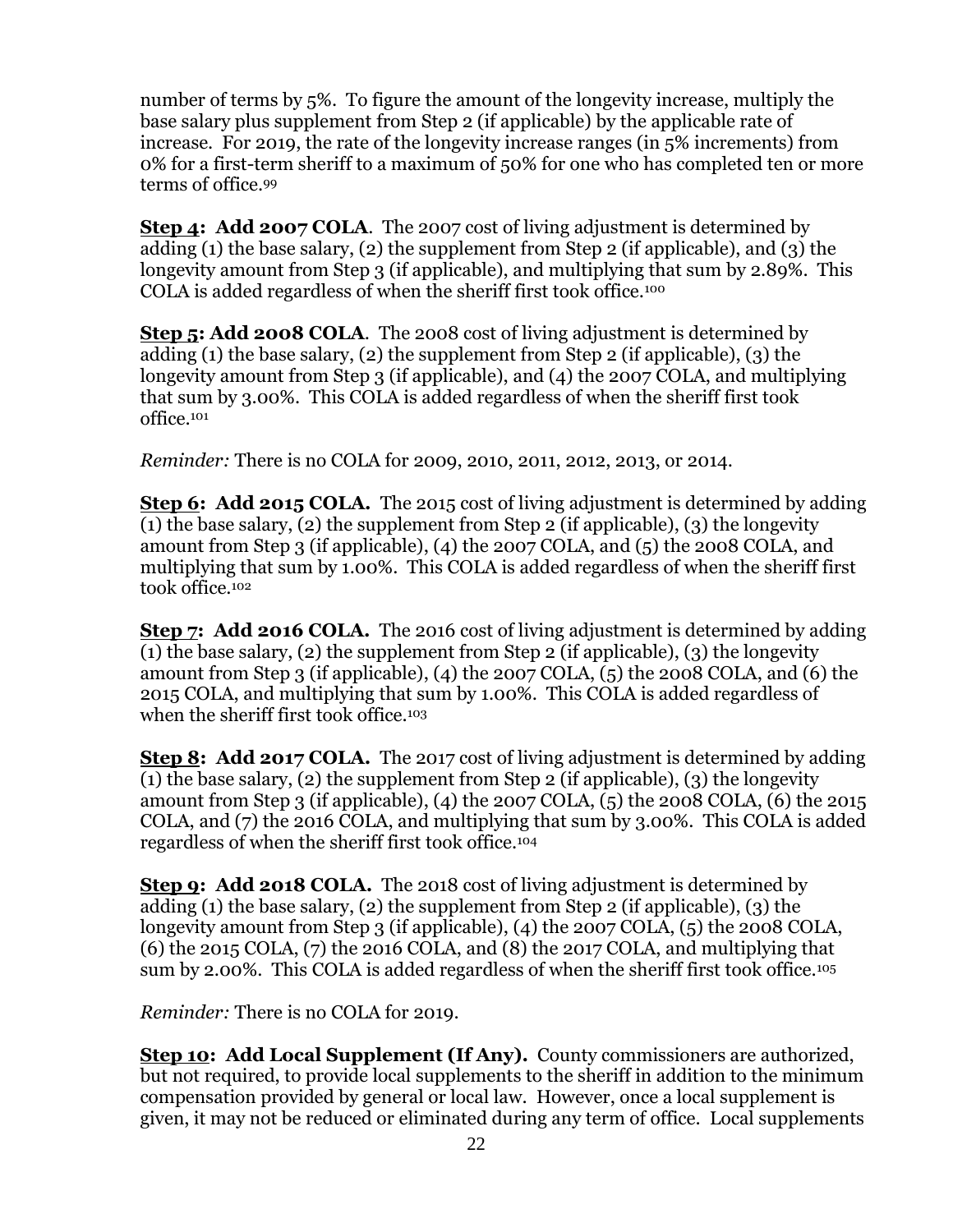are not subject to longevity and COLAs unless otherwise granted by the county commissioners.<sup>106</sup>

**Final Step: Compare to Local Legislation.** Many sheriffs' salaries are governed by local Acts of the legislature rather than statewide minimum salary law. In general, a sheriff is paid either according to the procedures set forth above or according to local legislation, whichever is higher. If the salary established by local legislation is higher than the amount established by Steps 1 through 10, then the sheriff is entitled to be paid according to local legislation. If the salary established by local legislation is less than the amount established by Steps 1 through 10, then the sheriff is entitled to the amount established by Steps 1 through 10. <sup>107</sup> For more information about salaries set by local legislation, please see page [34.](#page-33-0)

*Note:* Sheriffs are required to be paid in equal monthly installments.<sup>108</sup>

### **OPTIONAL EXPENSE ALLOWANCE**

County commissioners are authorized, but not required, to provide a monthly expense allowance to the sheriff based upon population as determined by the 2010 Census. The minimum amounts are listed in the Optional Expense Allowance Schedule below. If granted by the board of commissioners, this discretionary expense allowance is in addition to any other salary, fees, or expenses required by law.109 For tax purposes, expense allowances must be treated as income to the sheriff and reported to the IRS.

## **Optional Expense Allowance Schedule**

| <b>Population</b>   | <b>Minimum Monthly Expense Allowance</b> |
|---------------------|------------------------------------------|
| $0 - 11,889$        | \$100.00                                 |
| $11,890 - 74,999$   | \$200.00                                 |
| $75,000 - 249,999$  | \$300.00                                 |
| $250,000 - 499,999$ | \$400.00                                 |
| 500,000 or more     | \$500.00                                 |
|                     |                                          |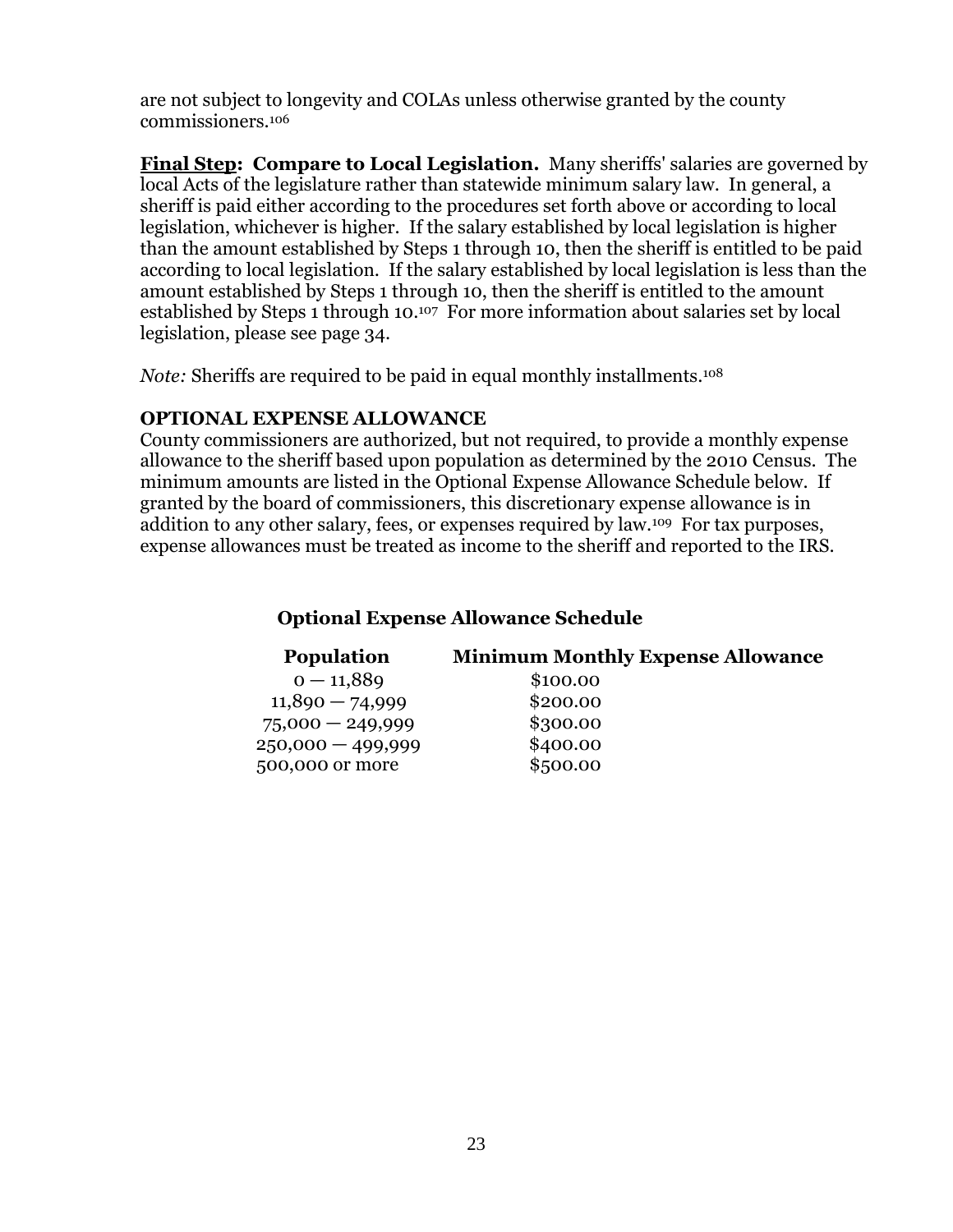## <span id="page-23-0"></span>**SUPERIOR COURT CLERKS MINIMUM SALARY FOR 2019**

Minimum salaries for clerks of superior court are calculated according to the procedure summarized below. Note that there are no COLAs for 2009, 2010, 2011, 2012, 2013, 2014, or 2019. To compute state minimum salaries for clerks of superior court, follow these steps:

**Step 1: Establish the Base Salary.** Start with the annual base salary for the clerk of superior court shown in the "Schedule of Base Salaries" using the county's latest population estimate from the Georgia Department of Community Affairs (see [APPENDIX D\)](#page-39-0).110 However, if the population has decreased since the 2010 Census (see [APPENDIX E\)](#page-41-0) or the 2000 Census (see [APPENDIX F\)](#page-43-1) bringing the superior court clerk into a population bracket with a lower base salary, then the superior court clerk is entitled to receive the base salary of the previous census in the higher population bracket so long as that superior court clerk is in office.<sup>111</sup>

| <b>Population</b>   | <b>Base Salary</b> |
|---------------------|--------------------|
| $0 -$<br>5,999      | \$29,832.20        |
| $6,000 - 11,889$    | \$40,967.92        |
| $11,890 - 19,999$   | \$46,408.38        |
| $20,000 - 28,999$   | \$49,721.70        |
| $29,000 - 38,999$   | \$53,035.03        |
| $39,000 - 49,999$   | \$56,352.46        |
| $50,000 - 74,999$   | \$63,164.60        |
| $75,000 - 99,999$   | \$67,800.09        |
| $100,000 - 149,999$ | \$72,434.13        |
| $150,000 - 199,999$ | \$77,344.56        |
| $200,000 - 249,999$ | \$84,458.82        |
| $250,000 - 299,999$ | \$91,682.66        |
| 300,000 - 399,999   | \$101,207.60       |
| 400,000 - 499,999   | \$105,316.72       |
| 500,000 or more     | \$109,425.84       |

#### **Schedule of Base Salaries**

**Step 2: Add Statutory Supplements.** Add any of the supplements listed below to which the clerk of superior court is entitled, if applicable:

- $+$  At least \$3,883.08 per year for serving as clerk to juvenile court<sup>112</sup>
- $+$  At least \$3,883.08 per year for serving as clerk to state court<sup>113</sup>
- + At least \$3,883.08 per year for serving as clerk to magistrate court<sup>114</sup>
- + At least \$3,883.08 per year for providing jury management<sup>115</sup>

**Step 3: Add Longevity.** First, determine the total number of complete 4-year terms (i.e., no partial terms) served by the clerk after December 31, 1976 and multiply the number of terms by 5%. To figure the amount of the longevity increase, multiply the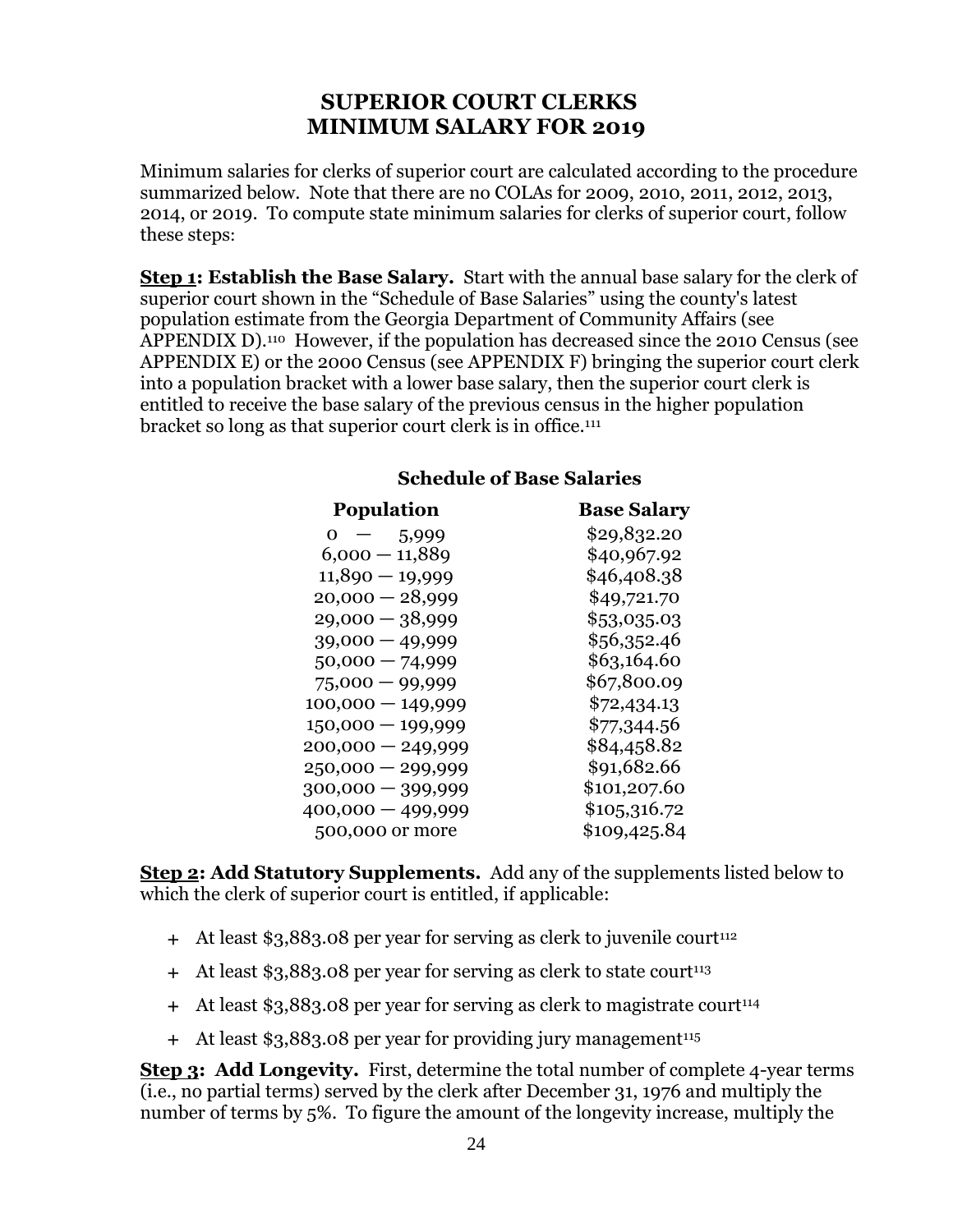base salary plus any supplements from Step 2 by the applicable rate of increase as determined in the previous sentence. For 2019, the rate of the longevity increase ranges (in 5% increments) from 0% for a first-term clerk to a maximum of 50% for one who has completed ten or more terms of office.<sup>116</sup>

**Step 4: Add 2007 COLA.** The 2007 cost of living adjustment is determined by adding (1) the base salary, (2) the applicable supplements from Step 2, and (3) the applicable longevity amount from Step 3, and multiplying that sum by 2.89%. This COLA is added regardless of when the clerk first took office.<sup>117</sup>

**Step 5: Add 2008 COLA.** The 2008 cost of living adjustment is determined by adding (1) the base salary, (2) the applicable supplements from Step 2, (3) the applicable longevity amount from Step 3, and (4) the 2007 COLA, and multiplying that sum by 3.00%. This COLA is added regardless of when the clerk first took office.<sup>118</sup>

*Reminder:* There is no COLA for 2009, 2010, 2011, 2012, 2013, or 2014.

**Step 6: Add 2015 COLA.** The 2015 cost of living adjustment is determined by adding (1) the base salary, (2) the applicable supplements from Step 2, (3) the applicable longevity amount from Step 3, (4) the 2007 COLA, and (5) the 2008 COLA, and multiplying that sum by 1.00%. This COLA is added regardless of when the clerk first took office.<sup>119</sup>

**Step 7: Add 2016 COLA.** The 2016 cost of living adjustment is determined by adding (1) the base salary, (2) the applicable supplements from Step 2, (3) the applicable longevity amount from Step 3, (4) the 2007 COLA, (5) the 2008 COLA, and (6) the 2015 COLA, and multiplying that sum by 1.00%. This COLA is added regardless of when the clerk first took office.<sup>120</sup>

**Step 8: Add 2017 COLA.** The 2o17 cost of living adjustment is determined by adding (1) the base salary, (2) the applicable supplements from Step 2, (3) the applicable longevity amount from Step 3, (4) the 2007 COLA, (5) the 2008 COLA, (6) the 2015 COLA, and (7) the 2016 COLA, and multiplying that sum by 3.00%. This COLA is added regardless of when the clerk took office.<sup>121</sup>

**Step 9: Add 2018 COLA.** The 2o18 cost of living adjustment is determined by adding (1) the base salary, (2) the applicable supplements from Step 2, (3) the applicable longevity amount from Step 3, (4) the 2007 COLA, (5) the 2008 COLA, (6) the 2015 COLA,  $(7)$  the 2016 COLA, and  $(8)$  the 2017 COLA, and multiplying that sum by 2.00%. This COLA is added regardless of when the clerk first took office.<sup>122</sup>

*Reminder:* There is no COLA for 2019.

**Step 10: Add Local Supplement (If Any).** County commissioners are authorized, but not required, to provide local supplements to the clerk of superior court in addition to the minimum compensation provided by general or local law. However, once a local supplement is given, it may not be reduced or eliminated during any term of office. Local supplements are not subject to longevity and COLAs unless granted by the county commissioners.123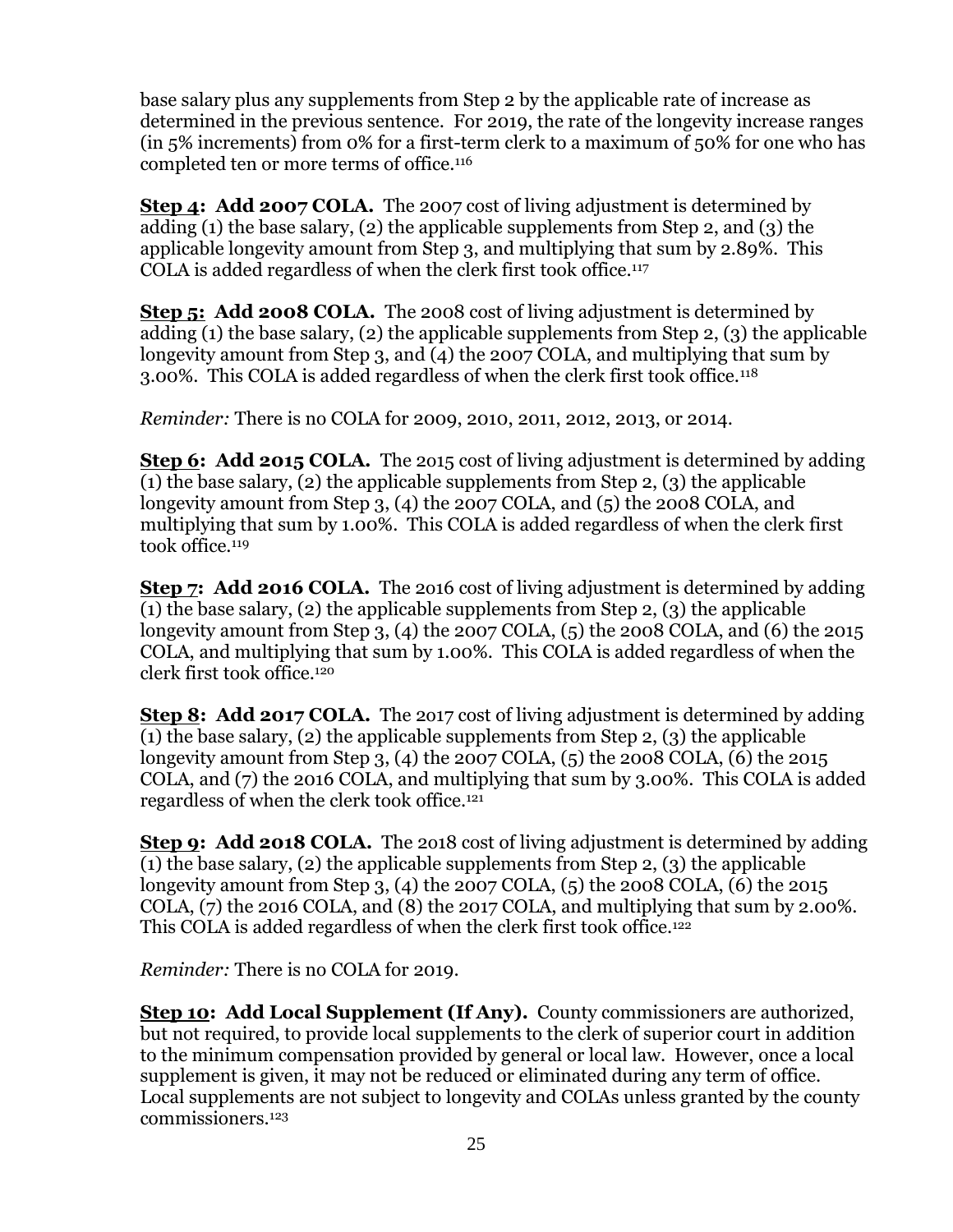**Step 11: Add Tax Appeal Administrator Supplement.** The superior court clerk serves as the tax appeal administrator, providing boards of equalization with oversight, facilities and administrative assistance.<sup>124</sup> Counties are required to include a separate line item in the budget for the operations of tax appeal administration (which is separate from the budget for the operations of superior court clerk125) for the tax appeal administrator's compensation.<sup>126</sup> Any amount for the tax appeal administrator compensation is not subject to longevity and COLA increases.

**Final Step: Compare to Local Legislation.** Many clerks of superior courts' salaries are governed by local Acts of the legislature rather than statewide minimum salary law. In general, a clerk of superior court is paid either according to the procedures set forth above or according to local legislation, whichever is higher. If the salary established by local legislation is higher than the amount calculated in Steps 1 through 10, then the clerk of superior court is entitled to be paid according to local legislation. If the salary established by local legislation is less than the amount calculated in Steps 1 through 10, then the clerk of superior court is entitled to the amount calculated in Steps 1 through 10. <sup>127</sup> For more information about salaries set by local legislation, please see page [34.](#page-33-0)

*Note:* Superior court clerks are required to be paid in equal monthly installments.<sup>128</sup>

#### **OPTIONAL EXPENSE ALLOWANCE**

County commissioners are authorized, but not required, to provide a monthly expense allowance to the clerk of superior court based upon population as determined by the 2010 Census.<sup>129</sup> The minimum amounts are listed in the Optional Expense Allowance Schedule below. If granted by the board of commissioners, this discretionary expense allowance is in addition to any other salary, fees, or expenses required by law.130 For tax purposes, expense allowances must be treated as income to the superior court clerk and reported to the IRS.

#### **Optional Expense Allowance Schedule**

#### **Population Minimum Monthly Expense Allowance**

| $0 - 11,889$       | \$100.00 |
|--------------------|----------|
| $11,890 - 74,999$  | \$200.00 |
| $75,000 - 249,999$ | \$300.00 |
| 250,000 - 499,999  | \$400.00 |
| 500,000 or more    | \$500.00 |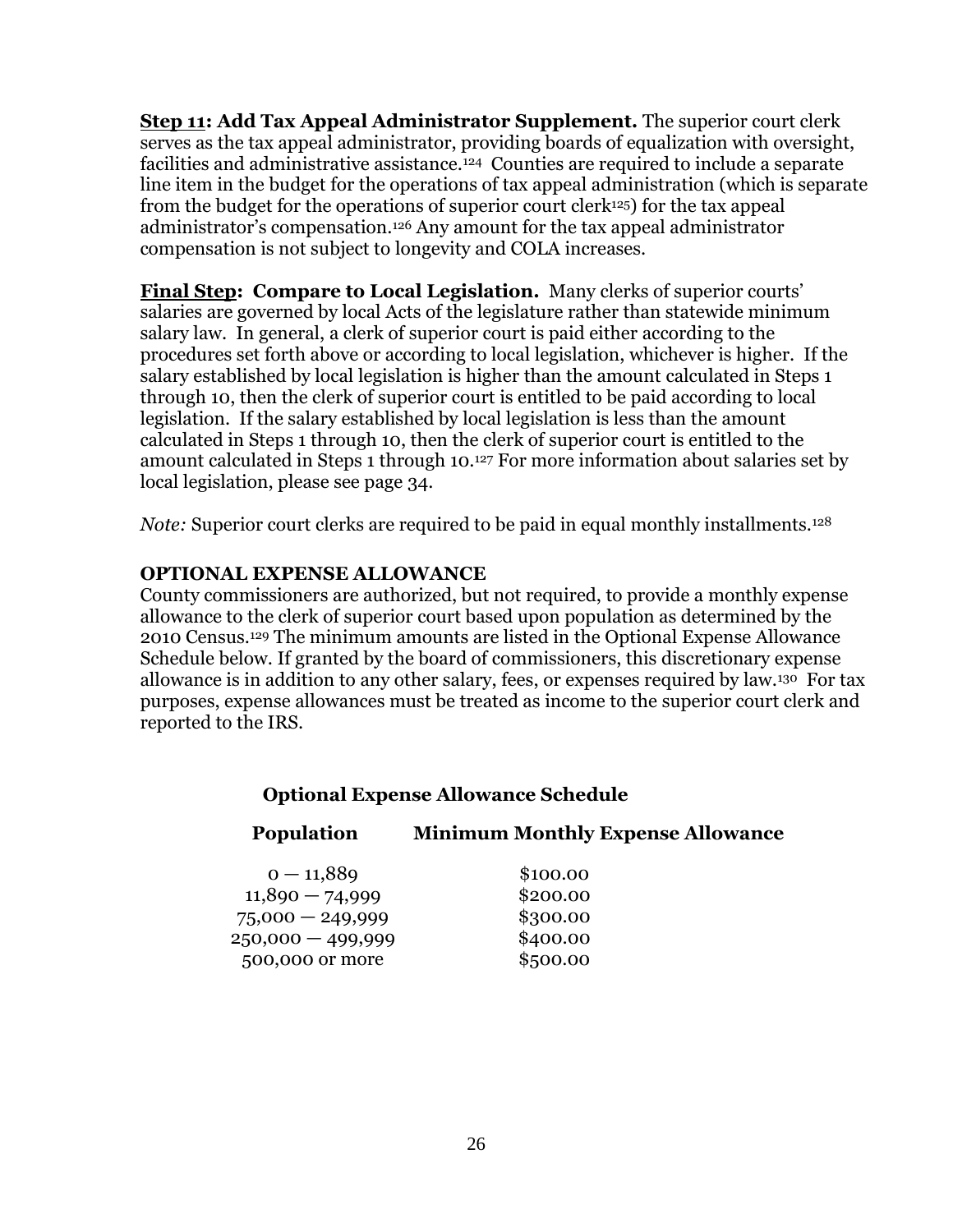## **TAX COMMISSIONERS MINIMUM SALARY FOR 2019**

<span id="page-26-0"></span>Minimum salaries for tax commissioners are calculated according to the procedure summarized below. Note that there are no COLAs for 2009, 2010, 2011, 2012, 2013, 2014, or 2019. To compute state minimum tax commissioners' salaries, follow these steps:

**Step 1: Establish the Base Salary**. Start with the annual base salary for the tax commissioner shown in the "Schedule of Base Salaries" using the latest population estimate for the county from the Georgia Department of Community Affairs (see [APPENDIX D\)](#page-39-0).<sup>131</sup> However, if the population has decreased since the 2010 Census (see [APPENDIX E\)](#page-41-0) or the 2000 Census (see [APPENDIX F\)](#page-43-1) bringing the tax commissioner into a population bracket with a lower base salary, then the tax commissioner is entitled to receive the base salary of the previous census in the higher population bracket so long as that tax commissioner is in office.<sup>132</sup>

| <b>Population</b>   | <b>Base Salary</b> |
|---------------------|--------------------|
| $0 -$<br>5,999      | \$29,832.20        |
| $6,000 - 11,889$    | \$40,967.92        |
| $11,890 - 19,999$   | \$46,408.38        |
| $20,000 - 28,999$   | \$49,721.70        |
| $29,000 - 38,999$   | \$53,035.03        |
| $39,000 - 49,999$   | \$56,352.46        |
| $50,000 - 74,999$   | \$63,164.60        |
| $75,000 - 99,999$   | \$67,800.09        |
| $100,000 - 149,999$ | \$72,434.13        |
| $150,000 - 199,999$ | \$77,344.56        |
| $200,000 - 249,999$ | \$84,458.82        |
| $250,000 - 299,999$ | \$91,682.66        |
| $300,000 - 399,999$ | \$101,207.60       |
| 400,000 - 499,999   | \$105,316.72       |
| 500,000 or more     | \$109,425.84       |

### **Schedule of Base Salaries**

**Step 2: Add Statutory Supplements.** Add any of the supplements listed below to which the tax commissioner is entitled, if applicable:

- \$4,197.36 per year for serving as ex officio sheriff in the sale of properties for the purpose of collecting taxes<sup>133</sup>
- At least \$3,519.48 for serving as chief deputy registrar<sup>134</sup>

**Step 3: Add Longevity.** First, determine the total number of complete 4-year terms (i.e., no partial terms) served by the tax commissioner after December 31, 1976 and multiply the number of terms by 5%. To figure the amount of the longevity increase, multiply the base salary plus supplements from Step 2 (if applicable) by the applicable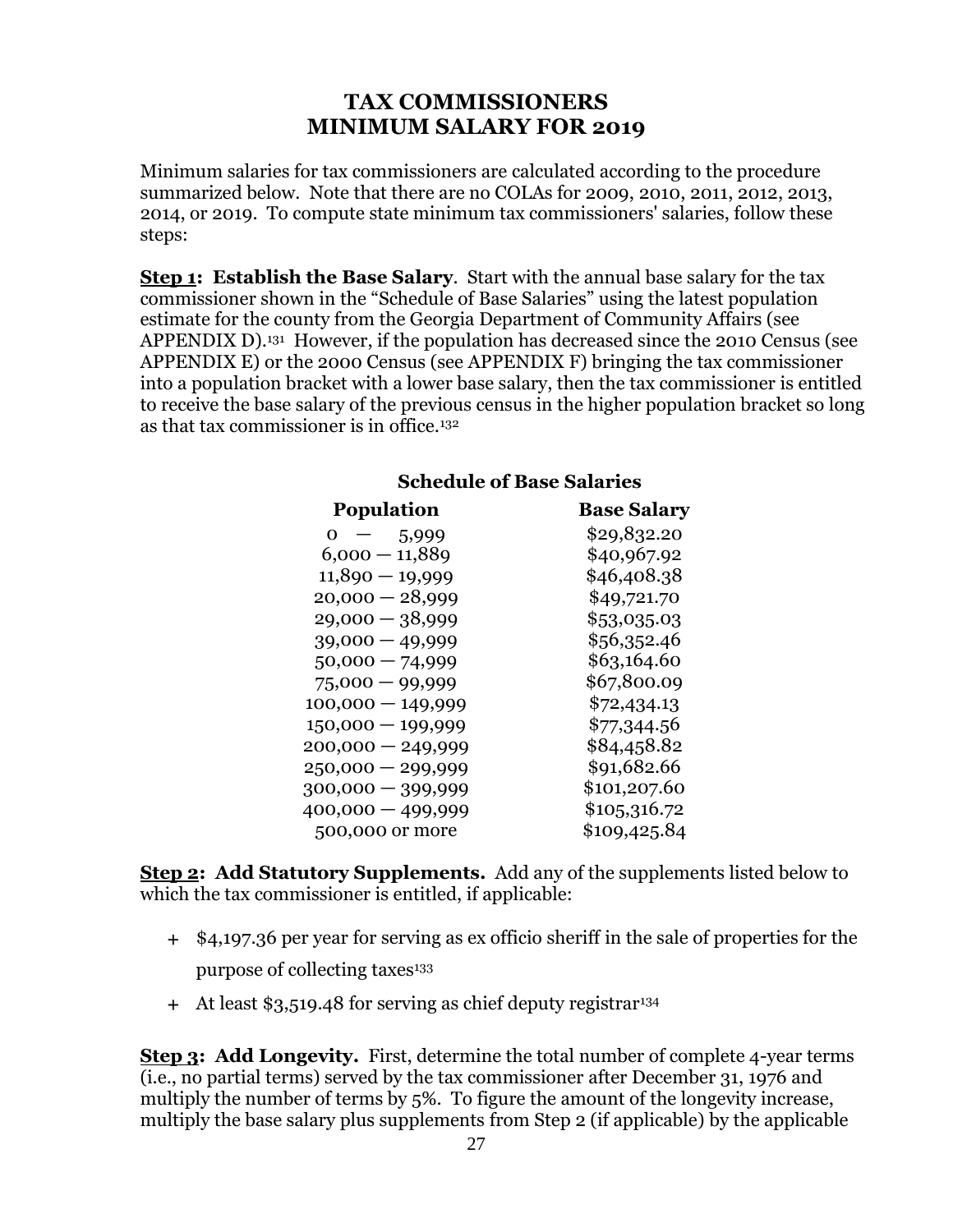rate of increase. For 2019, the rate of the longevity increase ranges (in 5% increments) from 0% for a first-term tax commissioner to a maximum of 50% for one who has completed ten or more terms of office.<sup>135</sup>

**Step 4: Add 2007 COLA.** The 2007 cost of living adjustment is determined by adding (1) the base salary, (2) the supplements from Step 2 (if applicable), and (3) the longevity amount from Step 3 (if applicable), and multiplying that sum by 2.89%. This COLA is added regardless of when the tax commissioner first took office.<sup>136</sup>

**Step 5**: **Add 2008 COLA.** The 2008 cost of living adjustment is determined by adding (1) the base salary, (2) the supplements from Step 2 (if applicable), (3) the longevity amount from Step 3 (if applicable), and (4) the 2007 COLA, and multiplying that sum by 3.00%. This COLA is added regardless of when the tax commissioner first took office.<sup>137</sup>

*Reminder:* There is no COLA for 2009, 2010, 2011, 2012, 2013, or 2014.

**Step 6: Add 2015 COLA.** The 2015 cost of living adjustment is determined by adding (1) the base salary, (2) the supplements from Step 2 (if applicable), (3) the longevity amount from Step 3 (if applicable), (4) the 2007 COLA, and (5) the 2008 COLA, and multiplying that sum by 1.00%. This COLA is added regardless of when the tax commissioner first took office.<sup>138</sup>

**Step 7: Add 2016 COLA.** The 2016 cost of living adjustment is determined by adding (1) the base salary, (2) the supplements from Step 2 (if applicable), (3) the longevity amount from Step 3 (if applicable), (4) the 2007 COLA, (5) the 2008 COLA, and (6) the 2015 COLA, and multiplying that sum by 1.00%. This COLA is added regardless of when the tax commissioner first took office.<sup>139</sup>

**Step 8: Add 2017 COLA.** The 2017 cost of living adjustment is determined by adding (1) the base salary, (2) the supplements from Step 2 (if applicable), (3) the longevity amount from Step 3 (if applicable), (4) the 2007 COLA, (5) the 2008 COLA, (6) the 2015 COLA, and (7) the 2016 COLA, and multiplying that sum by 3.00%. This COLA is added regardless of when the tax commissioner first took office.<sup>140</sup>

**Step 9: Add 2018 COLA.** The 2018 cost of living adjustment is determined by adding (1) the base salary, (2) the supplements from Step 2 (if applicable), (3) the longevity amount from Step 3 (if applicable), (4) the 2007 COLA, (5) the 2008 COLA, (6) the 2015 COLA, (7) the 2016 COLA, and (8) the 2017 COLA, and multiplying that sum by 2.00%. This COLA is added regardless of when the tax commissioner first took office.<sup>141</sup>

*Reminder:* There is no COLA for 2019.

**Step 10: Add Local Supplement (If Any).** County commissioners are authorized, but not required, to provide local supplements to the tax commissioner in addition to the minimum compensation provided by general or local law. However, once a local supplement is given, it may not be reduced or eliminated during any term of office.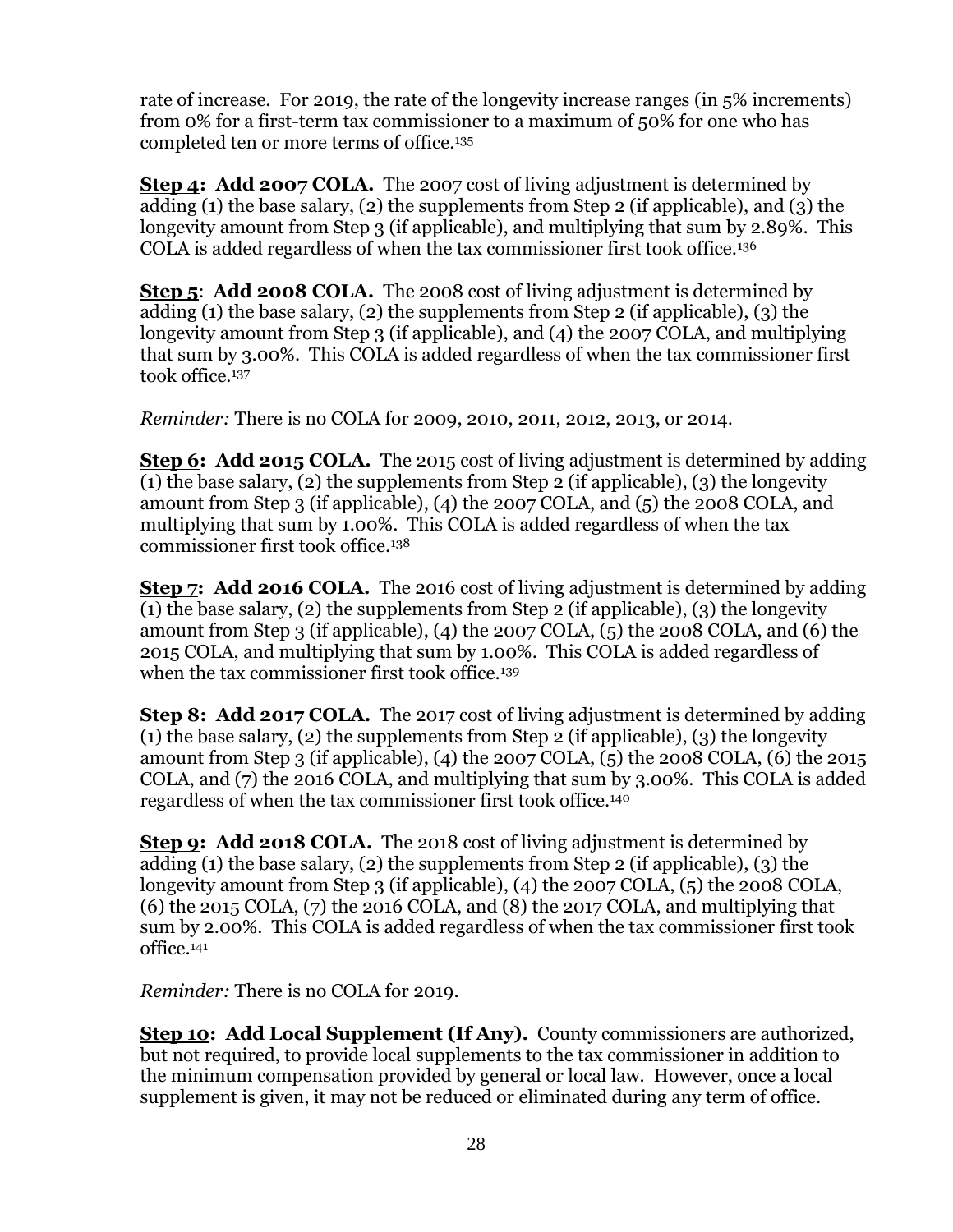Local supplements are not subject to longevity and COLAs unless granted by the county commissioners.<sup>142</sup>

**Final Step: Compare to Local Legislation.** Many tax commissioners' salaries are governed by local Acts of the legislature rather than statewide minimum salary law. In general, a tax commissioner is paid either according to the procedures set forth above or according to local legislation, whichever is higher. If the salary established by local legislation is higher than the amount calculated in Steps 1 through 10, then the tax commissioner is entitled to be paid according to local legislation. If the salary established by local legislation is less than the amount calculated in Steps 1 through 10, then the tax commissioner is entitled to the amount calculated in Steps 1 through 10. <sup>143</sup> For more information about salaries set by local legislation, please see page 34.

*Note:* Tax commissioners are required to be paid in equal monthly installments.<sup>144</sup>

#### **OPTIONAL EXPENSE ALLOWANCE**

County commissioners are authorized, but not required, to provide a monthly expense allowance to the tax commissioner based upon population as determined by the 2010 Census. The minimum amounts are listed in the Optional Expense Allowance Schedule below. If granted by the board of commissioners, this discretionary expense allowance is in addition to any other salary, fees or expenses required by law.145 For tax purposes, expense allowances must be treated as income to the tax commissioner and reported to the IRS.

## **Optional Expense Allowance Schedule**

## **Population Minimum Monthly Expense Allowance**

| $0 - 11,889$        | \$100.00 |
|---------------------|----------|
| $11,890 - 74,999$   | \$200.00 |
| 75,000 - 249,999    | \$300.00 |
| $250,000 - 499,999$ | \$400.00 |
| 500,000 or more     | \$500.00 |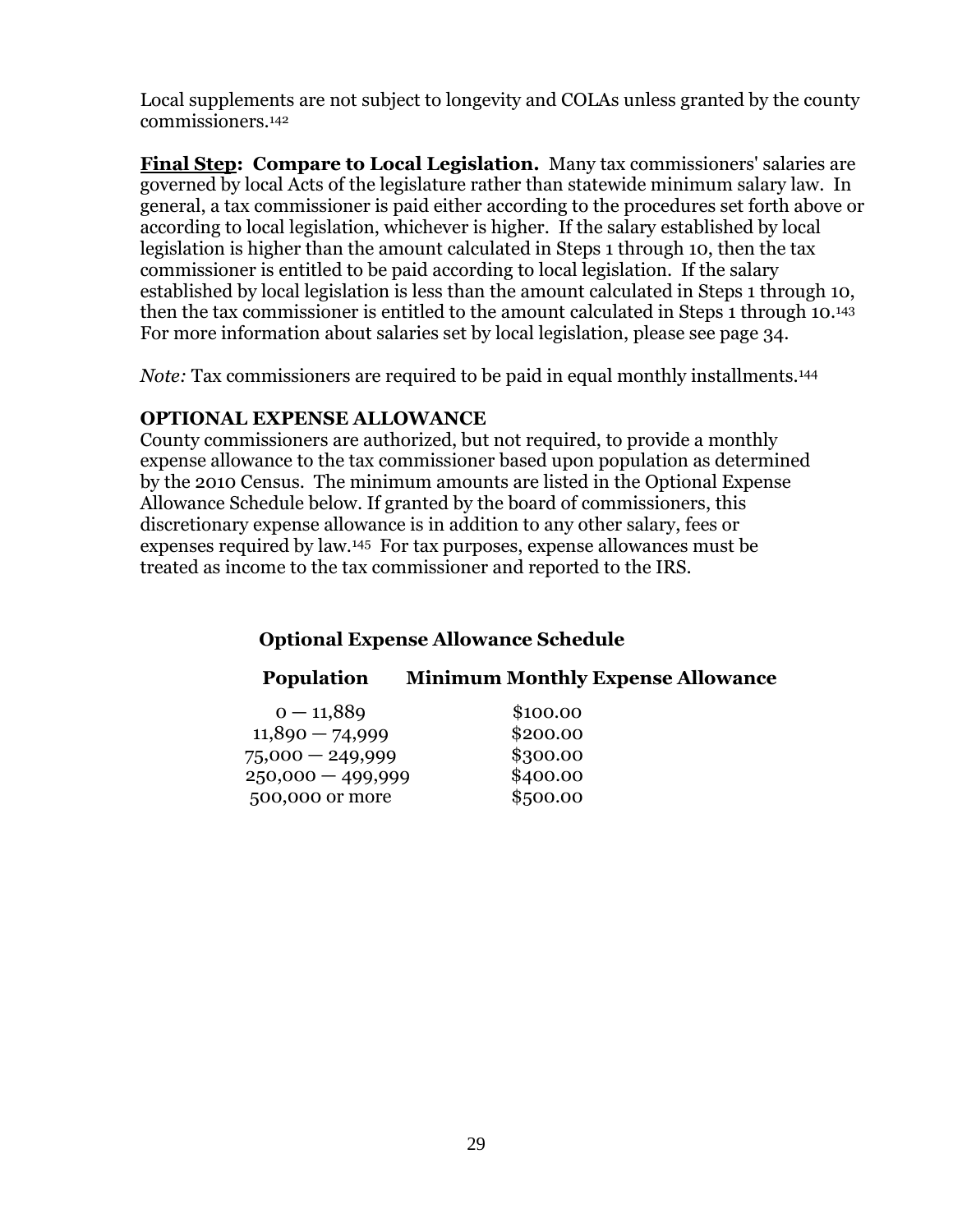## <span id="page-29-0"></span>**SALARIES AND SUPPLEMENTS FOR OTHER OFFICIALS**

## <span id="page-29-1"></span>**BAILIFF PER DIEMS**

The minimum per diem for bailiffs in superior, state, and other courts is \$5.00.<sup>146</sup> However, the first grand jury impaneled at the fall term of the superior court is responsible for establishing the per diem for the next year.147 Any increase in the per diem must be approved by the board of commissioners.<sup>148</sup>

## <span id="page-29-2"></span>**BOARD OF TAX ASSESSORS PER DIEMS**

Members of the board of tax assessors are entitled to be paid at least \$20.00 per diem for their time discharging their duties, as well as attending training courses.149 The commissioners are allowed to increase the amount of the per diem.

## <span id="page-29-3"></span>**BOARD OF TAX EQUALIZATION PER DIEMS**

Members of the Board of Tax Equalization are entitled to be paid at least \$25.00 per diem for their time considering appeals and attending required, approved appraisal courses. <sup>150</sup> Such members are also to be reimbursed for reasonable expenses incurred in attending these appraisal courses. Members of the board of equalization must provide certification to the county for the number of days they attended training. The board of commissioners is authorized to increase the amount of per diem for considering appeals and attending these required training sessions. In addition, members of the Board of Equalization are entitled to be paid \$25.00 per day for each 8 hours of completed online training provided by the Department of Revenue. Members are required to file an affidavit with the number of training hours actually completed, which must first be certified by the appeal administrator before reimbursement can be provided by the county. <sup>151</sup> No expenses are allowed for this training.

## <span id="page-29-4"></span>**CIRCUIT PUBLIC DEFENDERS AND STATE-PAID APPOINTED PERSONNEL SUPPLEMENTS**

Effective January 1, 2016, circuit public defenders who are paid by the state and receive a county supplement may not have their county supplement increased if the total supplement received from the counties of their circuit is \$50,000 or more.<sup>152</sup> Similarly, the appointed state-paid staff of the circuit public defender's office who receive a county supplement of \$50,000 or more may not have their county supplement increased.<sup>153</sup>

## <span id="page-29-5"></span>**DISTRICT ATTORNEY AND STATE-PAID APPOINTED PERSONNEL SUPPLEMENTS**

District attorneys are state officers who are paid by the state. However, the county may supplement the district attorney's salary in an amount determined by local legislation or in an amount determined by the commissioners, whichever is greater. 154 The commissioners may provide an additional supplement if the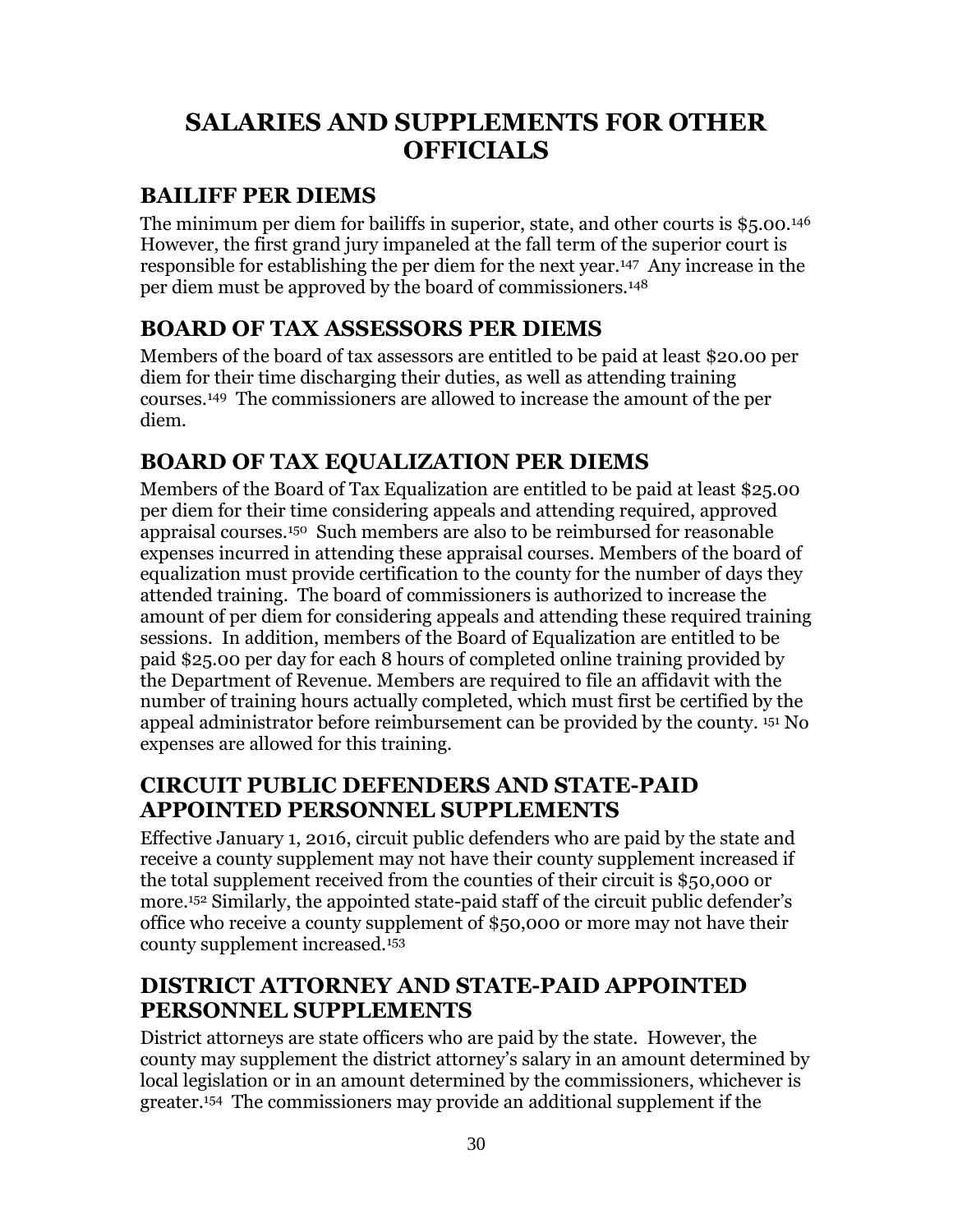district attorney provides child support recovery services.155 Note, however, that, effective January 1, 2016, any district attorney who receives a total county supplement of \$50,000 or more cannot have their county supplement increased.<sup>156</sup>

The district attorney's office has state-paid employees, who may or may not receive county supplements, and may also have county paid employees. Effective January 1, 2016, any state-paid appointed employee of the district attorney's office (e.g., assistant district attorney, investigator, victim witness coordinator, and administrative personnel) who receives a total county supplement of \$50,000 or more cannot have his or her county supplement increased. <sup>157</sup> This restriction does not apply to the employees of the district attorney's office who are paid solely by the county.

## <span id="page-30-0"></span>**JUROR EXPENSE ALLOWANCES**

The grand jury empaneled in the fall term of superior court is responsible for setting the expense allowance for grand jurors and regularly drawn trial jurors. The expense allowance must be at least \$5.00 but no more than \$50.00 per diem.158 The grand jury may increase the amount subject to the approval of the board of commissioners.<sup>159</sup>

## <span id="page-30-1"></span>**JUVENILE COURT JUDGE SALARIES**

The salaries for circuit-wide juvenile court judges appointed after October 1, 2000, are set by the superior court judges with the approval of the county commissioners.160 Circuits with at least one juvenile court judge are entitled to receive a state grant of \$100,000 per year.<sup>161</sup> Additionally, circuits with more than four superior court judges are eligible for an additional state grant of \$25,000 per year per superior court judgeship above four. For example, a circuit with five superior court judges is eligible for an additional grant of \$25,000; a circuit with six superior court judges is eligible for an additional grant of \$50,000; etc. <sup>162</sup> If the circuit uses part-time juvenile court judges, the amount of the state grant to the circuit is as follows:

For each part-time judge who works one day weekly: \$20,000.00 For each part-time judge who works two days weekly: \$40,000.00 For each part-time judge who works three days weekly: \$60,000.00 For each part-time judge who works four days weekly: \$80,000.00<sup>163</sup>

The total grant for part-time judges in the circuit cannot exceed the amount the circuit would be eligible to receive for full-time judges, as described above.<sup>164</sup>

## <span id="page-30-2"></span>**STATE COURT JUDGE AND SOLICITOR GENERAL SALARIES AND SUPPLEMENTS**

For counties that have state courts, there is no statewide salary for state court judges and solicitors-general. Their salaries are established only by local law and paid for by the county.165 The commissioners are specifically authorized by state law to provide a supplement to the salary set by local legislation; if a county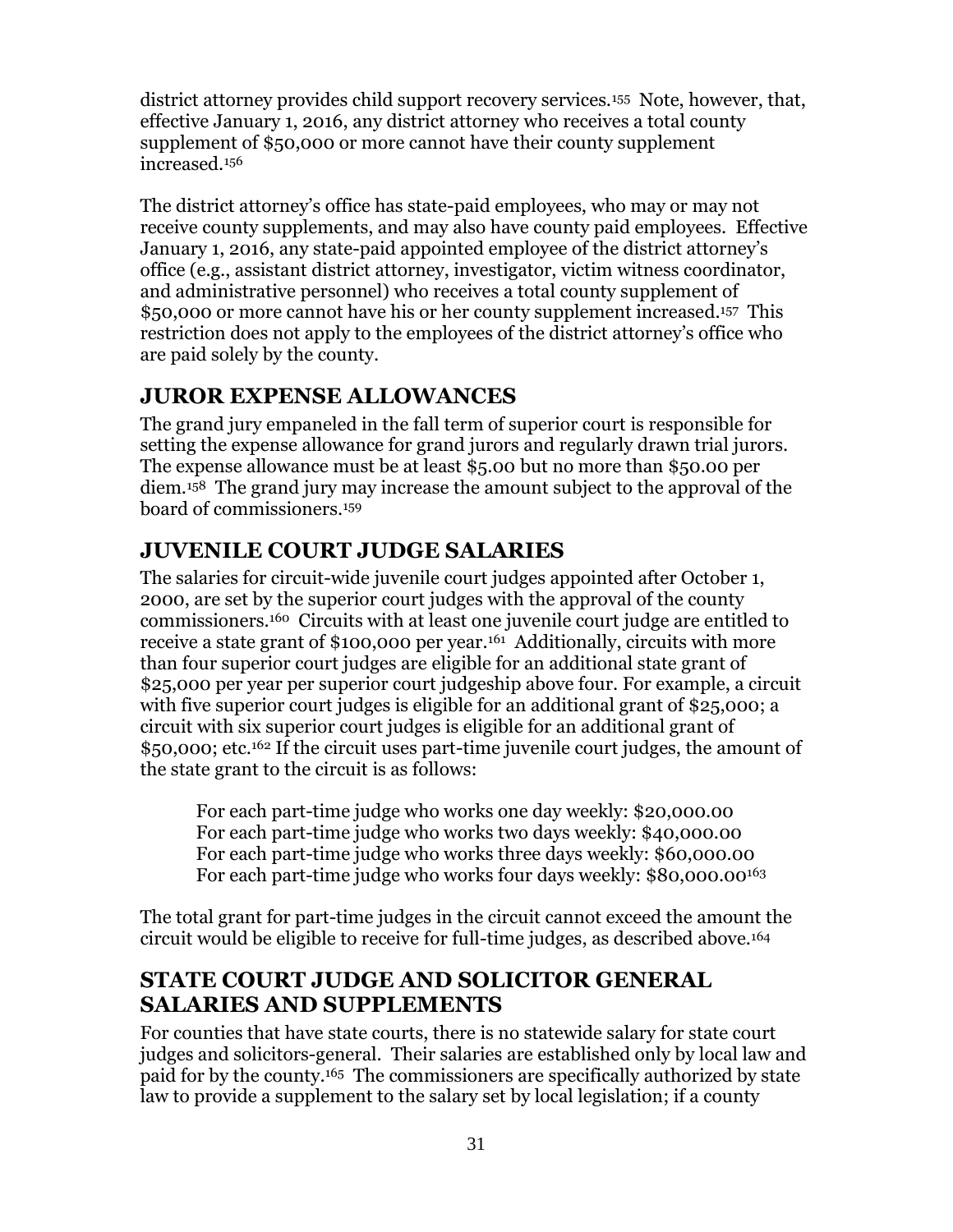provides such a supplement, it may not be reduced during the judge's or solicitorgeneral's term in office. 166

## <span id="page-31-0"></span>**SUPERIOR COURT JUDGE SUPPLEMENTS**

Superior court judges are state elected officials who are paid by the state. Some counties pay a county supplement to the superior court judges in their circuit. Beginning January 1, 2016, the total county supplement paid to a superior court judge may not be increased if the superior court judge receives county supplements of \$50,000 or more from the counties of the judicial circuit. <sup>167</sup> Any new superior court judge who is added to the circuit or comes into office is entitled to automatically receive the same county supplement as the other superior court judges without any requirement for additional local legislation.<sup>168</sup> If one or more counties provide such a supplement, it may not be reduced during the judge's term in office.<sup>169</sup>

## <span id="page-31-1"></span>**VOTER REGISTRAR COMPENSATION**

## **Chief Registrar**

For counties with a board of registrars, the chief registrar is entitled to either a per diem of \$61.00 or a monthly salary of \$272.00. It is in the discretion of the board of commissioners to pay the chief registrar either on a per diem or monthly salary basis.<sup>170</sup>

## **Other Members of Board of Registrars**

The other members of the board of registrars are entitled to either a per diem of \$48.00 or a monthly salary of \$242.00. It is at the discretion of the board of commissioners to pay the registrars on a per diem or monthly salary basis.<sup>171</sup>

## **Chief Deputy Registrar**

If the board of registrars does not maintain an office that is open and staffed during regular business hours, the registrars may appoint a full-time county officer or employee to serve as chief deputy registrar. The minimum compensation of the chief deputy registrar, which is determined by the board of commissioners, must be at least \$293.29 per month.<sup>172</sup>

## **Optional Expense Allowance**

County commissioners are authorized, but not required, to provide a monthly expense allowance to the members of the board of registrars based upon population as determined by the 2010 Census. The minimum amounts are listed in the Optional Expense Allowance Schedule below. It is in the discretion of the county commissioners to provide this expense allowance. The expense allowance is in addition to any other salary, fees or expenses required by law.173 For tax purposes, expense allowances must be treated as income to the board of registrars' members and reported to the IRS.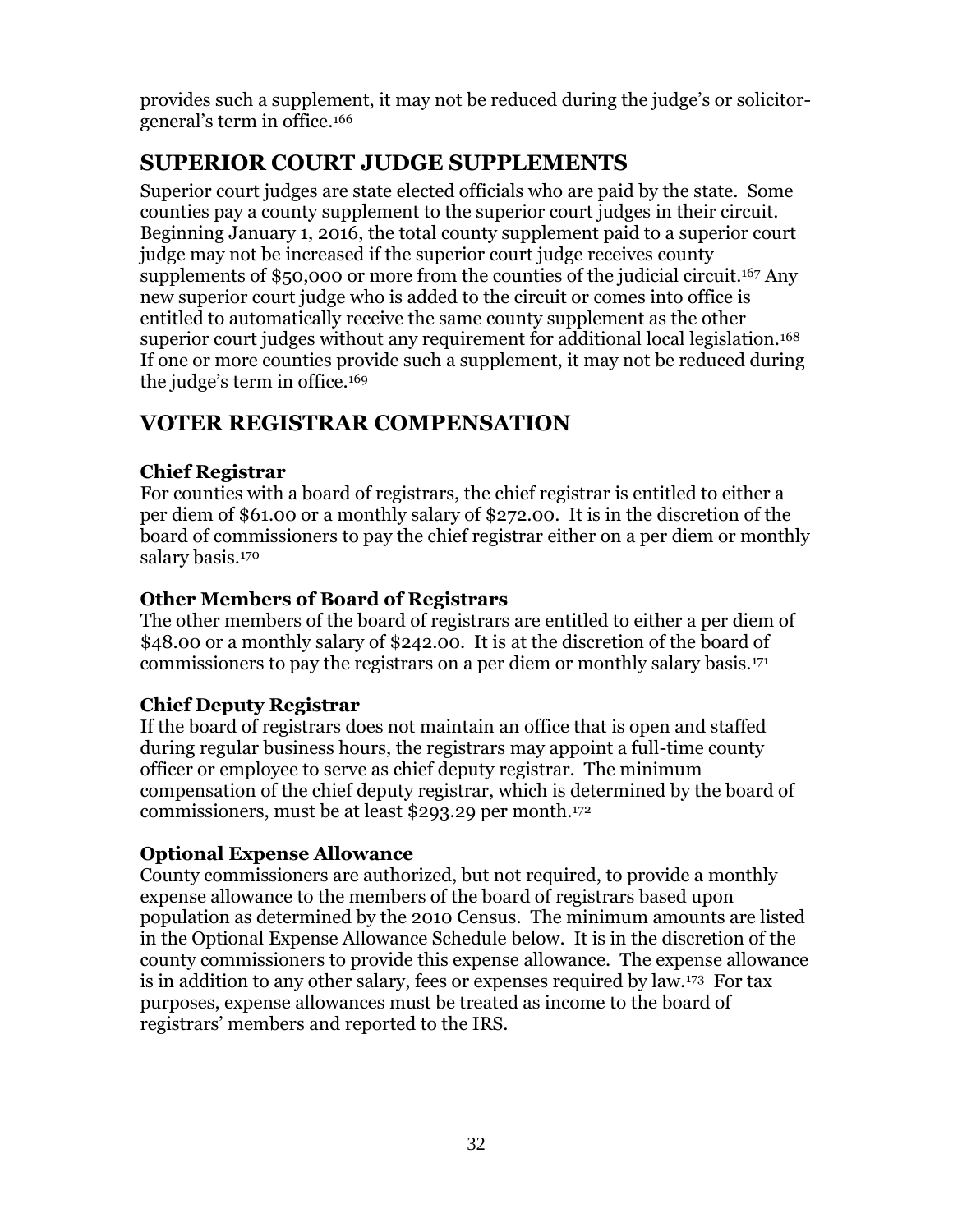## **Optional Expense Allowance Schedule**

## **Population Minimum Monthly Expense Allowance**

| $0 - 11,889$        | \$100.00 |
|---------------------|----------|
| $11,890 - 74,999$   | \$200.00 |
| $75,000 - 249,999$  | \$300.00 |
| $250,000 - 499,999$ | \$400.00 |
| 500,000 or more     | \$500.00 |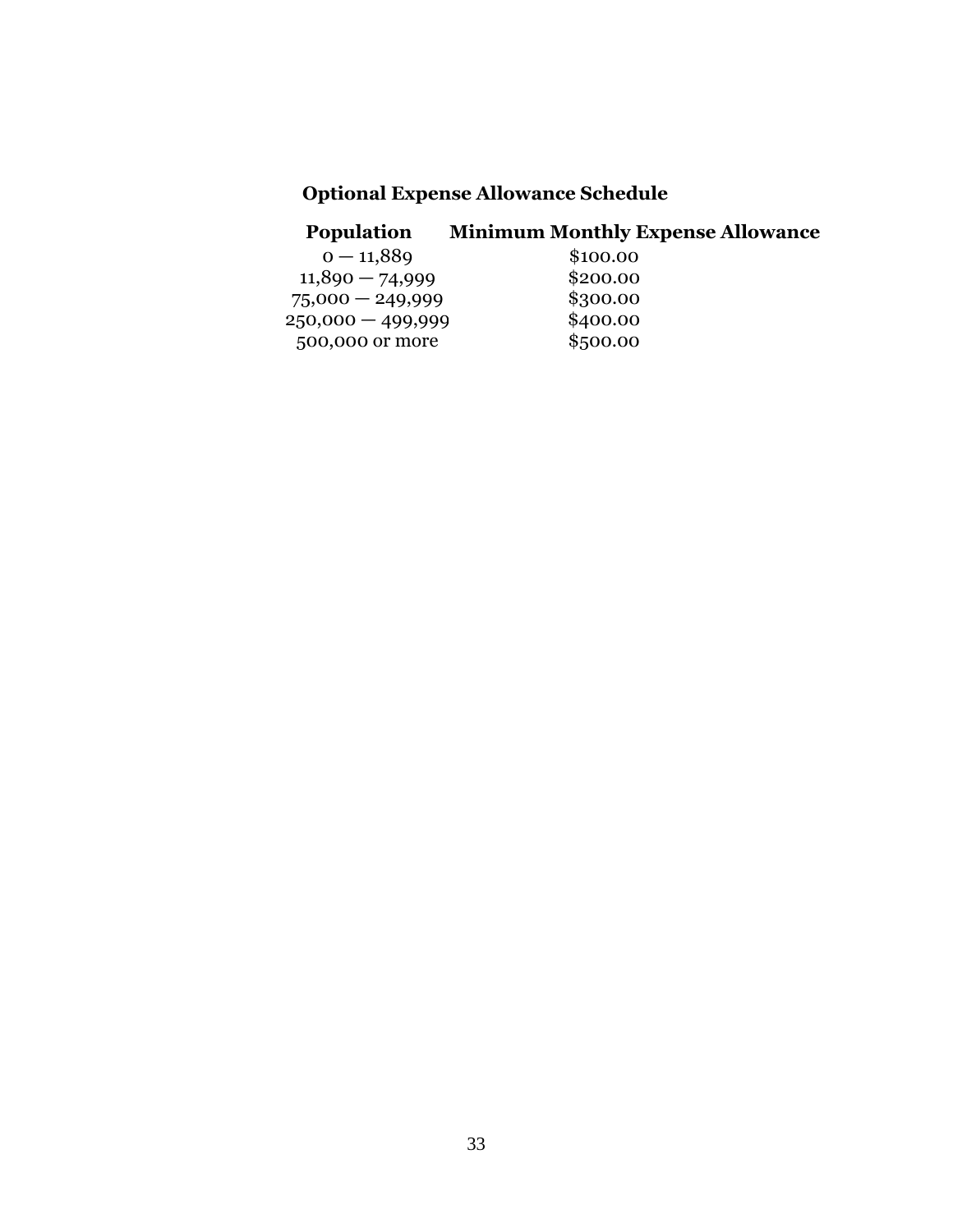## <span id="page-33-0"></span>**COMPUTING SALARIES SET BY LOCAL LEGISLATION**

In many instances, the salaries for county commissioners and other county officials are established by local Acts of the General Assembly. If there is a minimum salary set by general law, then the county official is paid the higher of the two salaries. If there is local legislation and a state minimum salary, then the county must calculate both salaries to determine which salary to pay. The county attorney should be consulted to determine if there is local legislation affecting salaries in your county.

#### **WHEN SALARIES ARE TIED TO STATE OFFICIAL SALARIES**

Sometimes, local legislation ties certain county officials' salaries to the base salary (or the base salary as adjusted by COLA) of the superior court judge, district attorney or circuit public defender. In 2015, the General Assembly updated these base salaries. For purposes of calculating these county officials' salaries, the updated base salaries take effect on January 1, 2016. There was no increase for 2019.

Circuit Public Defender (State Paid) Base Salary: \$99,526<sup>174</sup> District Attorney Base Salary: \$120,072<sup>175</sup> Superior Court Judge Base Salary: \$126,265<sup>176</sup>

Each of these officials is entitled to an additional state supplement of \$6,000 per year if the judicial circuit has implemented an accountability court (i.e., a drug court division, mental health court division, or veterans' court division). <sup>177</sup> However, the accountability court supplement may not be used to calculate county officials' salaries tied to the salary of the superior court judge, district attorney or circuit public defender.<sup>178</sup>

#### **COLAs AND LONGEVITY INCREASES**

Except for county commissioners, the COLAs and longevity increases required by the state minimum compensation laws do not apply to county officials paid by local legislation unless the local legislation specifically provides that the county official is entitled to the statutory COLAs and longevity increases. Because county commissioners do not have a state minimum salary, state law specifically provides that their salaries set by local legislation are increased by COLAs and longevity.

#### **STATE MANDATED SUPPLEMENTS**

Unless specified in local legislation, county officials paid according to local legislation are not entitled to the supplements mandated by state law.

#### **ISSUES WITH CALCULATING SALARY SET BY LOCAL LEGISLATION**

When local legislation establishes a salary and/or ties the salary to that of another official (i.e., establishing a salary as a percentage of the superior court judge's salary), questions may arise in calculating the salary. Local legislation may address longevity and cost of living adjustments – or not. Sometimes, local legislation will refer back to general law. It is often confusing, sometimes creating gray areas. Occasionally, there are no clearly correct answers. When computing salaries involving local legislation, the county attorney should be consulted.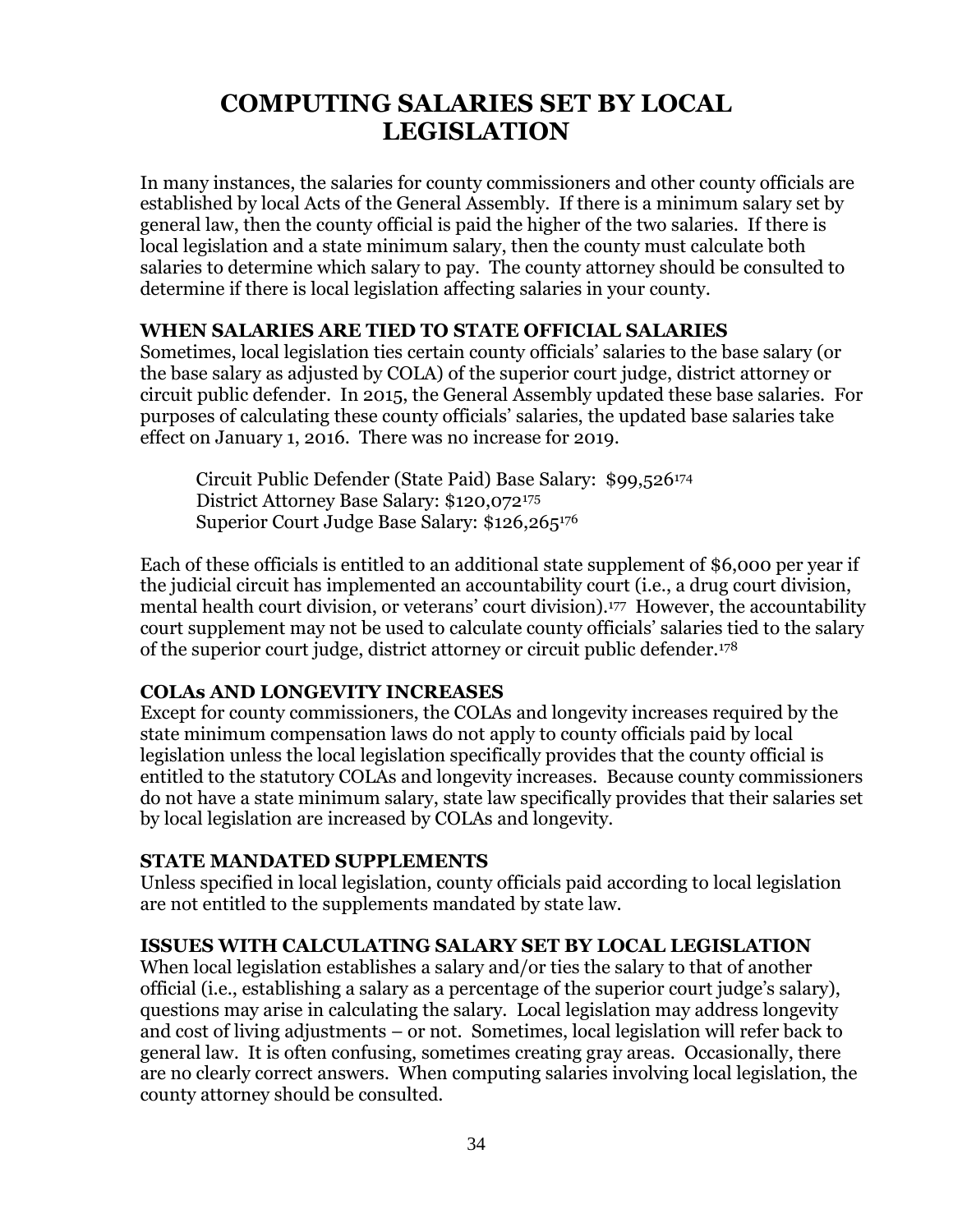## **APPENDIX A**

## <span id="page-34-1"></span><span id="page-34-0"></span>**COUNTY OFFICER 2019 SALARY WORKSHEET Sheriff, Superior Court Clerk, Probate Judge and Tax Commissioner**

| Step 1: Base Salary (from Population Schedule / 2010 Census<br>$-$ Appendix D, E or F.)           |                 |             |
|---------------------------------------------------------------------------------------------------|-----------------|-------------|
| <b>Step 2: Add Any Statutory Supplements</b>                                                      |                 | +           |
| (Except Probate Judge's Supplement for Serving as<br>Magistrate or Clerk to Magistrate Court)     |                 | $\mathbf +$ |
|                                                                                                   |                 | ÷           |
| SUBTOTAL of Base Salary and Supplements (Step 1 plus Step 2)                                      |                 | $=$         |
| Step 3: Add Longevity<br>Enter the Number of 4-year Terms Served after 1976 (10 Terms<br>Maximum) |                 |             |
| Times 5% Increase per Completed Term                                                              | x.05            |             |
| (Maximum 50%)                                                                                     | %               |             |
| Multiply Subtotal of Base Salary and Supplements from Step 2                                      | X               |             |
| Amount of Longevity Increase                                                                      | \$              |             |
| Add Total Longevity Increase to Subtotal of Base Salary and<br><b>Statutory Supplements</b>       |                 |             |
| SUBTOTAL of Base Salary, Supplements and Longevity<br>(Sum of Steps 1, 2 and 3)                   |                 |             |
| Step 4: 2007 2.89% COLA Sum of Steps 1, 2 and 3, multiplied by:                                   | x 1.0289        |             |
| Step 5: 2008 3% COLA Sum of Steps 1 through 4, multiplied by:                                     | x 1.0300        | $\ddot{}$   |
| REMINDER: There is no COLA for 2009, 2010, 2011, 2012, 2013, or 2014.                             |                 |             |
| Step 6: 2015 1% COLA Sum of Steps 1 through 5, multiplied by:                                     | <b>x1.0100</b>  |             |
| Step 7: 2016 1% COLA Sum of Steps 1 through 6, multiplied by:                                     | <b>x1.0100</b>  |             |
| Step 8: 2017 3% COLA Sum of Steps 1 through 7, multiplied by:                                     | <b>x</b> 1.0300 | +           |
| Step 9: 2018 2% COLA Sum of Steps 1 through 8, multiplied by:                                     | <b>X1.0200</b>  | $\ddot{}$   |
| <b>REMINDER:</b> There is no COLA for 2019.                                                       |                 |             |

SUBTOTAL of Base Salary, Supplements, Longevity and COLAs (Sum of Steps 1 through 9) **=**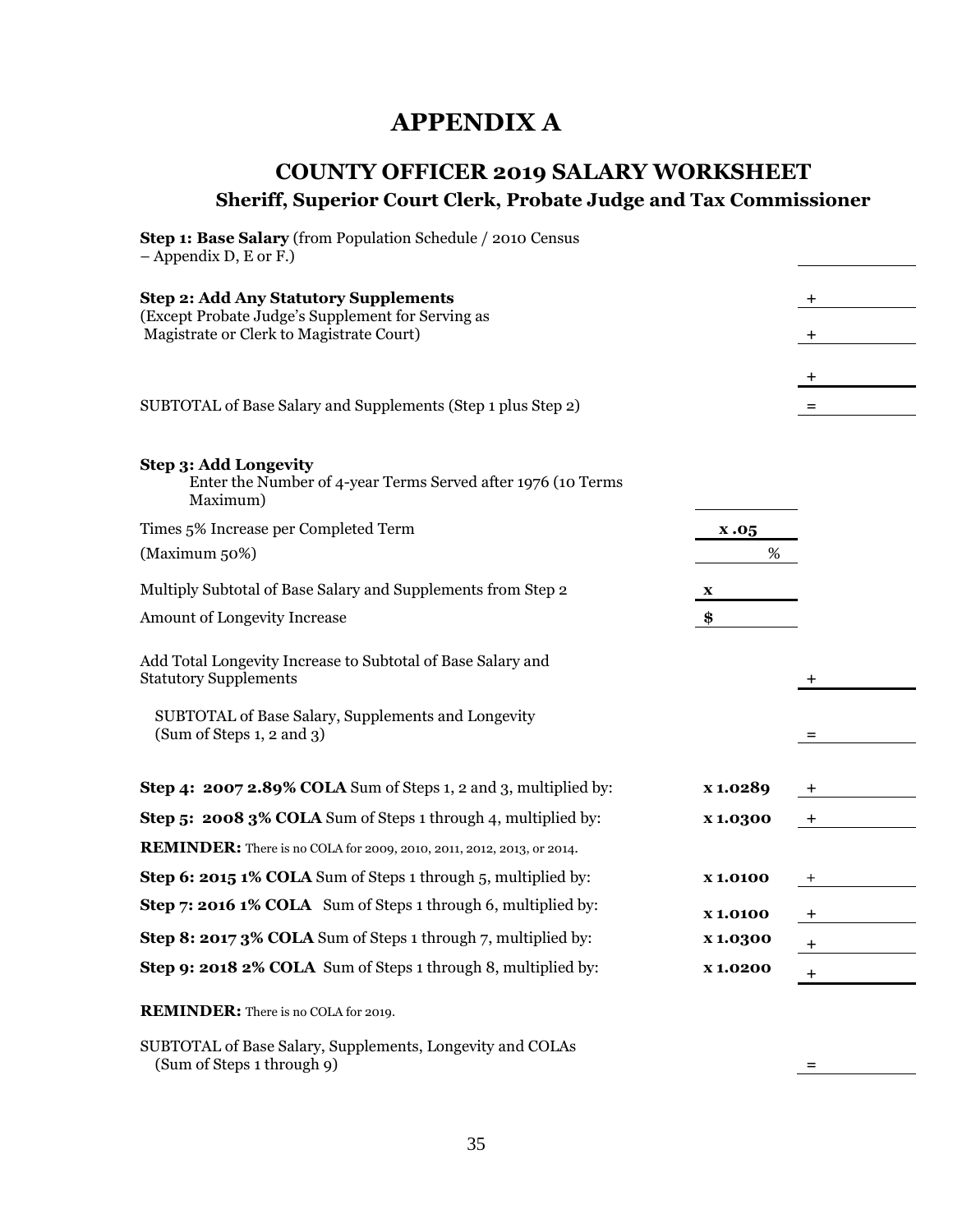| <b>Step 10: Add Additional Local Supplement</b><br>(When Granted by the County Commissioners)                                                   |                                                                                             | $\pm$          |
|-------------------------------------------------------------------------------------------------------------------------------------------------|---------------------------------------------------------------------------------------------|----------------|
| Step 11: Add Tax Appeal Administrator Supplement<br>(For Superior Court Clerks Only when Budgeted by the County Commissioners)                  |                                                                                             | +              |
| <b>TOTAL 2019 SALARY</b> (Sum of Steps 1 through 11)                                                                                            |                                                                                             |                |
| <b>ADDITIONAL COMPENSATION FOR PROBATE JUDGE SERVING AS</b><br>MAGISTRATE OR CLERK TO MAGISTRATE COURT                                          |                                                                                             |                |
|                                                                                                                                                 | Continue to step 12 if Probate Judge Is a<br><b>Magistrate or Clerk to Magistrate Court</b> |                |
| Step 12: Add Additional Supplement for Probate Judge<br><b>Serving as Magistrate</b>                                                            |                                                                                             | $+11,642.54$   |
| Step 13: Add Additional Longevity<br>Enter the number of 4-year Terms Completed after 1999<br>(Maximum 5 Terms)                                 |                                                                                             |                |
| Times 5% increase per Completed Term                                                                                                            | x.05                                                                                        |                |
| (Maximum 25%)                                                                                                                                   | $\%$                                                                                        |                |
| Multiply by the probate judge/magistrate supplement above<br>Amount of Additional Longevity Increase for Probate<br>Judge Serving as Magistrate | x 11,642.54<br>\$                                                                           |                |
| Add Additional Longevity for Probate Judge Serving as Magistrate                                                                                |                                                                                             | $\ddot{}$      |
| SUBTOTAL of Magistrate Supplement and Longevity                                                                                                 |                                                                                             | $=$            |
| Step 14: 2007 2.89% COLA Sum of Steps 12 and 13, multiplied by:                                                                                 | x 1.0289                                                                                    | $\overline{+}$ |
| Step 15: 2008 3% COLA Sum of Steps 12 through 14, multiplied by:                                                                                | x 1.0300                                                                                    | +              |
| <b>REMINDER:</b> There is no COLA for 2009, 2010, 2011, 2012, 2013, or 2014.                                                                    |                                                                                             |                |
| Step 16: 2015 1% COLA Sum of Steps 12 through 15, multiplied by:                                                                                | <b>X1.0100</b>                                                                              |                |
| Step 17: 2016 1% COLA Sum of Steps 12 through 16, multiplied by:                                                                                | <b>X1.0100</b>                                                                              |                |
| Step 18: 2017 3% COLA Sum of Steps 12 through 17, multiplied by:                                                                                | x 1.0300                                                                                    | +              |
| Step 19: 2018 2% COLA -- Sum of Steps 12 through 18, multiplied by:                                                                             | <b>X1.0200</b>                                                                              | $+$            |
| Reminder: There is no COLA for 2019.                                                                                                            |                                                                                             |                |
|                                                                                                                                                 |                                                                                             |                |

SUBTOTAL of Magistrate Supplement, Longevity and COLAs (Sum of Steps 12 through 19) **=**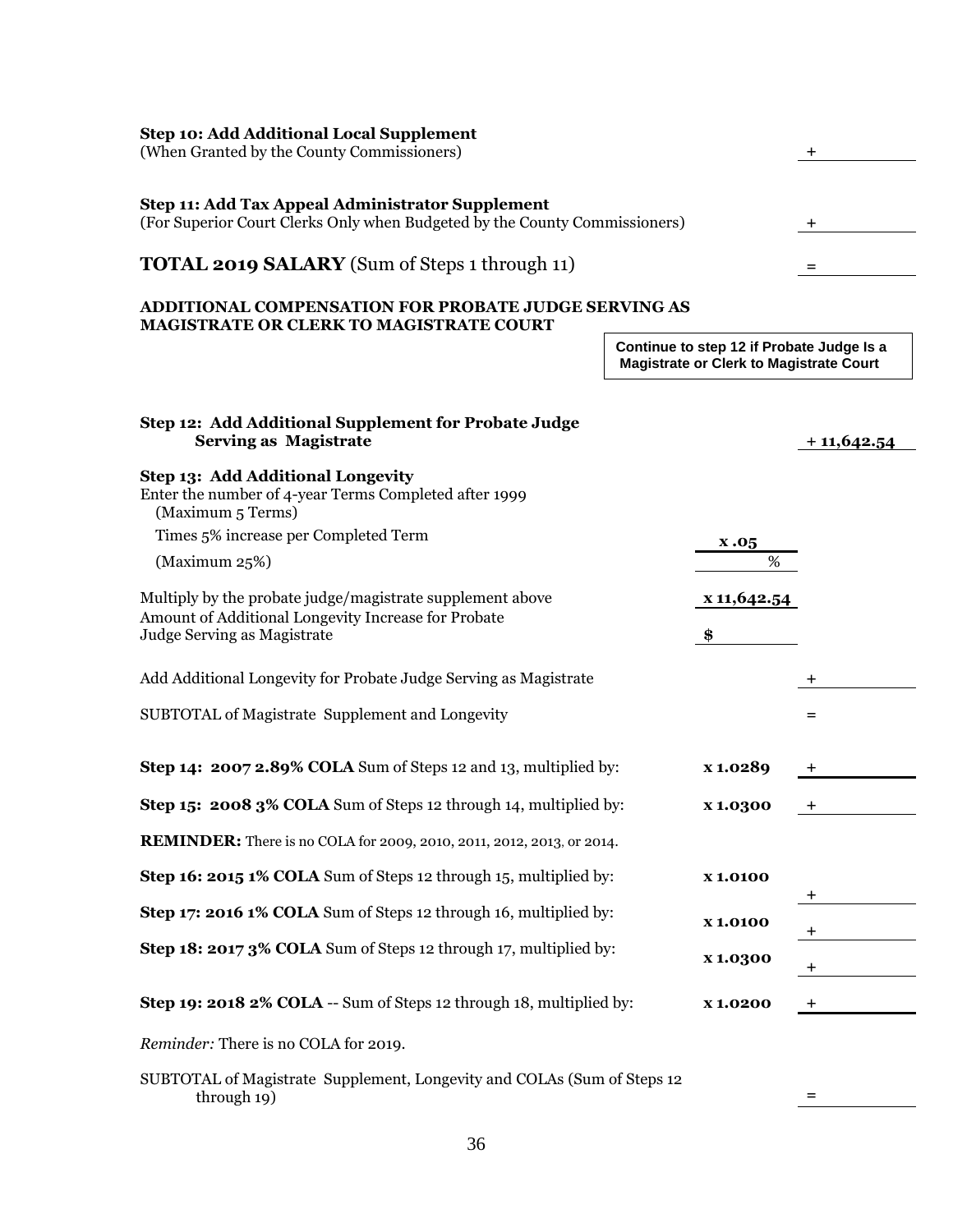#### **Step 20: Add Supplement for Probate Judge Serving as Clerk to Magistrate Court if Applicable +**

SUBTOTAL Additional Compensation for Probate Judge Serving as Magistrate or Clerk to Magistrate Court (Sum of Steps 12 through 19) **=**

Probate Judge Salary from Previous Page (Sum of Steps 1 through 10) **+**

#### **TOTAL 2019 SALARY FOR PROBATE JUDGE =**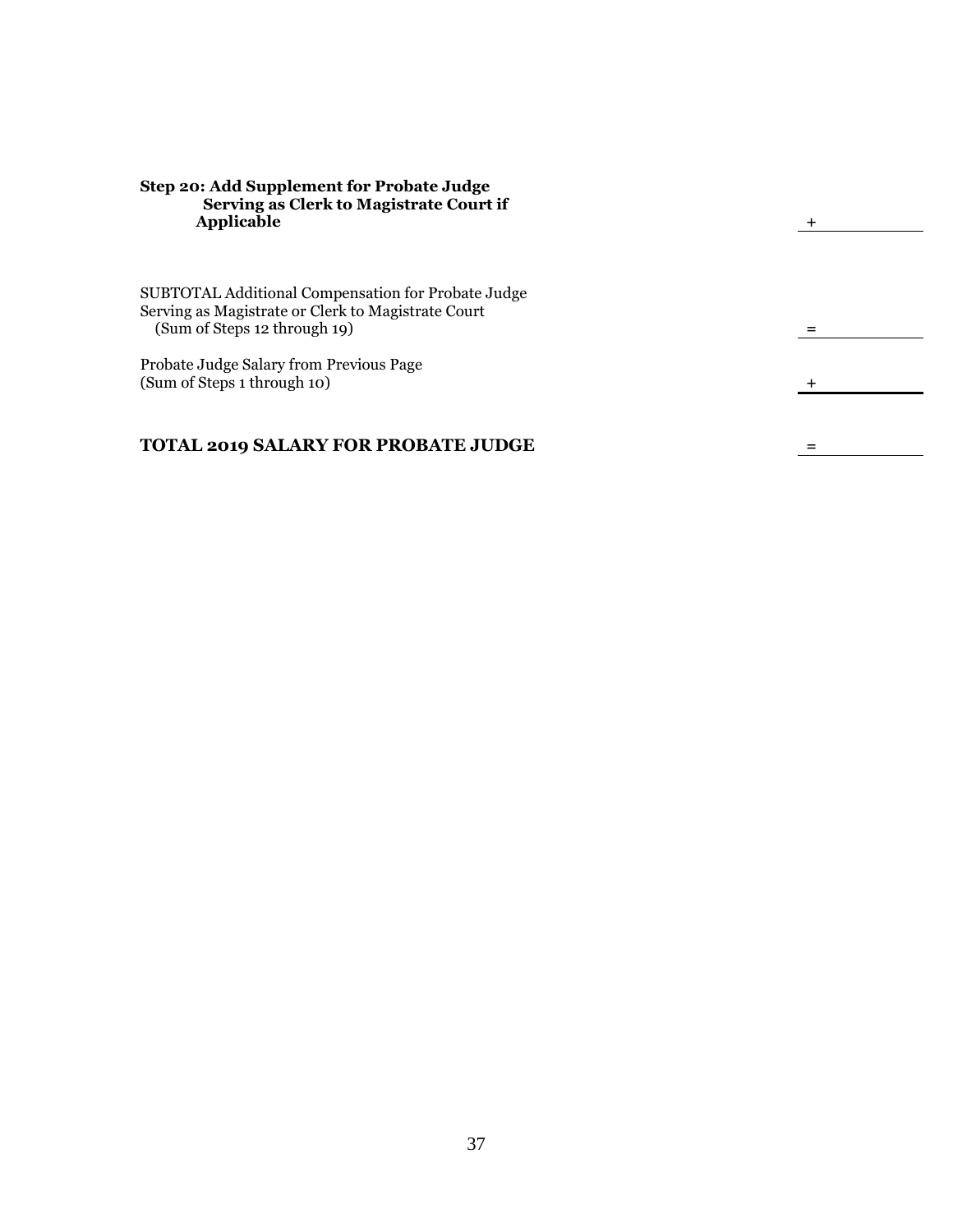## **APPENDIX B**

## <span id="page-37-1"></span><span id="page-37-0"></span>**CHIEF MAGISTRATE 2019 SALARY WORKSHEET Full-Time and Part-Time**

|                | $\pm$                                                                                                                                                                    |
|----------------|--------------------------------------------------------------------------------------------------------------------------------------------------------------------------|
|                | $=$                                                                                                                                                                      |
|                |                                                                                                                                                                          |
| x.05           |                                                                                                                                                                          |
| %              |                                                                                                                                                                          |
| $\mathbf{X}$   |                                                                                                                                                                          |
|                |                                                                                                                                                                          |
|                |                                                                                                                                                                          |
|                | =                                                                                                                                                                        |
| x 1.0289       | $^+$                                                                                                                                                                     |
|                |                                                                                                                                                                          |
|                |                                                                                                                                                                          |
| <b>X1.0100</b> | +                                                                                                                                                                        |
| <b>X1.0100</b> | $+$                                                                                                                                                                      |
| x 1.0300       | $+$                                                                                                                                                                      |
| <b>X1.0200</b> | $+$                                                                                                                                                                      |
|                |                                                                                                                                                                          |
|                | $=$                                                                                                                                                                      |
|                |                                                                                                                                                                          |
|                | +                                                                                                                                                                        |
|                |                                                                                                                                                                          |
|                | (B) Chief Magistrate – Part-Time (Hourly Full-time Equivalent times<br>\$<br>$x1.0300 +$<br><b>REMINDER:</b> There is no COLA for 2009, 2010, 2011, 2012, 2013, or 2014. |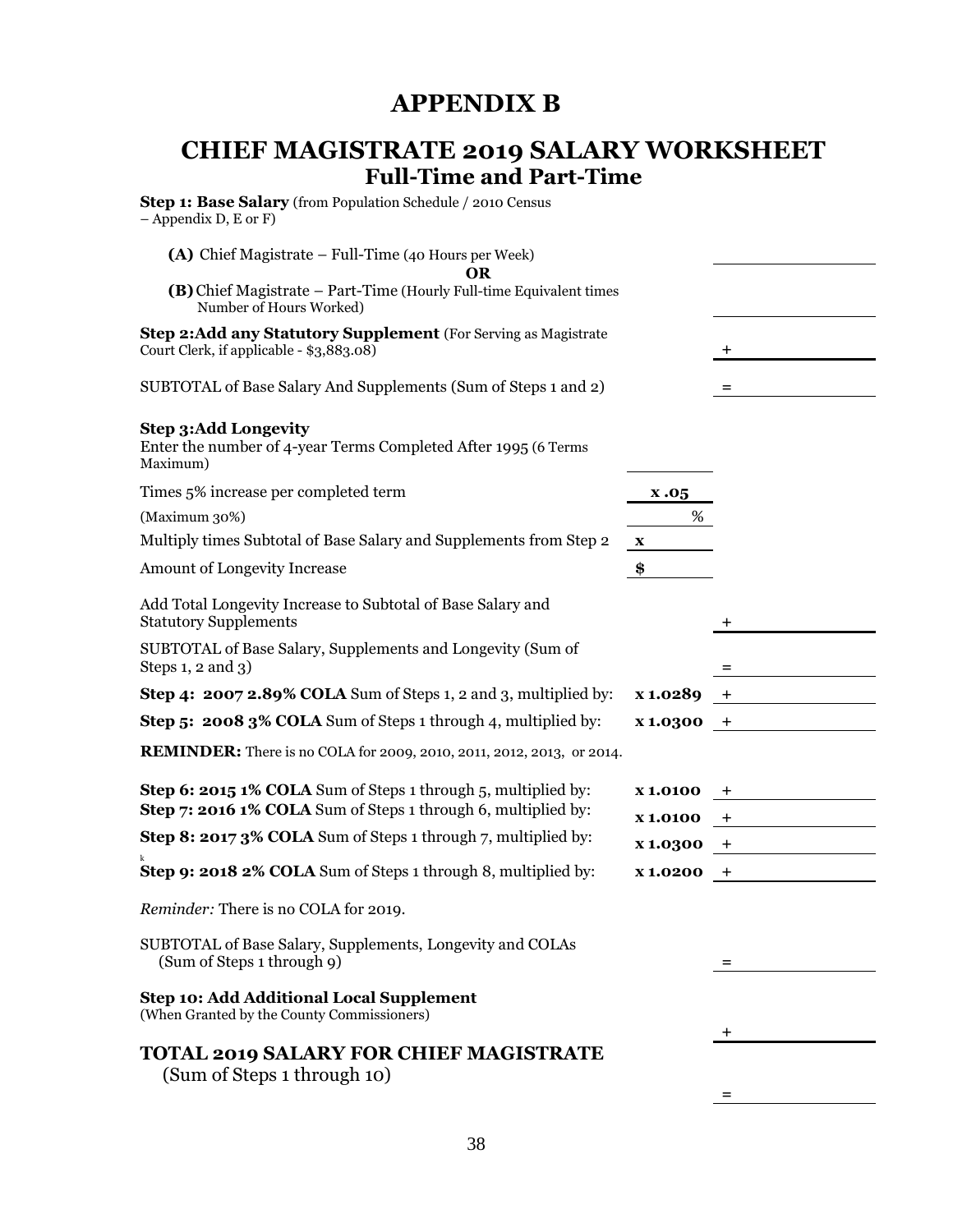## **APPENDIX C**

## <span id="page-38-1"></span><span id="page-38-0"></span>**NON-CHIEF MAGISTRATE 2019 SALARY WORKSHEET**

## **Full-time, Part-time, and On-Call**

**Step 1: Base Salary** (from Population Schedule – Appendix D, E or F)

(A) Full-Time Magistrate Other Than Chief Magistrate (Use 90% of Base Salary according to 2010 population, or \$46,217.52 per year, i.e. \$3,851.46 per month -- whichever is less)

#### **OR**

**+**

(B) Part-Time Magistrate (Individuals Appointed as Magistrate Working Less than 40 Hours Each Week) (Use 90% of Base Salary according to population or \$22.22 per hour. Must be paid at least \$7,110.96 per year or \$592.58 per month -- whichever is less).

**Step 2: Add Statutory Supplement** (For Serving as Magistrate Court Clerk if Applicable - \$3,883.08) **+**

| SUBTOTAL of Base Salary And Supplements (Sum of Steps 1 and 2) |  |
|----------------------------------------------------------------|--|
|----------------------------------------------------------------|--|

#### **Step 3: Add Longevity**

|          | Enter the Number of 4-year Terms Completed After 1995 (6 Terms |  |
|----------|----------------------------------------------------------------|--|
| Maximum) |                                                                |  |

Times 5% Increase per Completed Term **x .05**

 $(Maximum 30%)$   $\qquad \qquad \alpha$ 

Multiply Longevity Percentage by the subtotal in Step 1 **x**

Amount of Longevity Increase **\$**

SUBTOTAL of Base Salary, Supplements and Longevity  $(\text{Sum of Steps 1, 2, and 3})$  =

**Step 4: 2007 2.89% COLA** Sum of Steps 1, 2 and 3, multiplied by: **x 1.0289 +**

**Step 5: 2008 3% COLA** Sum of Steps through 4, multiplied by: **x 1.0300 +**

**REMINDER:** There is no COLA for 2009, 2010, 2011, 2012, 2013, or 2014.

**Step 6: 2015 1% COLA** Sum of Steps 1 through 5, multiplied by: **x 1.0100 +**

**Step 7: 2016 1% COLA** Sum of Steps 1 through 6, multiplied by: **x 1.0100 +**

**Step 8: 2017 3%COLA** Sum of Steps 1 through 7, multiplied by: **x 1.0300 +**

**Step 9: 2018 2% COLA** Sum of Steps 1 through 8, multiplied by: **x 1.0200 +**

*Reminder:* There is no COLA for 2019.

SUBTOTAL of Base Salary, Supplements and Longevity (Sum of Steps 1 through 9) **=**

**Step 10: Add Additional Local Supplement** (When Granted by the County Commissioners) **+**

#### **TOTAL 2019 SALARY FOR NON-CHIEF MAGISTRATE: =**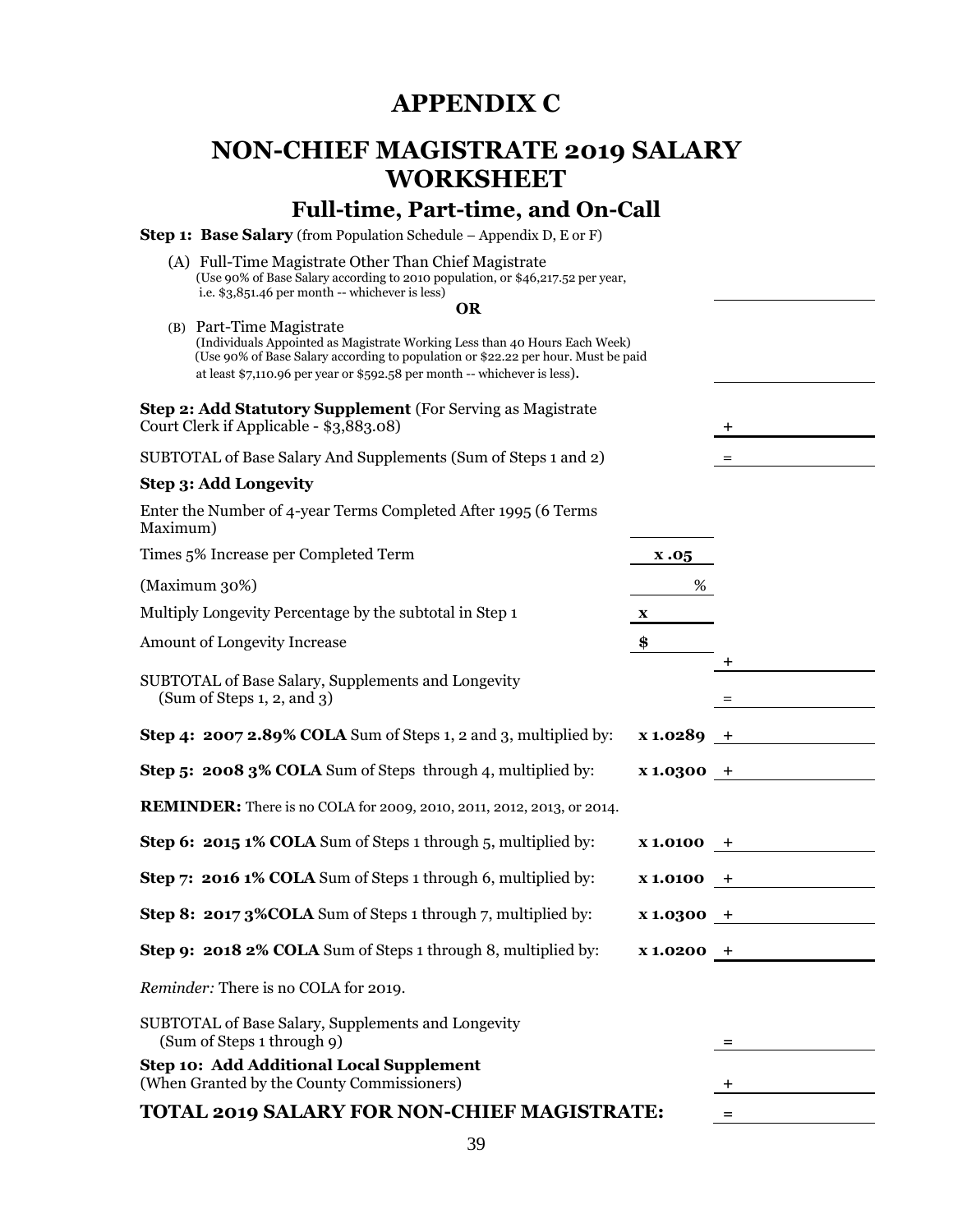## **APPENDIX D**

## **CENSUS ESTIMATE**

### <span id="page-39-1"></span><span id="page-39-0"></span>**Georgia Department of Community Affairs Published June of 2018 and Reflecting Estimates as of July 1, 2017**

| County                 | Population |
|------------------------|------------|
| <b>Appling County</b>  | 18,521     |
| Athens-Clarke          | 127,064    |
| <b>Atkinson County</b> | 8,342      |
| Augusta/Richmond       | 201,800    |
| <b>Bacon County</b>    | 11,319     |
| <b>Baker County</b>    | 3,200      |
| <b>Baldwin County</b>  | 44,906     |
| <b>Banks County</b>    | 18,634     |
| <b>Barrow County</b>   | 79,061     |
| <b>Bartow County</b>   | 105,054    |
| <b>Ben Hill County</b> | 16,996     |
| <b>Berrien County</b>  | 19,186     |
| <b>Bleckley County</b> | 12,830     |
| <b>Brantley County</b> | 18,731     |
| <b>Brooks County</b>   | 15,587     |
| <b>Bryan County</b>    | 37,060     |
| <b>Bulloch County</b>  | 76,149     |
| <b>Burke County</b>    | 22,522     |
| <b>Butts County</b>    | 24,059     |
| Calhoun County         | 6,455      |
| <b>Camden County</b>   | 53,044     |
| Candler County         | 10,797     |
| <b>Carroll County</b>  | 117,812    |
| <b>Catoosa County</b>  | 66,550     |
| <b>Charlton County</b> | 12,715     |
| Chatham County         | 290,501    |
| Chattooga County       | 24,770     |
| <b>Cherokee County</b> | 247,573    |
| Clay County            | 2,962      |
| <b>Clayton County</b>  | 285,153    |
| <b>Clinch County</b>   | 6,727      |
| Cobb County            | 755,754    |
| Coffee County          | 43,014     |
| Colquitt County        | 45,835     |
| Columbia County        | 151,579    |
| Columbus/Muscogee      | 194,058    |
| <b>Cook County</b>     | 17,277     |
| <b>Coweta County</b>   | 143,114    |

| County                  | Population |
|-------------------------|------------|
| <b>Crawford County</b>  | 12,295     |
| Crisp County            | 22,736     |
| Cusseta-                |            |
| Chattahoochee           | 10,343     |
| Dade County             | 16,285     |
| Dawson County           | 24,379     |
| <b>Decatur County</b>   | 26,716     |
| DeKalb County           | 753,253    |
| Dodge County            | 20,730     |
| Dooly County            | 13,737     |
| Dougherty County        | 89,502     |
| Douglas County          | 143,882    |
| <b>Early County</b>     | 10,296     |
| <b>Echols County</b>    | 3,936      |
| <b>Effingham County</b> | 59,982     |
| <b>Elbert County</b>    | 19,109     |
| <b>Emanuel County</b>   | 22,530     |
| <b>Evans County</b>     | 10,775     |
| <b>Fannin County</b>    | 25,322     |
| <b>Fayette County</b>   | 112,549    |
| Floyd County            | 97,613     |
| Forsyth County          | 227,967    |
| Franklin County         | 22,820     |
| <b>Fulton County</b>    | 1,041,423  |
| Georgetown-             |            |
| Quitman                 | 2,358      |
| <b>Gilmer County</b>    | 30,674     |
| <b>Glascock County</b>  | 3,062      |
| Glynn County            | 85,282     |
| <b>Gordon County</b>    | 57,089     |
| <b>Grady County</b>     | 24,819     |
| <b>Greene County</b>    | 17,281     |
| <b>Gwinnett County</b>  | 920,260    |
| Habersham County        | 44,567     |
| <b>Hall County</b>      | 199,335    |
| <b>Hancock County</b>   | 8,561      |
| Haralson County         | 29,256     |
| Harris County           | 33,915     |
| <b>Hart County</b>      | 25,794     |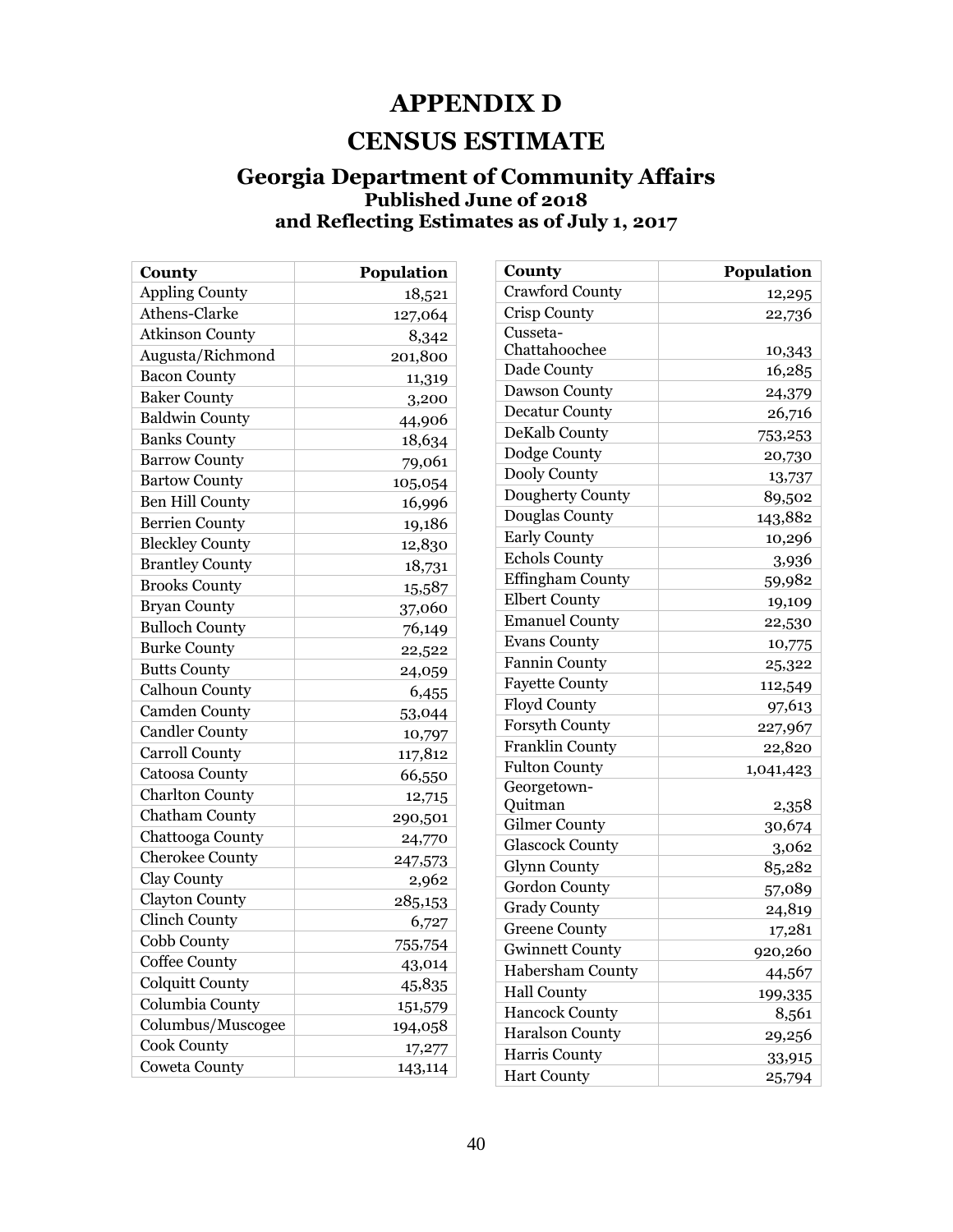| <b>Heard County</b>      | 11,730  |
|--------------------------|---------|
| <b>Henry County</b>      | 225,813 |
| <b>Houston County</b>    | 153,479 |
| Irwin County             | 9,410   |
| <b>Jackson County</b>    | 67,519  |
| <b>Jasper County</b>     | 13,964  |
| Jeff Davis County        | 15,025  |
| Jefferson County         | 15,648  |
| Jenkins County           | 8,767   |
| Johnson County           | 9,788   |
| <b>Jones County</b>      | 28,470  |
| Lamar County             | 18,599  |
| Lanier County            | 10,425  |
| <b>Laurens County</b>    | 47,330  |
| Lee County               | 29,470  |
| <b>Liberty County</b>    | 61,386  |
| <b>Lincoln County</b>    | 7,880   |
| Long County              | 19,014  |
| Lowndes County           | 115,489 |
| Lumpkin County           | 32,873  |
| <b>Macon County</b>      | 13,314  |
| Macon-Bibb County        | 152,862 |
| <b>Madison County</b>    | 29,302  |
| <b>Marion County</b>     | 8,450   |
| <b>McDuffie County</b>   | 21,498  |
| <b>McIntosh County</b>   | 14,106  |
| <b>Meriwether County</b> | 21,049  |
| Miller County            | 5,838   |
| Mitchell County          | 22,292  |
| <b>Monroe County</b>     | 27,113  |
| <b>Montgomery County</b> | 9,031   |
| <b>Morgan County</b>     | 18,412  |
| Murray County            | 37,782  |
| <b>Newton County</b>     | 108,078 |
| <b>Oconee County</b>     | 38,028  |
| Oglethorpe County        | 14,877  |
| <b>Paulding County</b>   | 159,445 |
| <b>Peach County</b>      | 27,099  |
| Pickens County           | 31,588  |
| Pierce County            | 19,307  |
| Pike County              | 18,217  |
| Polk County              | 42,085  |
| Pulaski County           | 11,201  |

| <b>Putnam County</b>     | 21,730  |
|--------------------------|---------|
| Rabun County             | 16,602  |
| Randolph County          | 7,075   |
| <b>Rockdale County</b>   | 90,312  |
| Schley County            | 5,213   |
| <b>Screven County</b>    | 13,953  |
| Seminole County          | 8,292   |
| <b>Spalding County</b>   | 65,380  |
| <b>Stephens County</b>   | 25,890  |
| <b>Stewart County</b>    | 5,985   |
| <b>Sumter County</b>     | 29,847  |
| <b>Talbot County</b>     | 6,249   |
| Taliaferro County        | 1,628   |
| <b>Tattnall County</b>   | 25,334  |
| Taylor county            | 8,142   |
| <b>Telfair County</b>    | 15,989  |
| <b>Terrell County</b>    | 8,729   |
| <b>Thomas County</b>     | 44,779  |
| <b>Tift County</b>       | 40,598  |
| <b>Toombs County</b>     | 26,999  |
| Towns county             | 11,506  |
| <b>Treutlen County</b>   | 6,740   |
| <b>Troup County</b>      | 69,786  |
| <b>Turner County</b>     | 7,961   |
| Twiggs county            | 8,174   |
| <b>Union County</b>      | 23,459  |
| <b>Upson County</b>      | 26,135  |
| <b>Walker County</b>     | 68,939  |
| <b>Walton County</b>     | 91,600  |
| <b>Ware County</b>       | 35,871  |
| <b>Warren County</b>     | 5,303   |
| <b>Washington County</b> | 20,313  |
| <b>Wayne County</b>      | 29,817  |
| Webster County           | 2,605   |
| <b>Wheeler County</b>    | 7,952   |
| White county             | 29,453  |
| Whitfield County         | 104,658 |
| <b>Wilcox County</b>     | 8,800   |
| <b>Wilkes County</b>     | 9,892   |
| Wilkinson County         | 8,959   |
| <b>Worth County</b>      | 20,533  |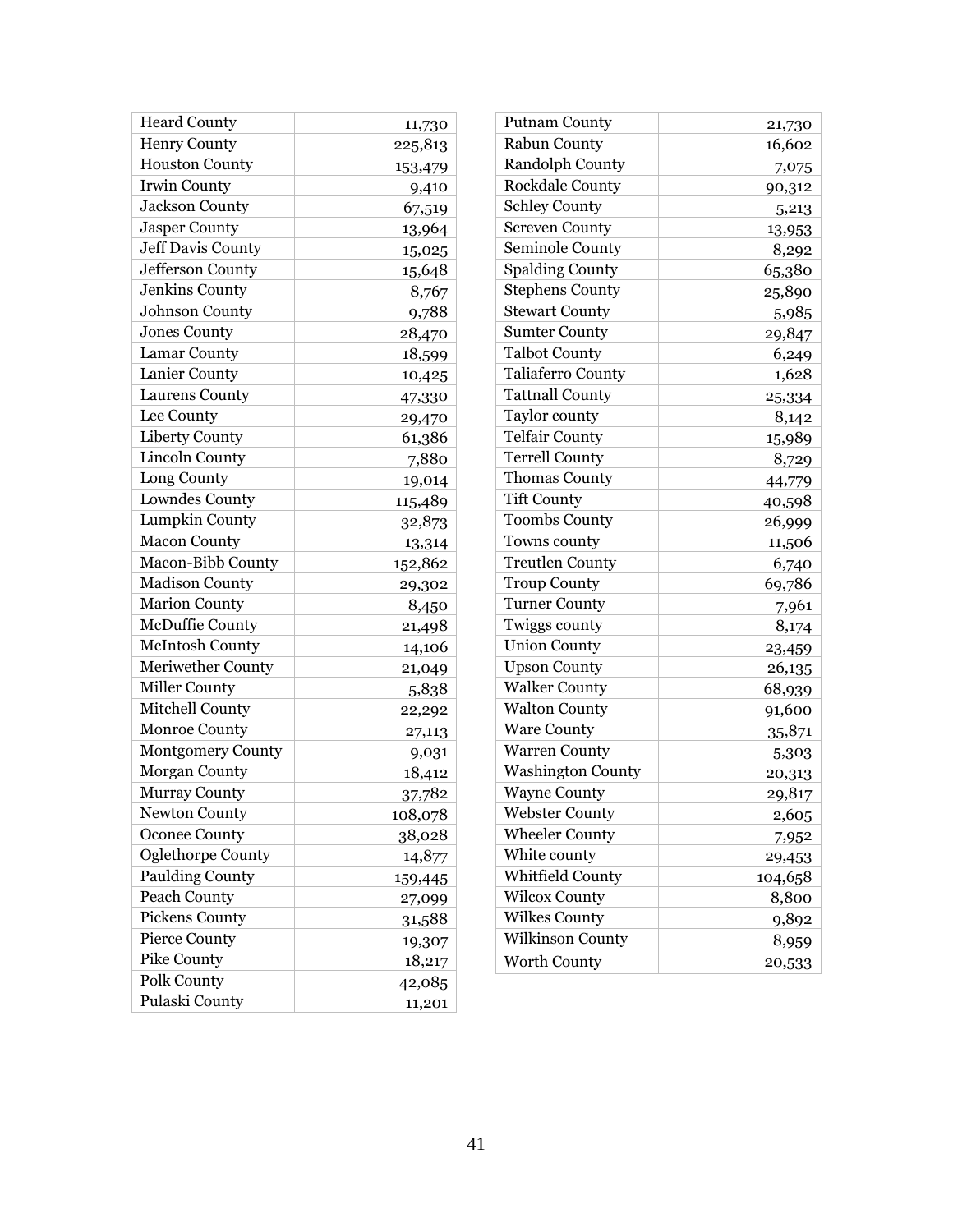## **APPENDIX E 2010 CENSUS**

## <span id="page-41-1"></span><span id="page-41-0"></span>**Bureau of the Census, Department of Commerce**

| County          | Population |
|-----------------|------------|
| Appling         | 18,236     |
| Atkinson        | 8,375      |
| Bacon           | 11,096     |
| <b>Baker</b>    | 3,451      |
| Baldwin         | 45,720     |
| <b>Banks</b>    | 18,395     |
| <b>Barrow</b>   | 69,367     |
| <b>Bartow</b>   | 100,157    |
| Ben Hill        | 17,634     |
| Berrien         | 19,286     |
| <b>Bibb</b>     | 155,547    |
| Bleckley        | 13,063     |
| <b>Brantley</b> | 18,411     |
| <b>Brooks</b>   | 16,243     |
| <b>Bryan</b>    | 30,233     |
| <b>Bulloch</b>  | 70,217     |
| <b>Burke</b>    | 23,316     |
| <b>Butts</b>    | 23,655     |
| Calhoun         | 6,694      |
| Camden          | 50,513     |
| Candler         | 10,998     |
| Carroll         | 110,527    |
| Catoosa         | 63,942     |
| Charlton        | 12,171     |
| Chatham         | 265,128    |
| Chattahoochee   | 11,267     |
| Chattooga       | 26,015     |
| Cherokee        | 214,346    |
| Clarke          | 116,714    |
| Clay            | 3,183      |
| Clayton         | 259,424    |
| Clinch          | 6,798      |
| Cobb            | 688,078    |
| Coffee          | 42,356     |
|                 |            |

| County    | <b>Population</b> |
|-----------|-------------------|
|           |                   |
| Colquitt  | 45,498            |
| Columbia  | 124,053           |
| Cook      | 17,212            |
| Coweta    | 127,317           |
| Crawford  | 12,630            |
| Crisp     | 23,439            |
| Dade      | 16,633            |
| Dawson    | 22,330            |
| Decatur   | 27,842            |
| DeKalb    | 691,893           |
| Dodge     | 21,796            |
| Dooly     | 14,918            |
| Dougherty | 94,565            |
| Douglas   | 132,403           |
| Early     | 11,008            |
| Echols    | 4,034             |
| Effingham | 52,250            |
| Elbert    | 20,166            |
| Emanuel   | 22,598            |
| Evans     | 11,000            |
| Fannin    | 23,682            |
| Fayette   | 106,567           |
| Floyd     | 96,317            |
| Forsyth   | 175,511           |
| Franklin  | 22,084            |
| Fulton    | 920,581           |
| Gilmer    | 28,292            |
| Glascock  | 3,082             |
| Glynn     | 79,626            |
| Gordon    | 55,186            |
| Grady     | 25,011            |
| Greene    | 15,994            |
| Gwinnett  | 805,321           |
| Habersham | 43,041            |
| Hall      | 179,684           |
| Hancock   | 9,429             |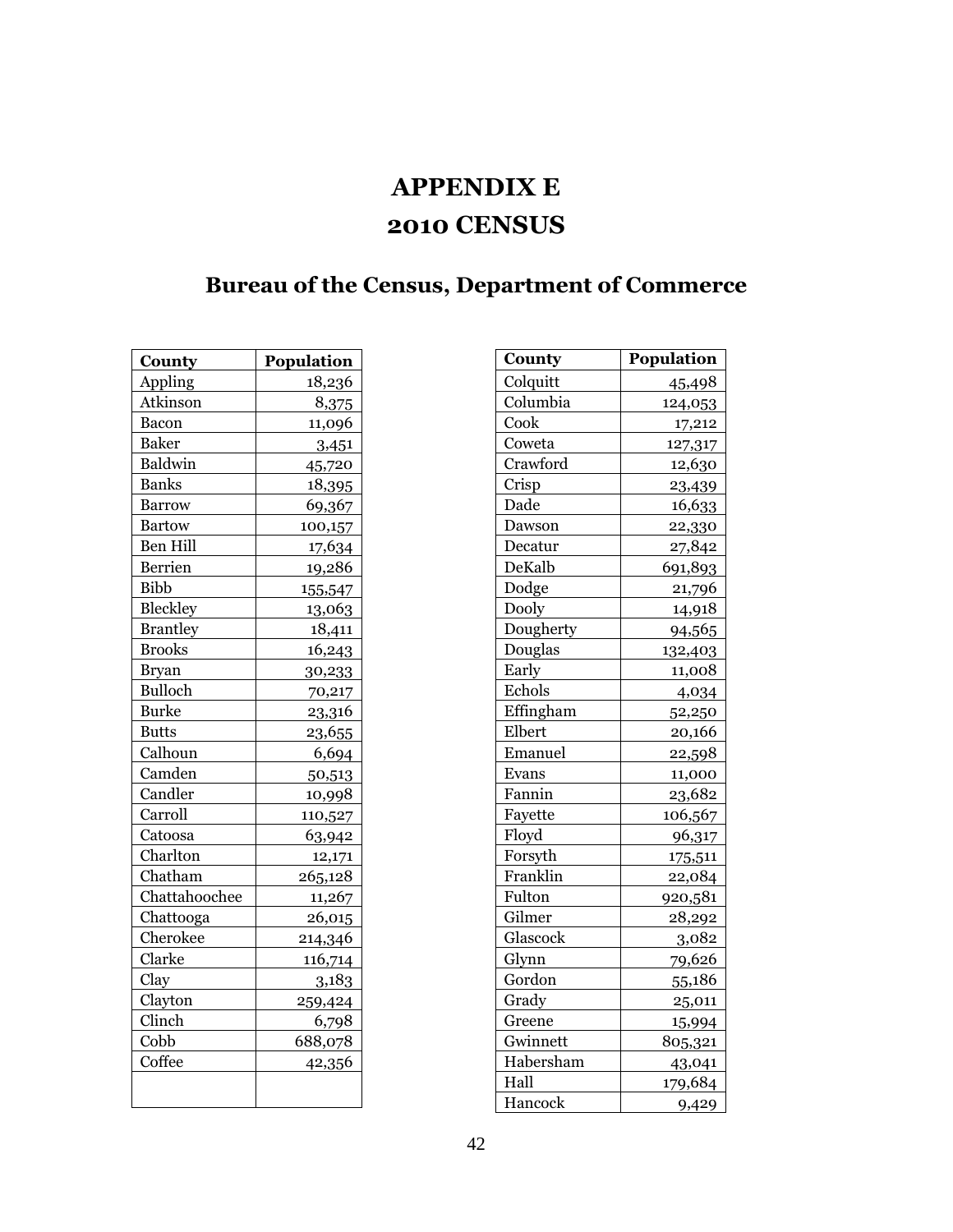| Haralson          | 28,780  |
|-------------------|---------|
| Harris            | 32,024  |
| Hart              | 25,213  |
| Heard             | 11,834  |
| Henry             | 203,922 |
| Houston           | 139,900 |
| Irwin             | 9,538   |
| Jackson           | 60,485  |
| Jasper            | 13,900  |
| <b>Jeff Davis</b> | 15,068  |
| Jefferson         | 16,930  |
| Jenkins           | 8,340   |
| Johnson           | 9,980   |
| Jones             | 28,669  |
| Lamar             | 18,317  |
| Lanier            | 10,078  |
| Laurens           | 48,434  |
| Lee               | 28,298  |
| Liberty           | 63,453  |
| Lincoln           | 7,996   |
| Long              | 14,464  |
| Lowndes           | 109,233 |
| Lumpkin           | 29,966  |
| Macon             | 14,740  |
| Madison           | 28,120  |
| Marion            | 8,742   |
| McDuffie          | 21,875  |
| McIntosh          | 14,333  |
| Meriwether        | 21,992  |
| Miller            | 6,125   |
| Mitchell          | 23,498  |
| Monroe            | 26,424  |
| Montgomery        | 9,123   |
| Morgan            | 17,868  |
| Murray            | 39,628  |
| Muscogee          | 189,885 |
| Newton            | 99,958  |
| Oconee            | 32,808  |
| Oglethorpe        | 14,899  |
| Paulding          | 142,324 |
| Peach             | 27,695  |
| Pickens           | 29,431  |
| Pierce            | 18,758  |
| Pike              | 17,869  |
| Polk              | 41,475  |
| Pulaski           | 12,010  |

<span id="page-42-0"></span>

| Putnam     | 21,218       |
|------------|--------------|
| Quitman    | 2,513        |
| Rabun      | 16,276       |
| Randolph   | 7,719        |
| Richmond   | 200,549      |
| Rockdale   | 85,215       |
| Schley     | 5,010        |
| Screven    | 14,593       |
| Seminole   | 8,729        |
| Spalding   | 64,073       |
| Stephens   | 26,175       |
| Stewart    | 6,058        |
| Sumter     | 32,819       |
| Talbot     | 6,865        |
| Taliaferro | 1,717        |
| Tattnall   | 25,520       |
| Taylor     | 8,906        |
| Telfair    | 16,500       |
| Terrell    | 9,315        |
| Thomas     | 44,720       |
| Tift       | 40,118       |
| Toombs     | 27,223       |
| Towns      | 10,471       |
| Treutlen   | 6,885        |
| Troup      | 67,044       |
| Turner     | 8,930        |
| Twiggs     | 9,023        |
| Union      | 21,356       |
| Upson      | 27,153       |
| Walker     | 68,756       |
| Walton     | 83,768       |
| Ware       | 36,312       |
| Warren     | 5,834        |
| Washington | 21.187       |
| Wayne      | 30,099       |
| Webster    | 2,799        |
| Wheeler    | 7,421        |
| White      | 27,144       |
| Whitfield  | 102,599      |
| Wilcox     | <u>9,255</u> |
| Wilkes     | 10,593       |
| Wilkinson  | 9,563        |
| Worth      | 21,679       |
|            |              |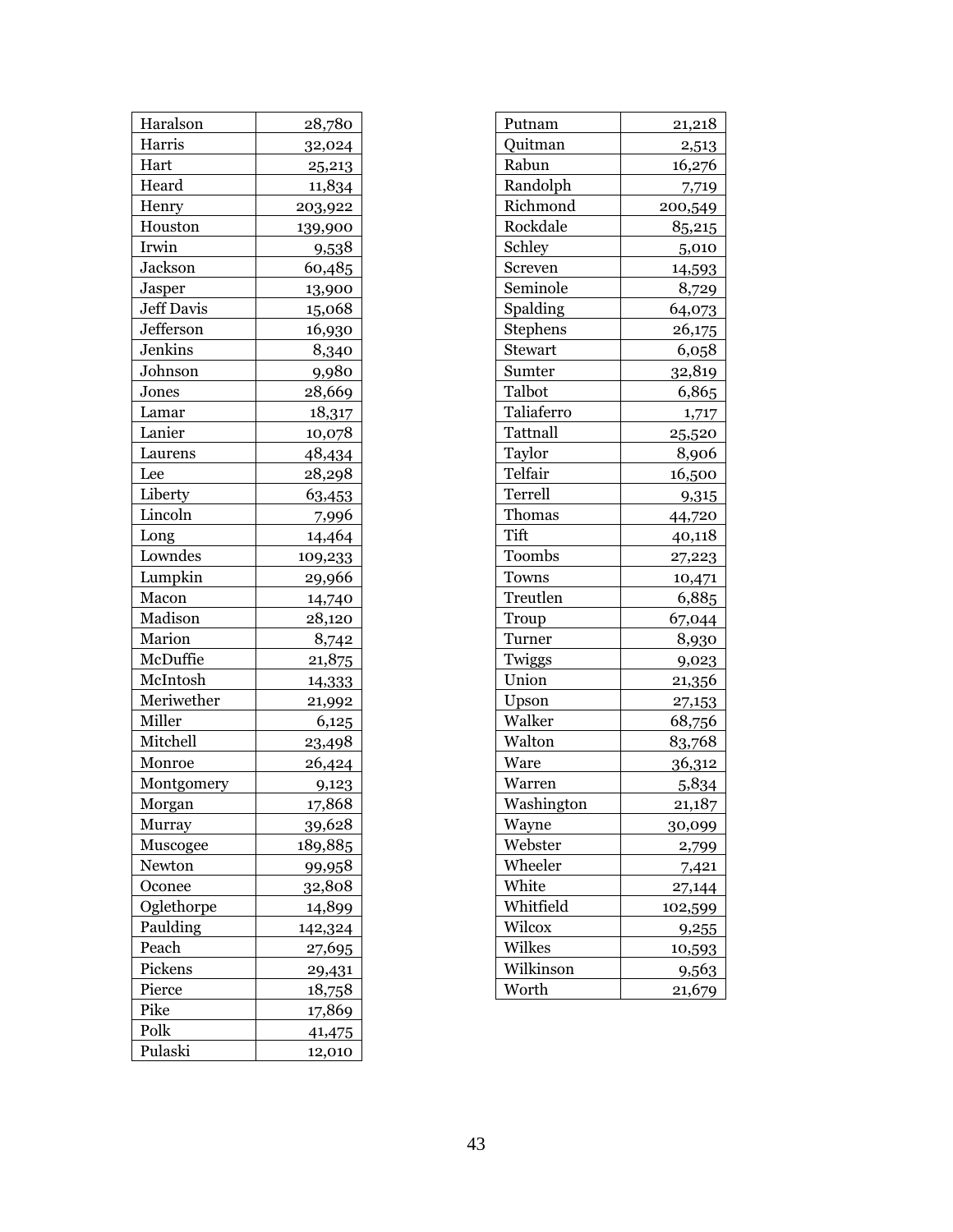## **APPENDIX F 2000 CENSUS**

## <span id="page-43-1"></span><span id="page-43-0"></span>**Bureau of the Census, Department of Commerce**

| County          | Population |
|-----------------|------------|
| Appling         | 17,419     |
| Atkinson        | 7,609      |
| Bacon           | 10,103     |
| <b>Baker</b>    | 4,074      |
| Baldwin         | 44,700     |
| <b>Banks</b>    | 14,422     |
| <b>Barrow</b>   | 46,144     |
| <b>Bartow</b>   | 76,019     |
| <b>Ben Hill</b> | 17,484     |
| <b>Berrien</b>  | 16,235     |
| <b>Bibb</b>     | 153,887    |
| <b>Bleckley</b> | 11,666     |
| <b>Brantley</b> | 14,629     |
| <b>Brooks</b>   | 16,450     |
| <b>Bryan</b>    | 23,417     |
| <b>Bulloch</b>  | 55,983     |
| <b>Burke</b>    | 22,243     |
| <b>Butts</b>    | 19,522     |
| Calhoun         | 6,320      |
| Camden          | 43,664     |
| Candler         | 9,577      |
| Carroll         | 87,268     |
| Catoosa         | 53,282     |
| Charlton        | 10,282     |
| Chatham         | 232,048    |
| Chattahoochee   | 14,882     |
| Chattooga       | 25,470     |
| Cherokee        | 141,903    |
| Clarke          | 101,489    |
| Clay            | 3,357      |
| Clayton         | 236,517    |
| Clinch          | 6,878      |
| Cobb            | 607,751    |
| Coffee          | 37,413     |
| Colquitt        | 42,053     |
| Columbia        | 89,288     |
| Cook            | 15,771     |

| County    | Population |
|-----------|------------|
| Coweta    | 89,215     |
| Crawford  | 12,495     |
| Crisp     | 21,996     |
| Dade      | 15,154     |
| Dawson    | 15,999     |
| Decatur   | 28,240     |
| DeKalb    | 665,865    |
| Dodge     | 19,171     |
| Dooly     | 11,525     |
| Dougherty | 96,065     |
| Douglas   | 92,174     |
| Early     | 12,354     |
| Echols    | 3,754      |
| Effingham | 37,535     |
| Elbert    | 20,511     |
| Emanuel   | 21,837     |
| Evans     | 10,495     |
| Fannin    | 19,798     |
| Fayette   | 91,263     |
| Floyd     | 90,565     |
| Forsyth   | 98,407     |
| Franklin  | 20,285     |
| Fulton    | 816,006    |
| Gilmer    | 23,456     |
| Glascock  | 2,556      |
| Glynn     | 67,568     |
| Gordon    | 44,104     |
| Grady     | 23,659     |
| Greene    | 14,406     |
| Gwinnett  | 588,448    |
| Habersham | 35,902     |
| Hall      | 139,277    |
| Hancock   | 10,076     |
| Haralson  | 25,690     |
| Harris    | 23,695     |
| Hart      | 22,997     |
| Heard     | 11,012     |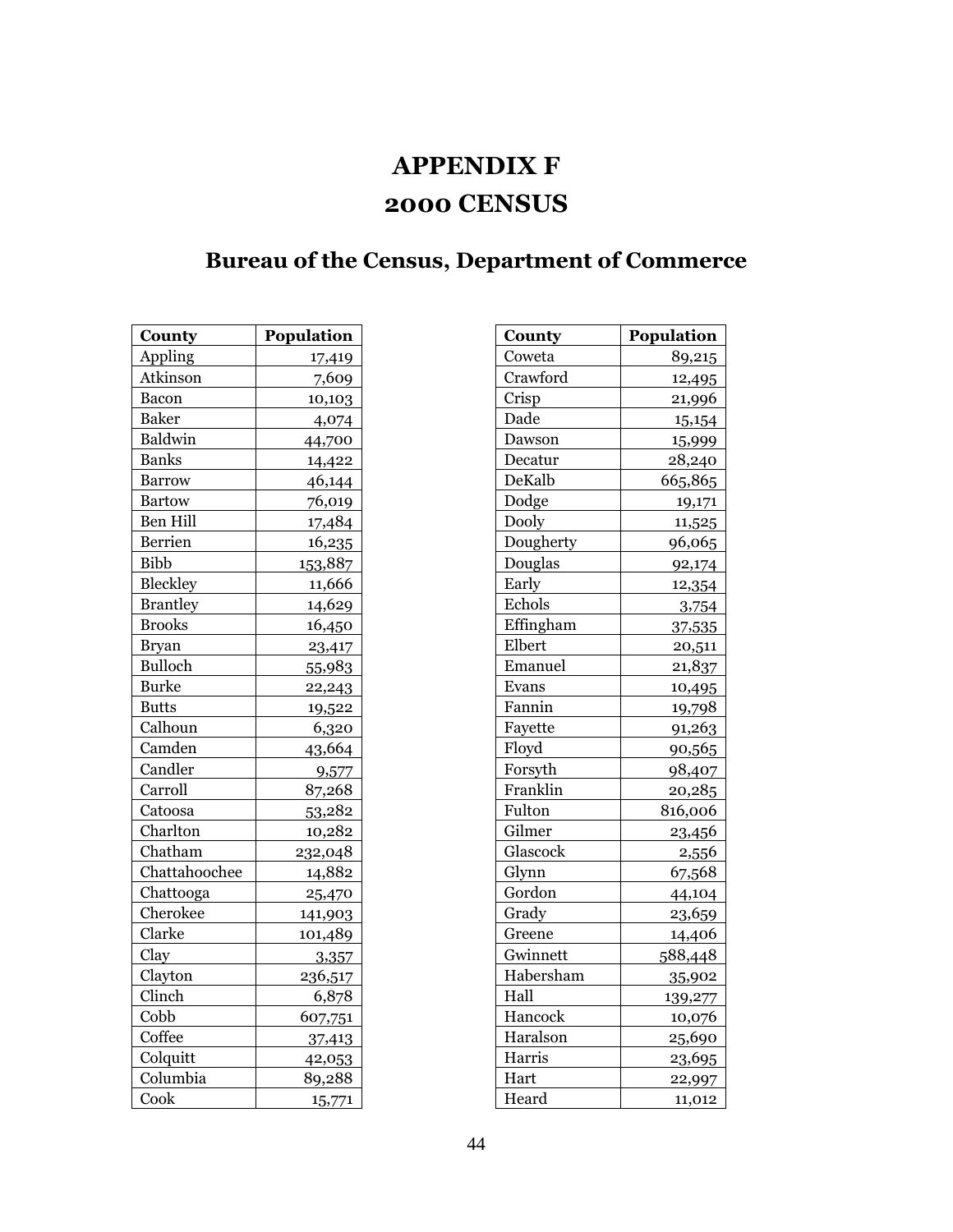| Henry      | 119,341 |
|------------|---------|
| Houston    | 110,765 |
| Irwin      | 9,931   |
| Jackson    | 41,589  |
| Jasper     | 11,426  |
| Jeff Davis | 12,684  |
| Jefferson  | 17,266  |
| Jenkins    | 8,575   |
| Johnson    | 8,560   |
| Jones      | 23,639  |
| Lamar      | 15,912  |
| Lanier     | 7,241   |
| Laurens    | 44,874  |
| Lee        | 24,757  |
| Liberty    | 61,610  |
| Lincoln    | 8,348   |
| Long       | 10,304  |
| Lowndes    | 92,115  |
| Lumpkin    | 21,016  |
| McDuffie   | 21,231  |
| McIntosh   | 10,847  |
| Macon      | 14,074  |
| Madison    | 25,730  |
| Marion     | 7,144   |
| Meriwether | 22,534  |
| Miller     | 6,383   |
| Mitchell   | 23,932  |
| Monroe     | 21,757  |
| Montgomery | 8,270   |
| Morgan     | 15,457  |
| Murray     | 36,506  |
| Muscogee   | 186,291 |
| Newton     | 62,001  |
| Oconee     | 26,225  |
| Oglethorpe | 12,635  |
| Paulding   | 81,678  |
| Peach      | 23,668  |
| Pickens    | 22,983  |
| Pierce     | 15,636  |
| Pike       | 13,688  |
| Polk       | 38,127  |
| Pulaski    | 9,588   |
| Putnam     | 18,812  |
| Quitman    | 2,598   |

| Rabun      | 15,050  |
|------------|---------|
| Randolph   | 7,791   |
| Richmond   | 199,775 |
| Rockdale   | 70,111  |
| Schley     | 3,766   |
| Screven    | 15,374  |
| Seminole   | 9,369   |
| Spalding   | 58,417  |
| Stephens   | 25,435  |
| Stewart    | 5,252   |
| Sumter     | 33,200  |
| Talbot     | 6,498   |
| Taliaferro | 2,077   |
| Tattnall   | 22,305  |
| Taylor     | 8,815   |
| Telfair    | 11,794  |
| Terrell    | 10,970  |
| Thomas     | 42,737  |
| Tift       | 38,407  |
| Toombs     | 26,067  |
| Towns      | 9,319   |
| Treutlen   | 6,854   |
| Troup      | 58,779  |
| Turner     | 9,504   |
| Twiggs     | 10,590  |
| Union      | 17,289  |
| Upson      | 27,597  |
| Walker     | 61,053  |
| Walton     | 60,687  |
| Ware       | 35,483  |
| Warren     | 6,336   |
| Washington | 21,176  |
| Wayne      | 26,565  |
| Webster    | 2.390   |
| Wheeler    | 6,179   |
| White      | 19,944  |
| Whitfield  | 83,525  |
| Wilcox     | 8,577   |
| Wilkes     | 10,687  |
| Wilkinson  | 10,220  |
| Worth      | 21,967  |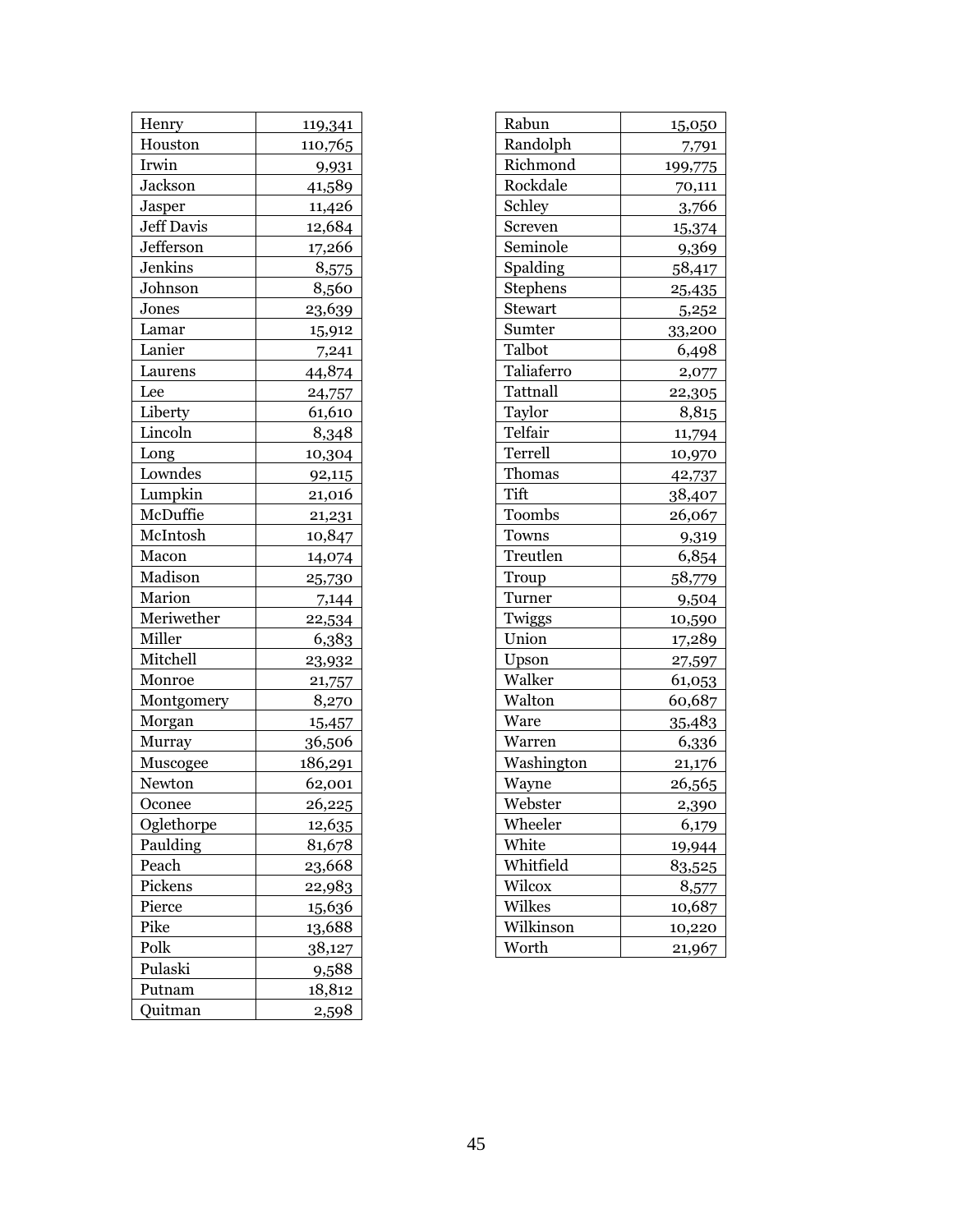## **ENDNOTES**

O.C.G.A. § 36-5-24.

<span id="page-45-0"></span> $\overline{a}$ 

O.C.G.A. § 1-3-1(d)(2)(A).

 For commissioners, COLA increases are added before longevity increases. O.C.G.A. § 36-5-29.

 $4 \text{ O.C.G.A. }$ §§ 15-10-23(a)(6), 15-9-63(a)(1), 15-16-20(a)(1), 15-6-88(a), 48-5- $183(b)(1)$  and  $48-5-137(g)$ .

Ga. Const. Art. IX, Sec. II, Para. I(c)(1).

O.C.G.A. § 36-5-25.

O.C.G.A. § 36-5-27.

O.C.G.A. § 36-5-28.

O.C.G.A. § 36-5-28.

 O.C.G.A. § 36-5-28. Limitation of the 2005 COLA to a maximum of \$1,600 was specifically included in the FY2005 state budget.

O.C.G.A. § 36-5-28.

O.C.G.A. § 36-5-28.

O.C.G.A. § 36-5-28.

O.C.G.A. § 36-5-28.

O.C.G.A. § 36-5-28.

O.C.G.A. § 36-5-28.

O.C.G.A. § 36-5-28.

O.C.G.A. § 36-5-29.

O.C.G.A. § 36-5-24.

O.C.G.A. § 36-5-24(b)(2).

<sup>21</sup> O.C.G.A. §§ 21-2-150, 21-2-153(c)(1)(A) and 36-5-24(b)(3).

O.C.G.A. § 36-5-24(b)(3).

<sup>23</sup> O.C.G.A. §§ 21-2-153(c)(1)(A) and 36-5-24(b)(3).

O.C.G.A. § 45-16-27(b).

O.C.G.A. § 45-16-27(b).

O.C.G.A. § 45-16-27(b.1).

<sup>27</sup> O.C.G.A. § 45-16-11(a)(1).

O.C.G.A. § 45-16-11(c).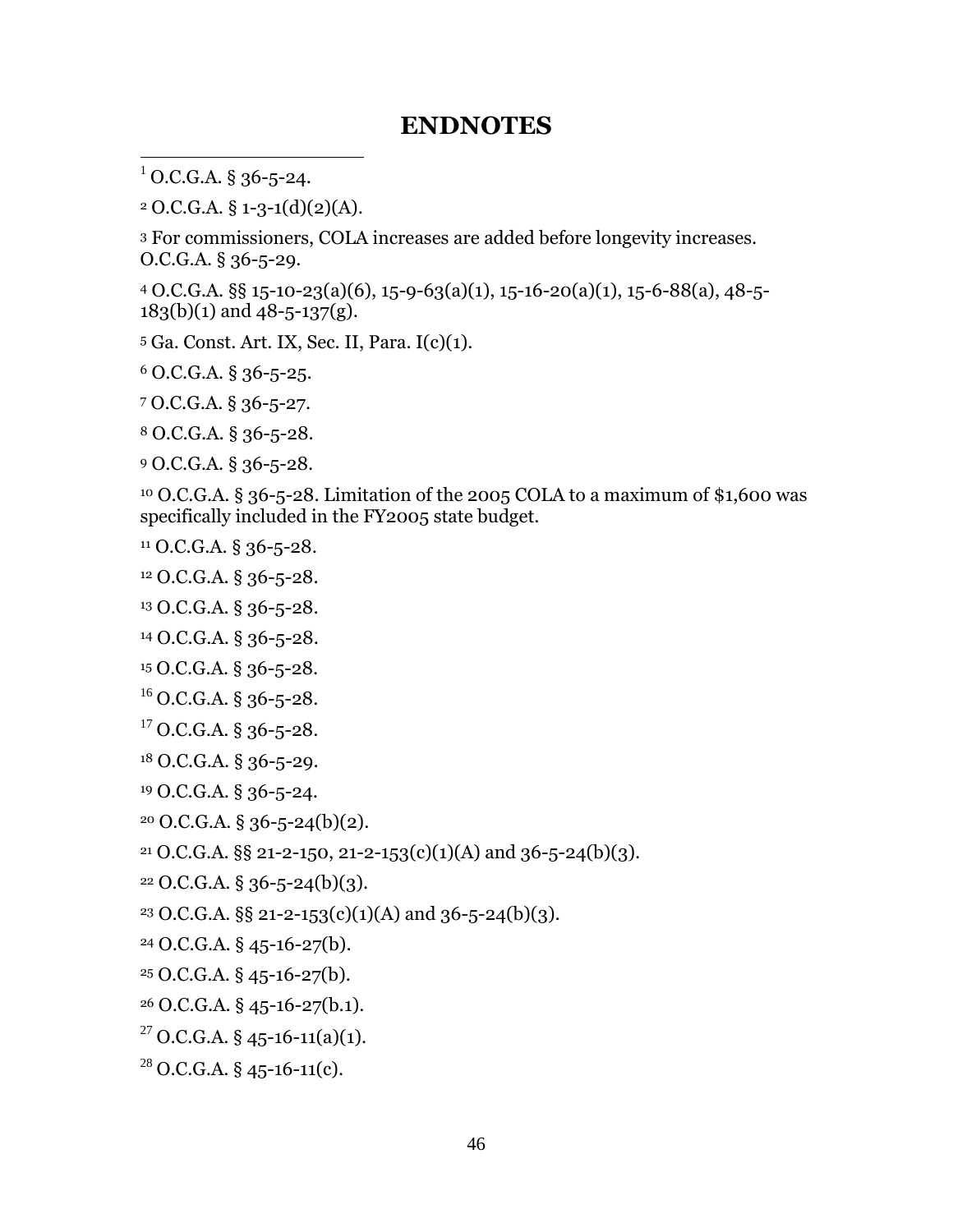O.C.G.A. § 45-16-27(b).

 $\overline{a}$ 

O.C.G.A. § 45-16-11(a)(1).

O.C.G.A. § 1-3-1(d)(2)(A).

O.C.G.A. § 45-16-11(b).

```
33 O.C.G.A. § 45-16-11(a)(2).
```

```
34 O.C.G.A. § 45-16-11(a)(2).
```
 O.C.G.A.  $\S$  45-16-11(a)(2). Limitation of the 2005 COLA to a maximum of \$1600 was specifically included in the FY2005 state budget.

```
36 O.C.G.A. § 45-16-11(a)(2).
```

```
37 O.C.G.A. § 45-16-11(a)(2).
```
O.C.G.A. § 45-16-11(a)(2).

O.C.G.A. § 45-16-11(a)(2).

O.C.G.A. § 45-16-11(a)(2).

```
41 O.C.G.A. § 45-16-11(a)(2).
```
O.C.G.A. § 45-16-11(a)(2).

O.C.G.A. § 45-16-11(a)(3).

O.C.G.A. § 45-16-11(e).

```
45 O.C.G.A. § 45-16-7(a).
```

```
46 O.C.G.A. § 45-16-7(c).
```

```
47 \text{ O.C.G.A. }§§ 45 - 16 - 7(a) and 45 - 16 - 27(b).
```
O.C.G.A. §§ 45-16-7(a), 45-16-11(c), 45-16-11(d) and 45-16-27(b).

O.C.G.A. § 45-16-27(b).

```
50 O.C.G.A. §§ 45-16-6, 28-1-8.
```
O.C.G.A. § 45-16-11.2.

```
52 O.C.G.A. § 15-10-23(a)(2).
```

```
53 O.C.G.A. § 1-3-1(d)(2)(A).
```

```
54 O.C.G.A. § 15-10-23(a)(1) and (2).
```

```
55 O.C.G.A. \S 15-10-23(a)(1) and (3).
```

```
56 O.C.G.A. § 15-10-23(a)(1) and (4).
```

```
57 O.C.G.A. § 15-10-23(a)(1) and (5).
```
O.C.G.A. § 15-10-105(d).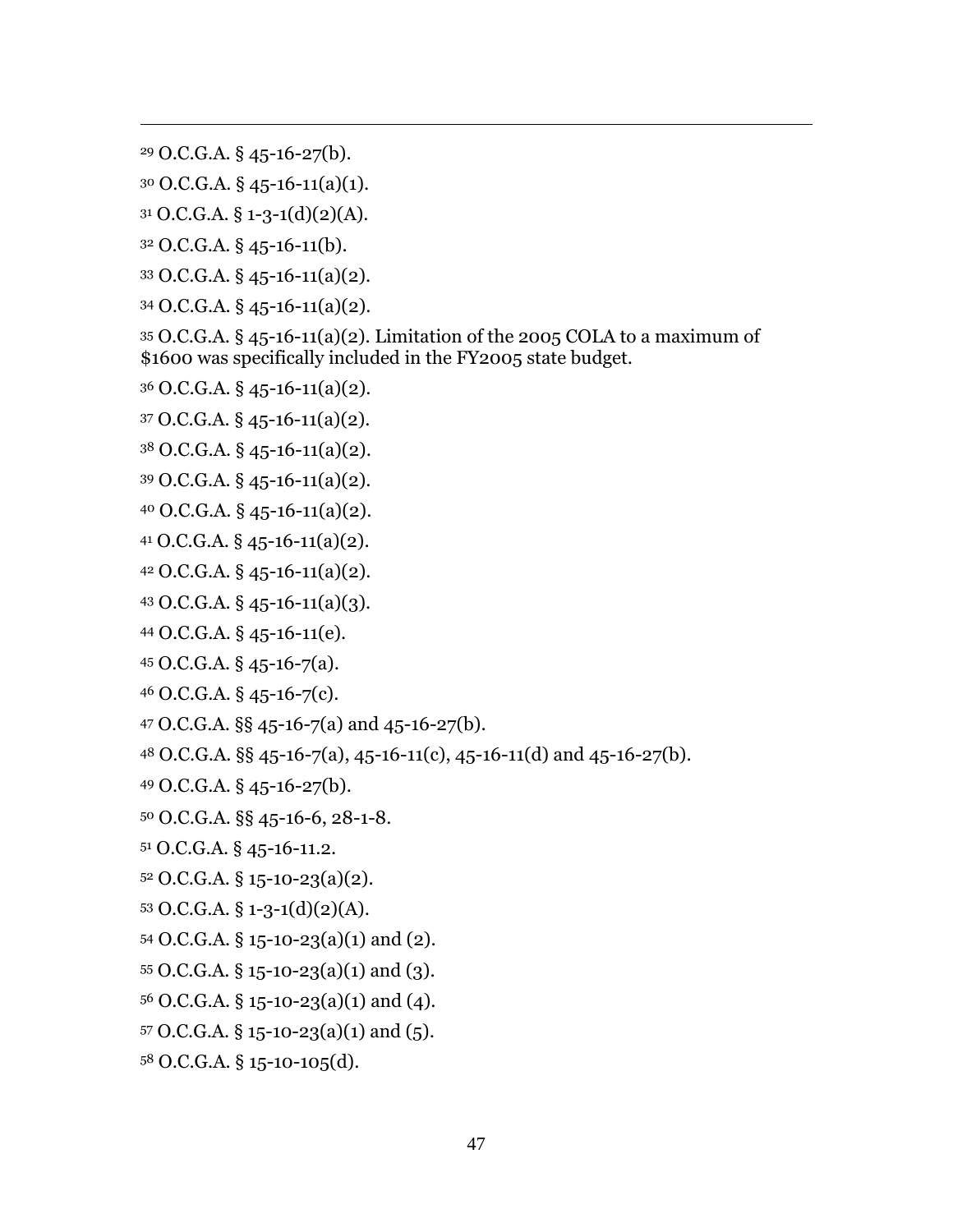```
59 O.C.G.A. § 15-10-23(b).
```
 $\overline{a}$ 

- O.C.G.A. § 15-10-23(c).
- O.C.G.A. § 15-10-23(c).
- O.C.G.A. § 15-10-23(c).
- O.C.G.A. § 15-10-23(c).
- O.C.G.A. § 15-10-23(c).
- O.C.G.A. § 15-10-23(c).
- O.C.G.A. § 15-10-23(d).
- O.C.G.A. § 15-10-23(e).
- O.C.G.A. § 15-10-23(a)(6).
- O.C.G.A. §§ 15-10-23.1 and 15-10-105.2.
- O.C.G.A. § 15-9-63(a)(1).
- $71 \text{ O.C.G.A. } $1-3-1(d)(2)(A).$
- O.C.G.A. § 15-9-64.
- O.C.G.A. § 15-9-64.
- O.C.G.A. § 15-9-63.1 and § 15-10-105(d).
- O.C.G.A. § 15-9-65.
- O.C.G.A. § 15-9-63(a)(2).
- O.C.G.A. § 15-9-63(a)(2).
- O.C.G.A. § 15-9-63(a)(2).
- O.C.G.A. § 15-9-63(a)(2).
- O.C.G.A. § 15-9-63(a)(2).
- O.C.G.A. § 15-9-63(a)(2).
- O.C.G.A. § 15-9-63(a)(3).
- O.C.G.A. § 15-9-63.1(a).
- O.C.G.A. § 15-9-63.1(c).
- O.C.G.A. § 15-9-63.1(b).
- O.C.G.A. § 15-9-63.1(b).
- O.G.C.A. § 15-9-63.1(b).
- O.G.C.A. § 15-9-63.1(b).
- O.C.G.A. § 15-9-63.1(b).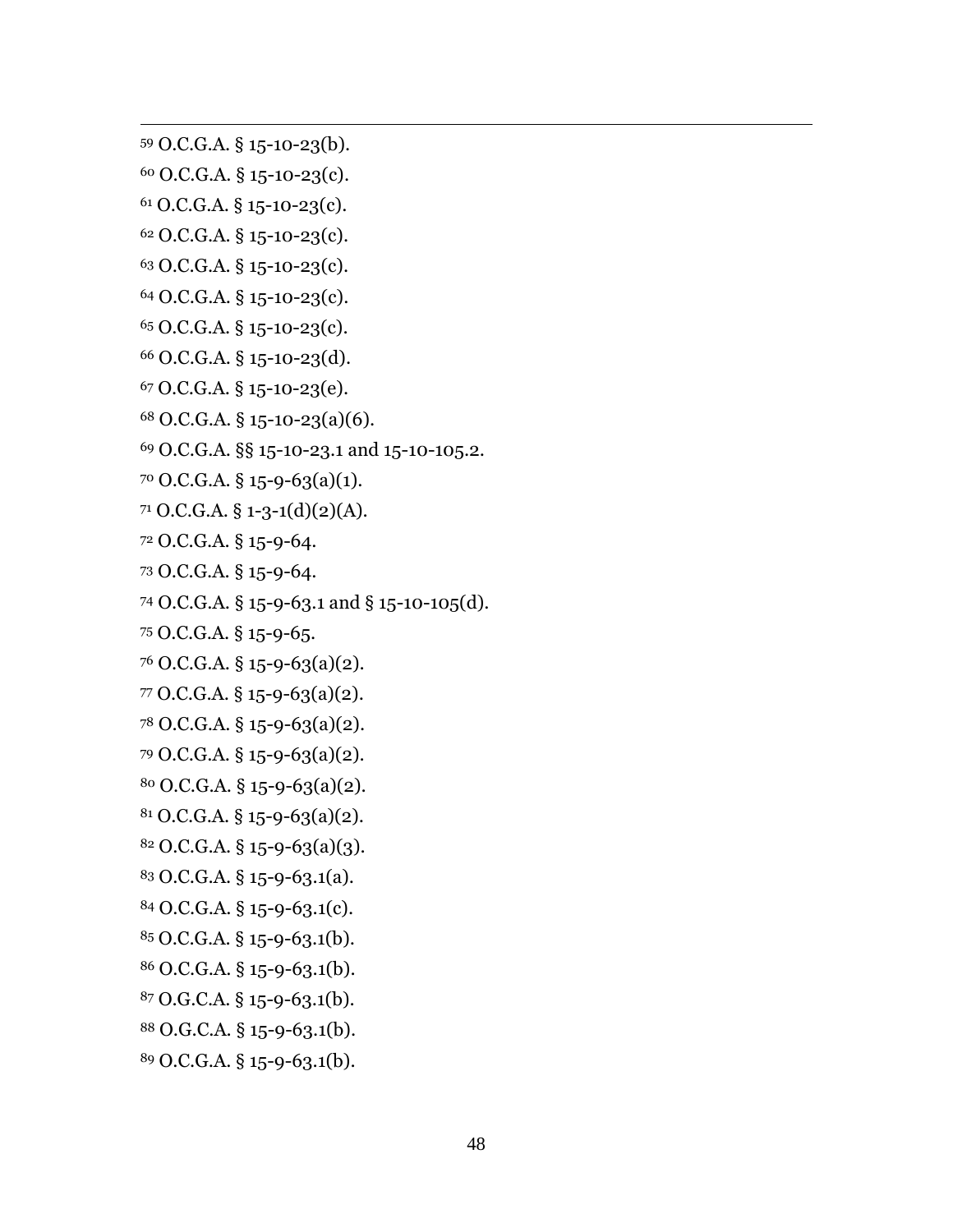O.C.G.A. § 15-9-63.1(b).

 $\overline{a}$ 

 This is the statutory minimum amount. Boards of commissioners have the authority (but not obligation) to pay more than this amount to a probate judge who is serving as magistrate court clerk. O.C.G.A. § 15-10-105(d).

O.C.G.A. § 15-10-105(d).

O.C.G.A. § 15-9-65.

 $94 \text{ O.C.G.A.}$  § 15-9-63(a)(1).

O.C.G.A. § 15-9-64.1.

O.C.G.A. § 15-16-20(a)(1).

97 O.C.G.A.  $\S$  1-3-1(d)(2)(A).

 O.C.G.A. § 15-16-20.1. This is the statutory minimum amount. Boards of commissioners have the authority (but not obligation) to pay more than this amount to a sheriff who is also serving one or more other courts.

O.C.G.A. § 15-16-20(b).

$$
^{100} O.C.G.A. \S 15-16-20(a)(2).
$$

 $101 \text{ O.C.G.A. }$ § 15-16-20(a)(2).

O.C.G.A. § 15-16-20(a)(2).

O.C.G.A. § 15-16-20(a)(2).

 $104 \text{ O.C.G.A. } $15 - 16 - 20(a)(2)$ .

```
105 O.C.G.A. § 15-16-20(a)(2).
```

```
106 O.C.G.A. §15-16-20(a)(3).
```
O.C.G.A. § 15-16-20(d).

O.C.G.A. § 15-16-20(a)(1).

O.C.G.A. § 15-16-20.2.

O.C.G.A. § 15-6-88(a).

O.C.G.A. § 1-3-1(d)(2)(A).

 O.C.G.A. § 15-6-89. This is the statutory minimum amount for service in each of these additional courts. Boards of commissioners have the authority (but not obligation) to pay more than this amount to a superior court clerk who is also serving one or more other courts.

O.C.G.A. § 15-6-89.

O.C.G.A. § 15-10-105.

O.C.G.A. §§ 15-6-89, 15-12-1, and 15-12-1.1(a)(1).

O.C.G.A. § 15-6-90(a).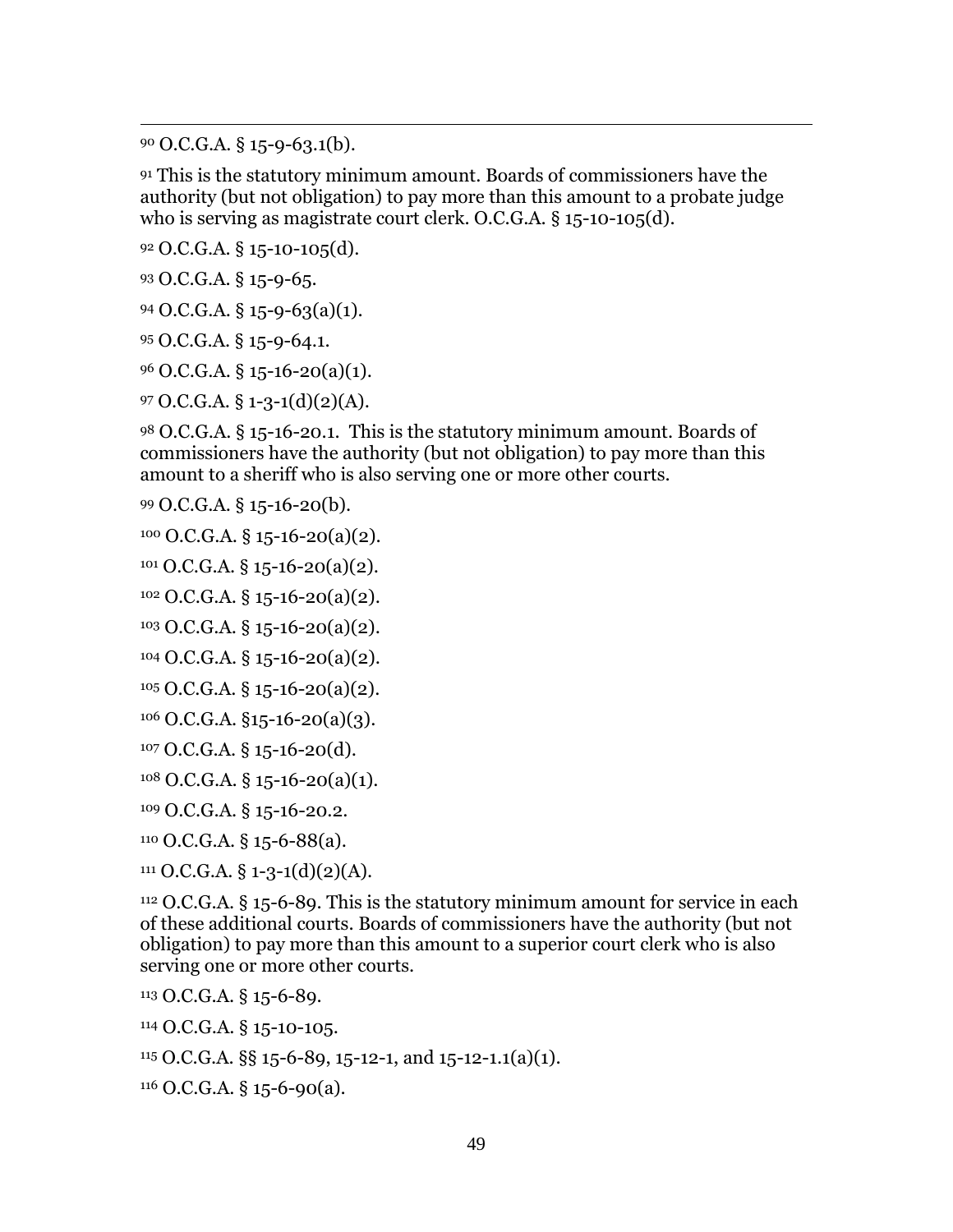O.C.G.A. § 15-6-88(b).

 $\overline{a}$ 

- O.C.G.A. § 15-6-88(b).
- O.C.G.A. § 15-6-88(b).
- O.C.G.A. § 15-6-88(b).
- O.C.G.A. § 15-6-88(b).
- O.C.G.A. § 15-6-88(b).
- O.C.G.A. § 15-6-88(d).
- <sup>124</sup> O.C.G.A. § 48-5-311(a), (d)(4)(A), and (e)(7).
- O.C.G.A. § 48-5-311(d)(4)(C.1).
- O.C.G.A. § 48-5-311(d)(4)(C.1).
- O.C.G.A. § 15-6-91.
- O.C.G.A. § 15-6-88(a).
- <sup>129</sup> O.C.G.A. §§ 1-3-1(d)(2)(A) and 15-6-88.2.
- O.C.G.A. § 15-6-88.2.
- O.C.G.A. § 48-5-183(b)(1).
- O.C.G.A. § 1-3-1(d)(2)(A).
- O.C.G.A. § 48-5-137(g).
- O.C.G.A. § 21-2-213(c).
- O.C.G.A. § 48-5-183(d).
- O.C.G.A. § 48-5-183(b)(2).
- O.C.G.A. § 48-5-183(b)(2).
- O.C.G.A. § 48-5-183(b)(2).
- O.C.G.A. § 48-5-183(b)(2).
- O.C.G.A. § 48-5-183(b)(2).
- O.C.G.A. § 48-5-183(b)(2).
- O.C.G.A. § 48-5-183(b)(3).
- O.C.G.A. § 48-5-183(g).
- O.C.G.A. §§ 48-5-183(b)(1) and 48-5-137.
- O.C.G.A. § 48-5-183.1.
- O.C.G.A. § 15-12-7(a)(1).
- $147 \text{ O.C.G.A. } $15-12-7(a)(1).$